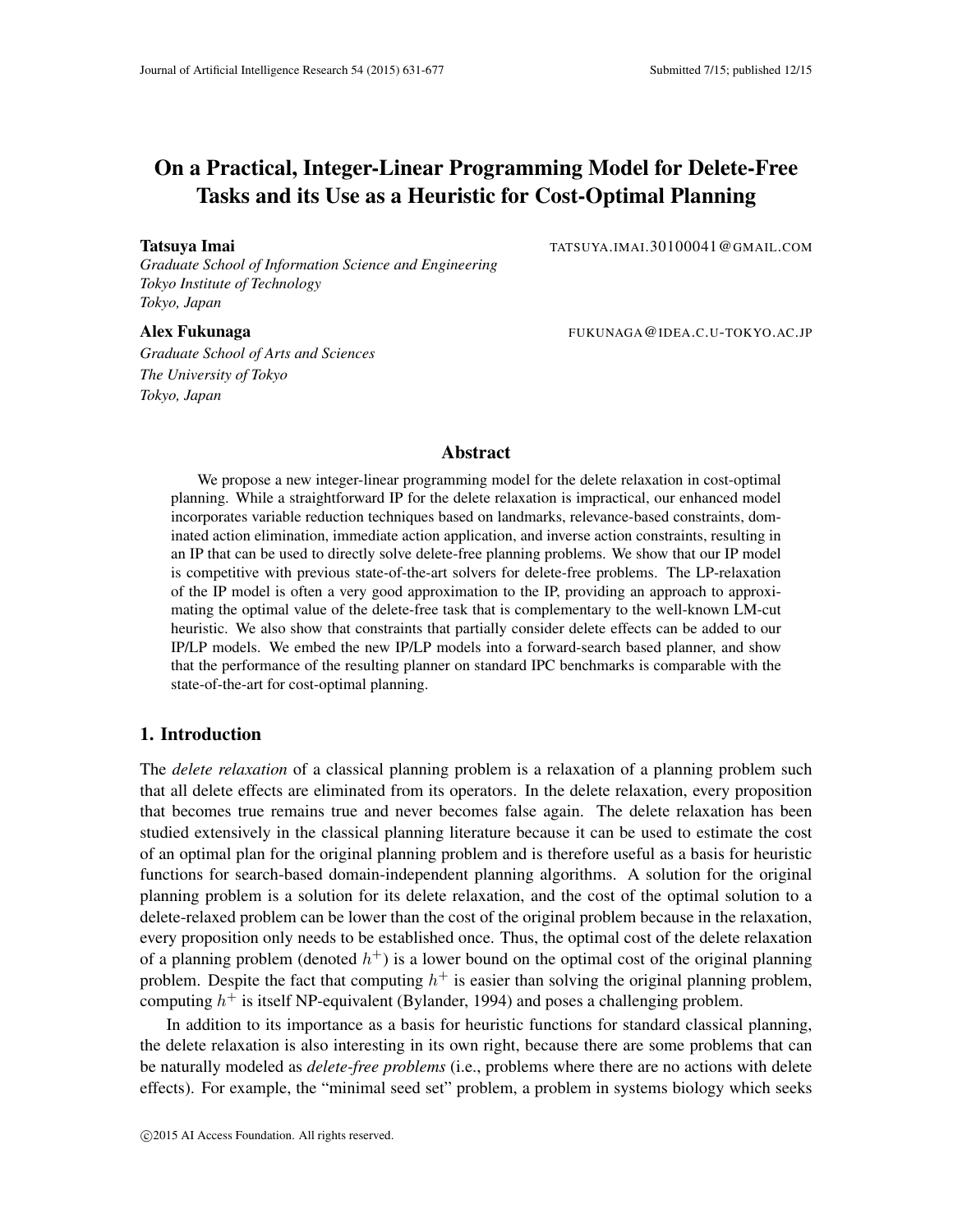the minimal set of nutrients that are necessary for an organism to fully express its metabolism, can be mapped to a delete-free planning problem (Gefen & Brafman, 2011). Another application is in relational database query plan generation (Robinson, McIlraith, & Toman, 2014), where the problem of determining join orders can be modeled as a delete-free problem.

In this paper, we propose a new, integer programming (IP) approach to computing  $h^{+}$ . We show that this model allows fast computation of  $h^+$ , and that the linear programming (LP) relaxation of this model can be used successfully as the heuristic function for an A\* -based planner. The rest of this paper is structured as follows: We begin with a review of previous work on the delete relaxation as well as applications of LP to planning. Then we introduce  $IP(T^{+})$ , a basic integer programming model for a delete-free planning problem (Section 3) and show that it correctly computes  $h^+$ . Since the straightforward IP $(T^+)$  model is often intractable and not useful in practice for computing  $h^+$ , we develop an enhanced model,  $IP^e(T^+)$ , which reduces the number of variables in the IP by using techniques such as landmark-based constraints, relevance analysis (Section 4). We evaluate the performance of the basic IP( $T^+$ ) and enhanced IP<sup>e</sup>( $T^+$ ) models in Section 5, and show that  $IP^e(T^+)$  is competitive with the state-of-the-art methods for computing  $h^+$ .

While our objective is to use our IP models as a basis for a heuristic for forward state-space search based planning, solving an IP at every node in the search algorithm is computationally daunting, so in Section 6, we propose and evaluate two relaxations to our  $IP(T^+)$ -based IP models. We consider the LP(T<sup>+</sup>) and LP<sup>e</sup>(T<sup>+</sup>), LP-relaxation of IP(T<sup>+</sup>) and IP<sup>e</sup>(T<sup>+</sup>), and show that the LP-relaxations usually closely approximate  $h<sup>+</sup>$ . We also introduce a *time-relaxation* of the IP and LP models ( $IP_{tr}^{e}(T^{+})$  and  $LP_{tr}^{e}(T^{+})$ , respectively) which further reduces the number of variables, at the cost of sometimes underestimating  $h^+$ , and show that these time-relaxations usually closely approximate  $h^+$  . We experimentally compare how closely these relaxed, delete-free models approximate  $h^+$  with the LM-cut heuristic (Helmert & Domshlak, 2009) and show that these approaches are complementary.

Next, in Section 7, we evaluate the utility of our IP and LP models as heuristics for forwardsearch based planning by embedding them into an A\* -based planner. Our results show that although  $LP<sup>e</sup><sub>tr</sub>(T<sup>+</sup>)$  is not competitive with the LM-cut heuristic overall, there are some domains where  $LP_{\text{tr}}^{\text{e}}(T^+)$  yields state-of-the-art performance, outperforming LM-cut.

We then turn to strengthening our IP and LP models by partially considering delete effects (Section 8). We add constraints that enforce lower bounds on the number of times an action must be used. These correspond to the *net change* constraints that were recently proposed by Pommerening et al. (2014), as well as the action order relaxation by van den Briel et al. (2007). This tightened bound IP<sub>c</sub> $(T)$  dominates IP $(T^+)$ . Counting constraints can also be added to the LP-relaxation  $\mathrm{LP_c^{e'}}$  $e'_{c}(T)$ , as well as the time-relaxed LP-relaxation  $LP_{ctr}(T)$ . However, the additional counting constraints makes the IP and LP more difficult, so in a A\* -based planner that uses these bounds, there is a tradeoff between a tighter bound (fewer nodes searched by A\* ) and the time spent per node. As a result, we find that although counting constraints result in enhanced performance on some domains, it significantly degrades performance on other domains. We experimentally compare our countingconstraint enhanced models with the LMC-SEQ LP model of Pommerening et al. (2014) which combines landmark and net-change constraints, and show that, like LM-cut vs our delete-free LP's, these models are complementary.

<sup>1.</sup> This paper revises and extends the work originally reported by the authors in a paper presented at ECAI2014 (Imai & Fukunaga, 2014). Formal results and proofs which were not in the ECAI paper are included, and this paper contains a much more thorough experimental evaluation of our models (all of the experimental data is new).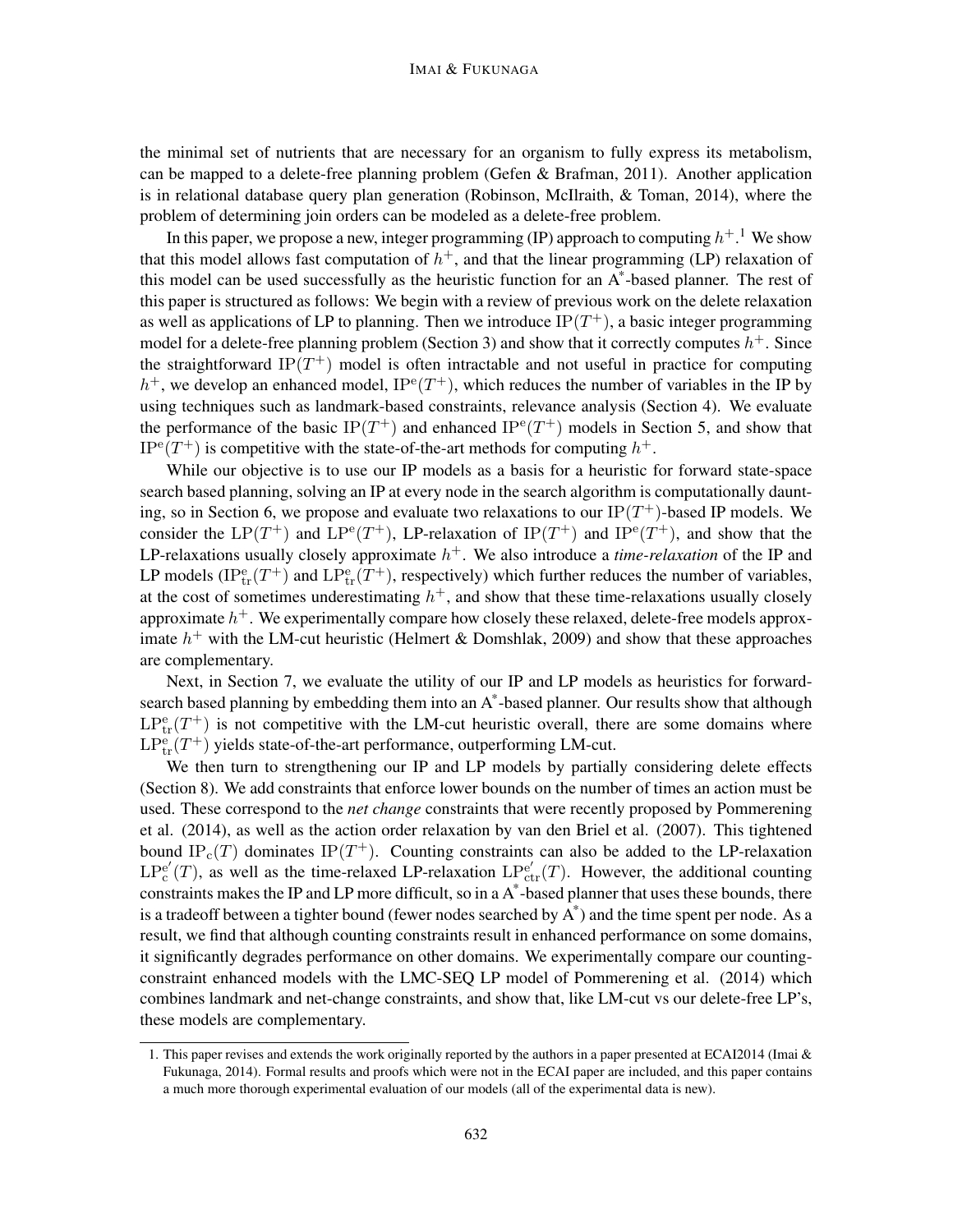Table 1 provides an overview of all of the IP/LP models discussed in Sections 3-8, and also serves as a roadmap of this paper . For each model, we indicate the section in the text where the model is introduced, the constraints used in the model, and the variable elimination optimizations used in the model. Figure 1 is a directed graph showing the dominance relationships among the optimal costs of the IP/LP models.

Finally, because there is no clear dominance relationship among our LP models (with respect to the performance of A\* -based planners that use these LP models as the heuristic function), we propose and evaluate a simple automatic configuration heuristic which selects the LP to use as the heuristic for A<sup>\*</sup> (Section 9). This simple automated bound selection significantly boosts performance, resulting in a ensemble-based LP-heuristic that is competitive with state-of-the-art heuristics. Section 10 concludes the paper with a summary and discussion of our results and some directions for future work.

## 2. Background and Related Work

This section first introduces the notation for planning tasks which will be used in the rest of the paper, then surveys related work on solving delete-free planning tasks as well as previous applications of IP/LP to domain-independent planning.

## 2.1 Preliminary Definitions

A *STRIPS planning task* is defined by a 4-tuple  $T = \langle P, A, I, G \rangle$ . P is a set of *propositions*. A is a set of *actions*. A *state* is represented by a subset of P, and applying an action to a state adds some propositions and removes some propositions in the state. Each action  $a \in A$  is composed of three subsets of P,  $\langle \text{pre}(a), \text{add}(a), \text{del}(a) \rangle$  which are called the *preconditions*, *add effects*, and *delete effects*. An action a is applicable to a state S iff it satisfies  $pre(a) \subseteq S$ . By applying a to S, propositions in S change from S to  $S(a) = ((S \ \ \text{del}(a)) \cup \text{add}(a))$ . For a sequence of actions  $\pi = (a_0, \dots, a_n)$ , we use  $S(\pi)$  to denote  $(((S \setminus \text{del}(a_0)) \cup \text{add}(a_0)) \setminus \text{del}(a_1)) \cup \dots) \cup \text{add}(a_n)$ .

Let  $I \subseteq P$  be the *initial state* and  $G \subseteq P$  the *goal*. A solution to a planning task is a sequence of actions that transform I to a state S that satisfies  $G \subseteq S$ . Formally, a feasible solution, i.e., a *plan*, is a sequence of actions  $\pi = (a_0, \dots, a_n)$  that satisfies (i)  $\forall i$ ,  $pre(a_i) \subseteq I((a_0, \dots, a_{i-1}))$ , and (ii)  $G \subseteq I(\pi)$ .

The basic STRIPS planning task can be extended to *STRIPS planning with action costs*, where each action  $a \in A$  has an associated (non-negative) cost  $c(a)$ . The objective of *cost-optimal planning* in a STRIPS model with action costs is to find a plan  $\pi$  that minimizes the sum of the costs of its actions  $\sum_{i=0}^{i=n} c(a_i)$ .

The *delete relaxation* of a task T, denoted by  $T^+$ , is a task  $\langle P, A^+, I, G \rangle$  where  $A^+$  is a set of delete-free actions defined as  $A^+ = \{ \langle \text{pre}(a), \text{add}(a), \emptyset \rangle \mid a \in A \}.$  We also use  $T^+$  to denote a task that is delete-free from the beginning without being relaxed.

## 2.2 Previous Work on Computing  $h^+$  and its Relaxations

The delete relaxation has been used as the basis for planning heuristics since the beginning of the recent era of interest in forward-state space search based planning (Bonet & Geffner, 2001). Unfortunately, computing  $h^+$  is known to be NP-equivalent by reduction from vertex cover (Bylander,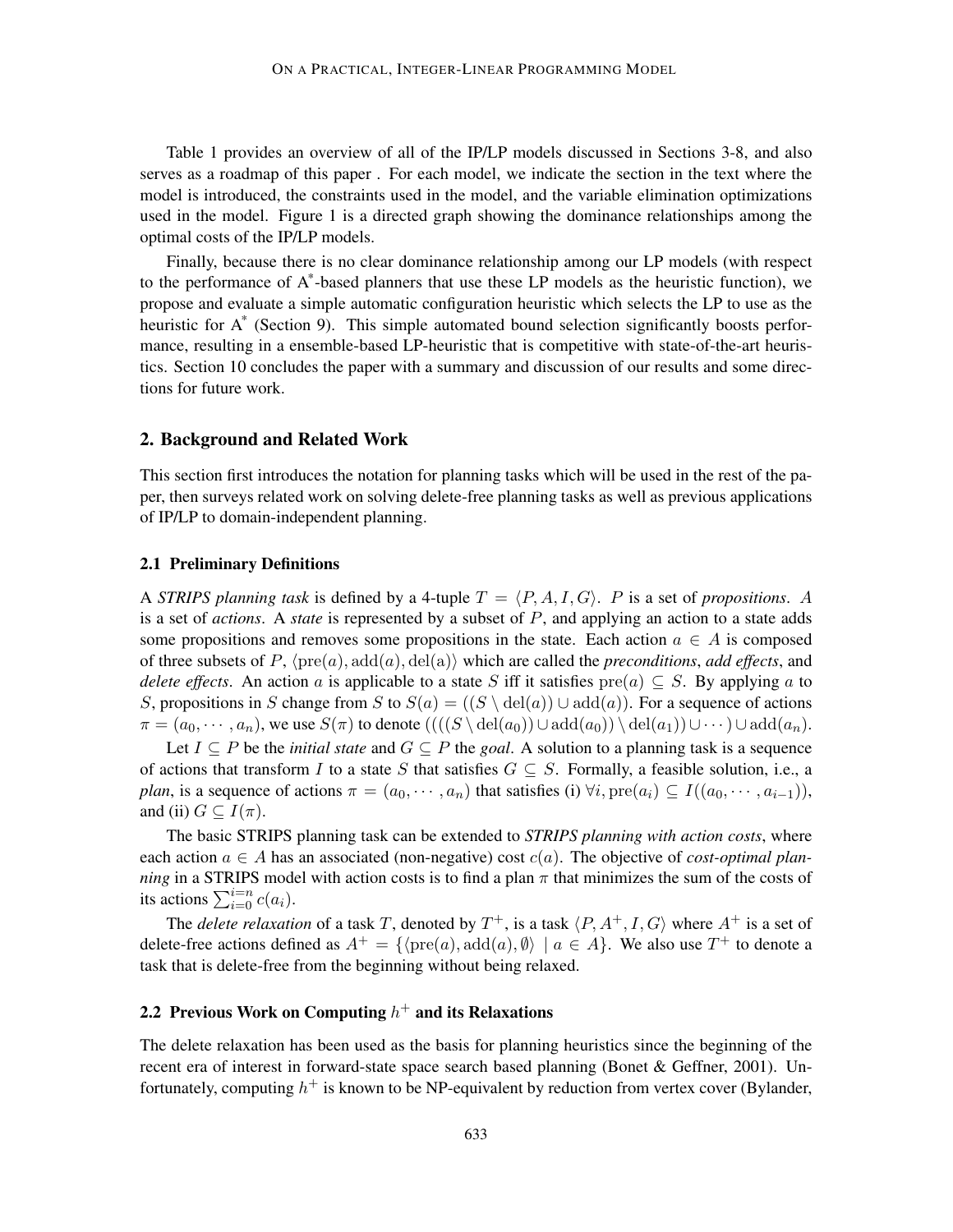| Model                                | Constraints                                                     | Variable Eliminations                                          |                                     |
|--------------------------------------|-----------------------------------------------------------------|----------------------------------------------------------------|-------------------------------------|
| $\overline{\text{IP}}(T^+)$ (Sec. 3) | C1, C2, C3, C4,                                                 | None                                                           | Basic delete-free task IP           |
|                                      | C5, C6,                                                         |                                                                | model (computes $h^+$ )             |
| $IP^{\rm e}(T^+)$ (Sec. 4)           | C1, C <sub>2</sub> a C <sub>3</sub> , C <sub>4</sub> ,          | Landmarks (4.1), rele-                                         | Enhanced IP model (com-             |
|                                      | C5, C6                                                          | vance (4.2), dominated                                         | putes $h^+$ )                       |
|                                      |                                                                 | action elimination $(4.3)$ ,                                   |                                     |
|                                      |                                                                 | immediate action applica-                                      |                                     |
|                                      |                                                                 | tion $(4.4)$                                                   |                                     |
| $LP(T^+)$ (Sec. 6.1)                 | Same as $IP(T^+)$                                               | None                                                           | LP relaxation of IP $(T^+)$         |
| $LP^{e}(T^{+})$ (Sec. 6.1)           | Same as $IP^e(T^+)$                                             | Same as $IP^e(T^+)$                                            | LP relaxation of $IP^{\rm e}(T^+)$  |
| $LP_{tr}^{e}(T^{+})$ (Sec. 6.2)      | C1, C <sub>2</sub> a C <sub>3</sub> , C <sub>4</sub> ,          | Same as $IP^e(T^+)$                                            | LP-relaxation of time-              |
|                                      |                                                                 |                                                                | relaxation of $IP^e(T^+)$           |
| $IP_c(T)$ (Sec. 8)                   | C1, C2, C3, C4,                                                 | None                                                           | delete-free<br><b>Basic</b><br>task |
|                                      | C <sub>5</sub> , C <sub>6</sub> , C <sub>7</sub> C <sub>8</sub> |                                                                | IP model enhanced with              |
|                                      |                                                                 |                                                                | counting constraints                |
| $IP_c^{e'}(T^+)$ (Sec. 8)            | C1, C <sub>2a</sub> C <sub>3</sub> , C <sub>4</sub> ,           | Landmarks (4.1), relevance                                     | Enhanced IP model with              |
|                                      | C5, C6 C7 C8                                                    | (4.2), modified dominated                                      | counting constraints                |
|                                      |                                                                 | action elimination (Defini-                                    |                                     |
|                                      |                                                                 | $\frac{1}{2}$                                                  |                                     |
| $LP_c(T)$ (Sec. 8)                   | Same as $IP_c(T)$                                               | None                                                           | LP relaxation of $IP_c(T)$          |
| $LP_c^{e'}(T)$ (Sec. 8)              | Same as $IP_c^{e'}(T)$                                          | Same as $IP_c^{e'}(T)$                                         | LP relaxation of $IP_c^{e'}(T)$     |
| $LP_{ctr}^{e'}(T)$ (Sec. 8)          | C1, C <sub>2</sub> a C <sub>3</sub> , C <sub>4</sub> ,          | Same as $IP_c^{e'}(T)$                                         | LP-relaxation of time-              |
|                                      | <b>C7 C8</b>                                                    |                                                                | relaxation of $IP_c^{e'}(T)$        |
|                                      |                                                                 |                                                                |                                     |
| $A^*$ /autoconf (Sec. 9)             |                                                                 | Selects among $LP^e(T^+)$ , $LP^e_{tr}(T^+)$ , $LP^e_{c}(T)$ , | Automatic LP Model Se-              |
|                                      | $LP_{ctr}^{e'}(T).$                                             |                                                                | lection                             |
|                                      |                                                                 |                                                                |                                     |

Table 1: Overview of delete-relaxation based IP/LP models in this paper



Figure 1: Dominance relationships among our IP/LP models. Edge  $model_i \rightarrow model_j$  indicates "the optimal cost of  $model_i \leq$  the optimal cost of  $model_j$ ". The 4 highlighted LP's are the components of the A\* /autoconf model.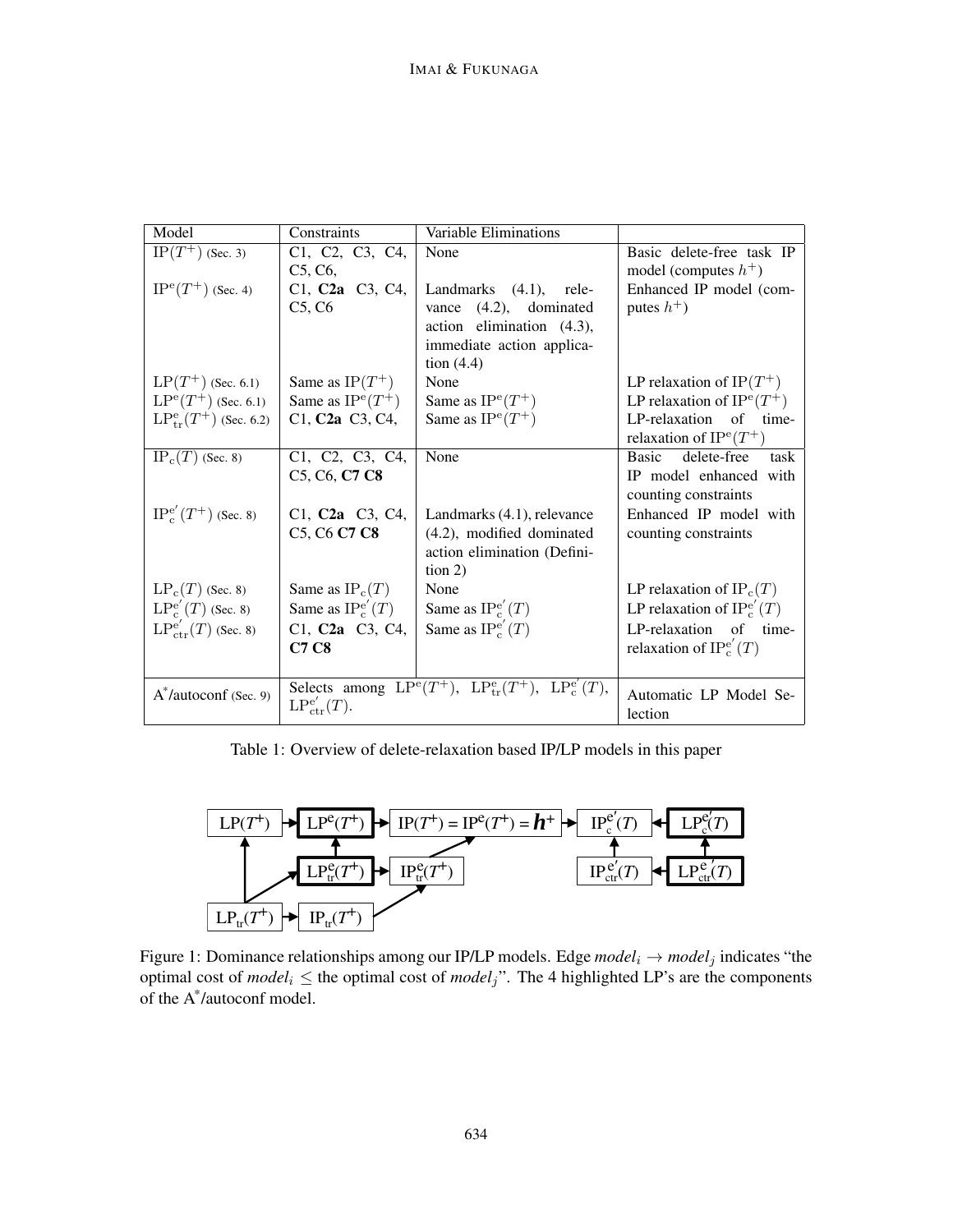1994), and therefore, from the beginning, researchers avoided direct computation of  $h^+$ , and instead sought approximations to  $h^+$ .

In satisficing planning, where optimal solutions are not required, a successful approach to deriving heuristics has been to approximate the delete relaxation. The *additive heuristic*  $(h^{add})$  assumes that subgoals are independent and computes the sum of achieving each subgoal in the delete-relaxed model (Bonet & Geffner, 2001). The FF heuristic (Hoffmann & Nebel, 2001) constructs a planning graph (Blum & Furst, 1997) for the delete-relaxed problem, extracts a relaxed plan, and computes the number of actions in the relaxed plan, which is an upper bound on  $h^+$ .

In the case of cost-optimal planning, where each action is assigned a cost and the objective is to find a minimal cost plan, lower bounds on  $h^+$  are the basis for several admissible heuristic functions that have been used in the literature. Bonet and Geffner (2001) proposed the  $h^{max}$  heuristic, which computes the highest cost associated with achieving the most costly, single proposition. While  $h^{max}$  is admissible, it is often not very informative (i.e, the gap between  $h^{max}$  and  $h^+$  is large) because it only considers the single most costly goal proposition. The admissible landmark cut (LM-cut) heuristic (Helmert & Domshlak, 2009), approximates  $h^+$  as follows. For state s, the LMcut heuristic first computes  $h^{max}(s)$ , and if this is zero or infinite, then  $h^{+}$  is zero or infinite, so  $h^{LMcut}(s) = h^{max}(s)$ . Otherwise, a disjunctive action landmark L (a set of actions at least one of which must be included in any relaxed plan) is computed, and the cost of all actions in  $L$  is reduced by  $c(m)$ , the cost of the minimal-cost action  $m \in L$ , and  $h^{LMcut}$  is increased by  $c(m)$ . This process is repeated until  $h^{max}(s)$  (for the remaining, reduced problem) becomes 0. Other approximations to  $h^+$  that are more informative than  $h^{max}$  include the set-additive heuristic (Keyder & Geffner, 2008) and cost-sharing approximations to  $h^{max}$  (Mirkis & Domshlak, 2007).

Previous planners have avoided direct computation of  $h<sup>+</sup>$  because the extra search efficiency gained from using  $h^+$  is offset by the high cost of computing  $h^+$ . As far as we are aware, the first actual use of  $h^+$  inside a cost-optimal planner was by Betz and Helmert (2009), who implemented *domain-specific* implementations of  $h^+$  for several domains. More recently, Haslum et al. evaluated the use of a domain-independent algorithm for  $h^+$  (Haslum, Slaney, & Thiébaux, 2012) as the heuristic function for A\*-based cost-optimal planning, but found that the performance was relatively poor (Haslum, 2012).

In recent years, there have been several advances in the computation of  $h<sup>+</sup>$ . Since, as described above, the LM-cut heuristic (Helmert & Domshlak, 2009) is a lower bound on  $h^+$ , a cost-optimal planner using the A<sup>\*</sup> search algorithm and the LM-cut heuristic can be directly applied to the delete relaxation of a classical planning problem in order to compute  $h<sup>+</sup>$ . It is possible to improve upon this by developing methods that exploit the delete-free property and are specifically tailored for solving the delete relaxation. Pommerening and Helmert (2012) developed an approach which uses IDA\* or branch-and-bound with an incrementally computed LM-cut heuristic. Gefen and Brafman (2012) proposed action pruning for delete-free problems.

A different approach to computing  $h^+$  is based on the observation that  $h^+$  could be formulated as the problem of finding a minimal hitting set for sets of disjunctive action landmarks (Bonet & Helmert, 2010). This led to methods for computing  $h^+$  by searching for minimum-cost hitting set for a complete set of action landmarks for the delete-relaxed planning problem (Bonet & Castillo, 2011; Haslum et al., 2012). While the original implementation of Haslum et al.'s hitting-set based  $h^+$  solver used a problem-specific branch-and-bound algorithm (Haslum et al., 2012), an improved implementation (which we use in our experimental evaluation in Section 5) uses integer programming to solve the hitting set problem (Haslum, 2014a).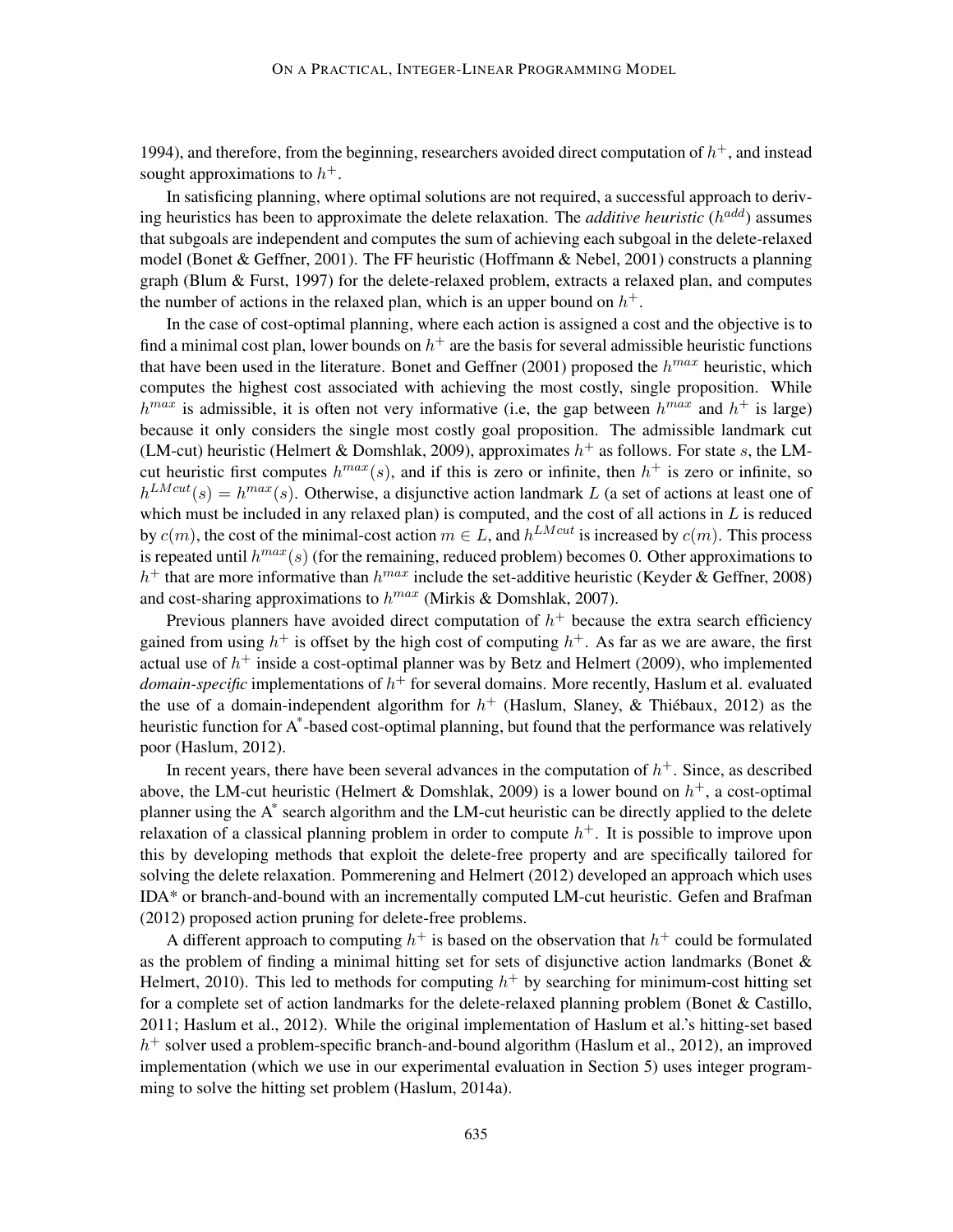## 2.3 Integer/Linear Programming for Classical Planning

Another related line of research is the modeling of classical planning as integer/linear programs (ILP). The use of very high-performance, general problem solvers to solve planning problems was pioneered by Kautz and Selman, who solved planning problems by encoding them as propositional satisfiability (SAT) and applied state-of-the-art SAT solvers. The basic approach is to instantiate a SAT formula for which a satisfying assignment implies a  $t$ -step plan. SATPLAN starts with a small value of t (e.g., trivially, 1, or some other lower bound), instantiates a propositional formula  $F(t)$ which is satisfiable if and only if a plan of t parallel steps or less exists. If  $F(t)$  is satisfiable, then a minimal parallel makespan plan has been found. Otherwise,  $t$  is incremented, and this process is repeated until a plan is found. While the initial encodings were modestly successful (Kautz  $\&$ Selman, 1992), advances in both SAT solver technology as well as improvements to the encoding and the integration of planning graphs (Blum  $&$  Furst, 1997) led to dramatic performance improvements (Kautz & Selman, 1996, 1999). Recent work on SAT-based planning includes improved encodings as well as execution strategies for SAT strategies that improve upon simply incrementing t as above (Rintanen, Heljanko, & Niemelä, 2006). In addition, improvements to SAT solvers which specifically target domain-independent planning have been investigated (Rintanen, 2012)

Since the expressiveness of integer programming (IP) subsumes SAT, SAT encodings can be straightforwardly translated to IP. However, direct translation of SAT encodings to IP resulted in poor performance, and a *state-change formulation* which replaces the original fluents in the SAT encoding with a set of variables that directly expresses the addition, deletion, and persistence of fluents was shown to be more successful as the basis for an IP model for planning (Vossen, Ball, Lotem, & Nau, 1999). This formulation was strengthened with additional mutual exclusion constraints (Dimopoulos, 2001). The Optiplan model (van den Briel & Kambhampati, 2005) combined the state-change IP formulation with the planning-graph based model refinement strategies and improvements by Dimopoulous (2001). As with the SAT-based approaches described above, IP models which are feasible if and only if a plan of up to  $t$  steps exists are constructed. However, unlike the SAT formulation, it is easy to directly encode action costs into the objective function for the IP model, so the IP models can be used to directly solve the cost-optimal planning problems. Another approach decomposes a planning instance into a set of network flow problems, where each subproblem corresponds to a state variable in the original planning problem (van den Briel, Vossen, & Kambhampati, 2008).

Instead of modeling and directly solving a classical planning problem as an IP, another approach, which we adopt in this paper, uses ILP models to provide a heuristic function which guides a state-space search planning algorithms such as  $A^*$ . An early instance of this approach (which, to our knowledge, is also the earliest application of LP to classical planning) is LPlan, where an LP encoding of the classical planning problem is used as a heuristic function for a partial order planner (Bylander, 1997). Van den Briel et al. (2007) developed an admissible heuristic based on an LP model which represents a planning problem where the order in which actions are executed is relaxed, and each variable represents the number of times an action is executed. Delete effects are considered, in that there are constraints such that the number of actions that delete values can be incremented only if there are actions that add the value. Although this LP-based heuristic was not integrated into a planning system, they compared the relaxed problem cost found by their model with Bylander's LPlan LP model, as well as an LP model for  $h^+$ .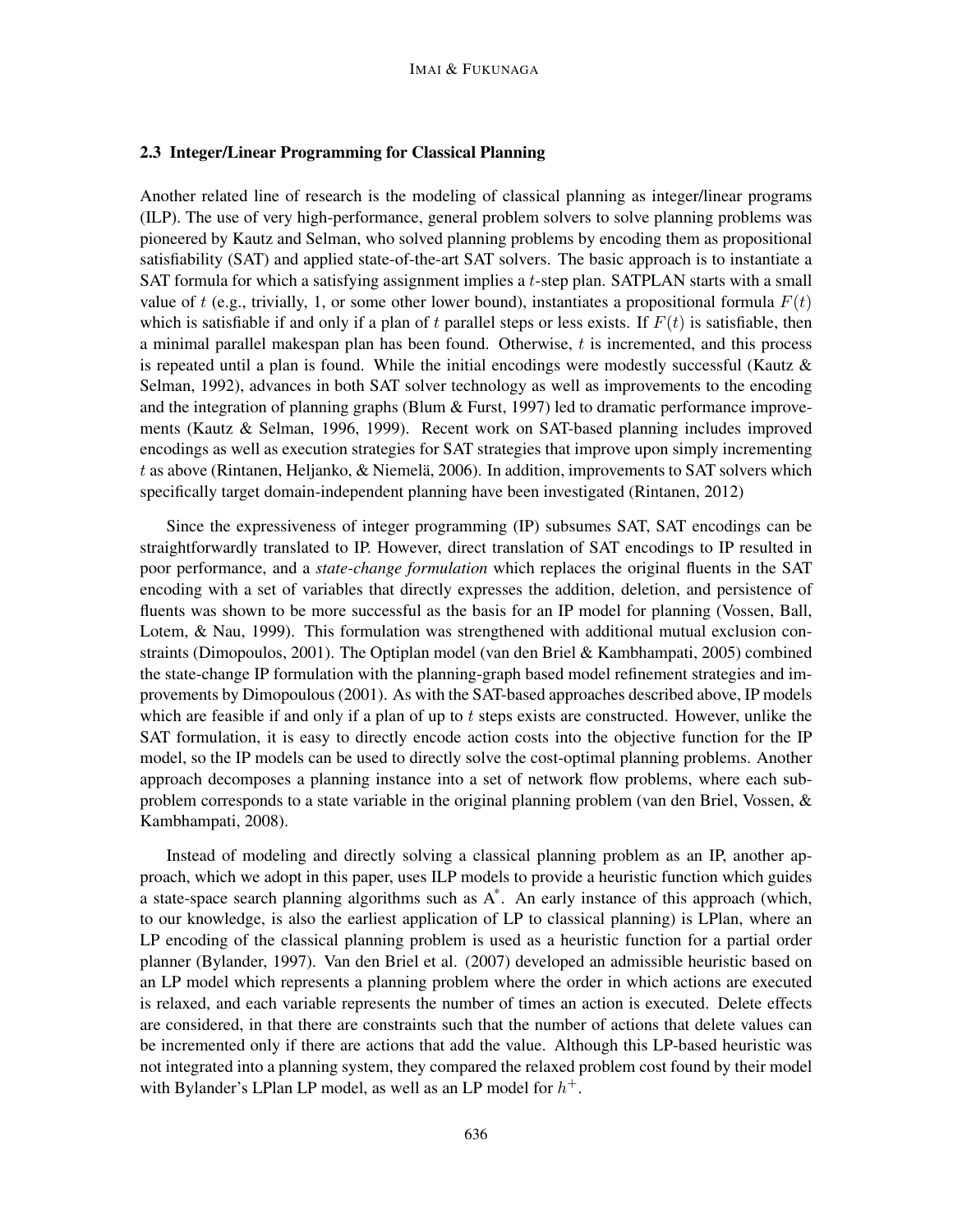To our knowledge, the  $h^+$  implementation by van den Briel et al. (2007) is the first implementation of an IP model of  $h^+$ . First, a relaxed planning graph (Blum & Furst, 1997) was expanded until quiescence, which results in the instantiation of all actions that are relevant for the optimal delete-free task as well as an upper bound on the number of steps in the optimal delete-free task. Then,  $h^{+}$  was computed using a delete-relaxed, step-based encoding of the planning problem of Optiplan (van den Briel, 2015).

Cooper et al. (2011) showed that the optimal solution to the dual of an LP model which relaxes the action ordering corresponds to the best lower bound that can be obtained by applying transformations to the original planning problem that shift costs among actions that affect the same fluents.

Bonet proposed  $h^{SEQ}$ , an admissible, flow-based LP heuristic based on Petri Net state equations (Bonet, 2013) which was used as the heuristic for an A\* -based planner. Bonet and van den Briel (2014) enhanced Bonet's flow-based LP model by adding action landmark constraint and implementing variable merging strategies, resulting in a competitive, admissible heuristic. Karpas and Domshlak (2009) proposed an LP formulation to compute optimal partitioning for landmarks. Pommerening et al. (2014) proposed an *operator counting* framework which enabled the unification of a number of ideas, including the state equation formulation (Bonet, 2013), post-hoc optimization constraints (Pommerening, Röger, & Helmert, 2013), as well as landmarks (the formulation by Bonet & Helmert, 2010, which is the dual of the formulation in Karpas & Domshlak, 2009) and state abstraction heuristics (Katz & Domshlak, 2010). They showed that combinations of constraints resulted in strong heuristics which significantly outperformed the LM-cut heuristic. A recent survey by Röger and Pommerening (2015) presents a survey of LP-based heuristics for planning which includes an earlier conference version of this paper (Imai  $&$  Fukunaga, 2014) and suggests how our delete-relaxation model could be incorporated into the operator counting framework by associating a operator-counting variable for each action variable (see below) in the delete-relaxed problem.

# 3.  $IP(T^+)$ : The Basic IP Formulation of a Delete-Free Task

We now define the integer program  $IP(T^{+})$ , which is the IP formulation of the delete free task  $T^+ = \langle P, A^+, I, G \rangle$ . Note that for any feasible solution to IP(T<sup>+</sup>) (not just the optimal solution), we can derive a corresponding, feasible and non-redundant (i.e., each action appears only once) plan for  $T^+$  that has the same cost as the IP( $T^+$ ) solution.

First, we define the variables of IP $(T^+)$ . In addition to being able to derive a plan from IP $(T^+)$ , there always exists an injective mapping from a feasible non-redundant plan for an IP $(T^+)$  solution. Thus, we also show the feasible assignments of variables that can be derived from a feasible plan for  $T^+$ , as well as the meanings and roles of the variables. We use  $\pi = (a_0, \dots, a_n)$  to denote a plan for  $T^+$  corresponding to a solution for  $IP(T^+)$ . We say that a is the *first achiever* of p in plan  $\pi$  if  $p \notin I$ , and a is the first action that achieves (establishes) p.

**proposition:**  $\forall p \in P, \mathcal{U}(p) \in \{0, 1\}$ .  $\mathcal{U}(p) = 1$  iff  $p \in I(\pi)$ .  $\mathcal{U}(p)$  indicates whether proposition p is achieved in a relaxed plan for  $T^+$ .

- action:  $\forall a \in A, \mathcal{U}(a) \in \{0, 1\}$ .  $\mathcal{U}(a) = 1$  iff  $a \in \pi$  holds.  $\mathcal{U}(a)$  indicates whether the action a is used in a relaxed plan.
- add effect:  $\forall a \in A, \forall p \in \text{add}(a), \mathcal{E}(a, p) \in \{0, 1\}$ .  $\mathcal{E}(a, p) = 1$  iff  $a \in \pi$  holds and a is the first achiever of p.  $\mathcal{E}(a, p) = 0$  if p is true in I, or p is not achieved.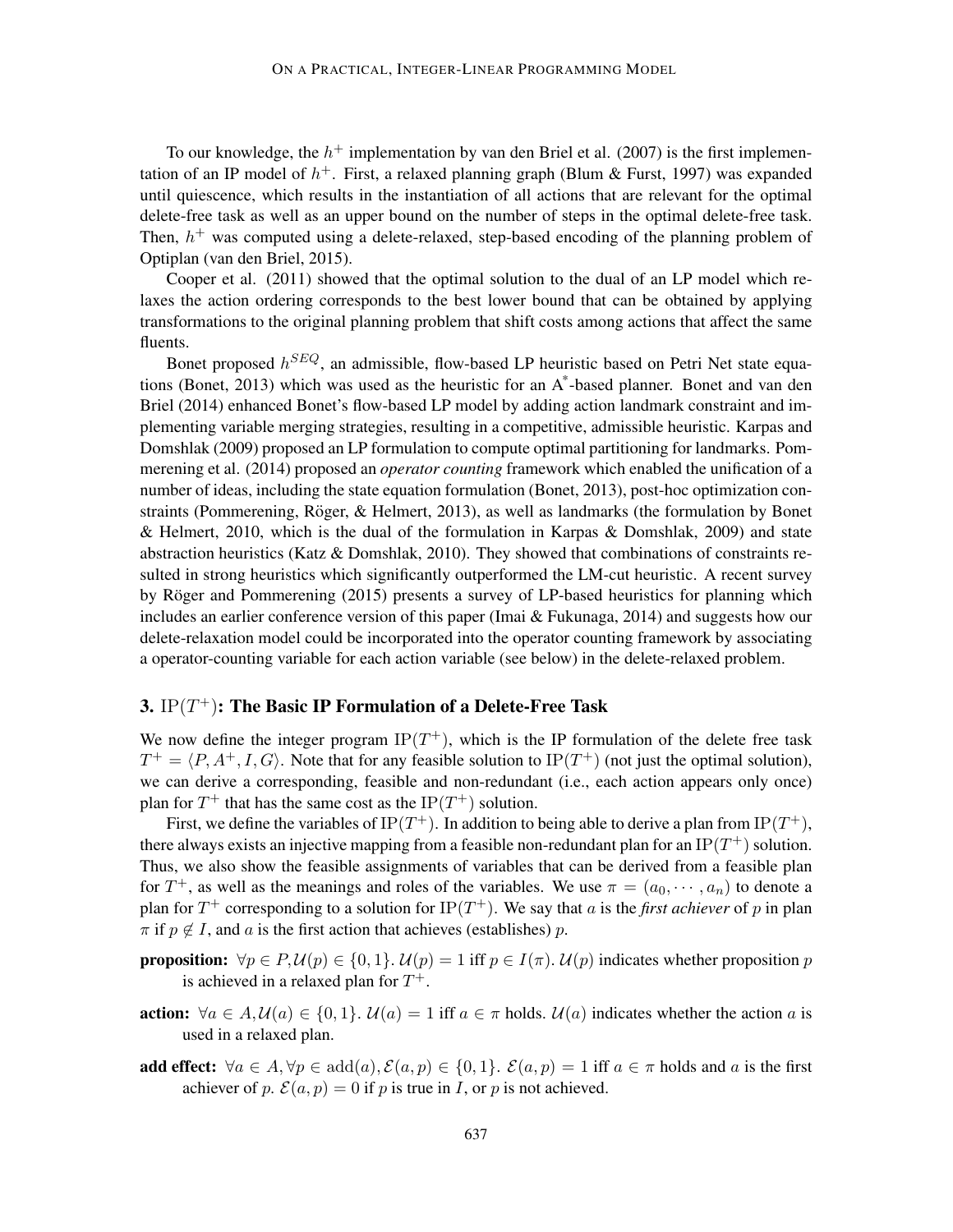- time (proposition):  $\forall p \in P, \mathcal{T}(p) \in \{0, \dots, |A|\}.$   $\mathcal{T}(p) = t$  when  $p \in I(\pi)$  and p is added by  $a_{t-1}$  first.  $\mathcal{T}(p) = 0$  if p is a member of I.  $\mathcal{T}(p)$  indicates the time step where p is first achieved by its first achiever.
- time (action):  $\forall a \in A, \mathcal{T}(a) \in \{0, \dots, |A|\}$ .  $\mathcal{T}(a) = t$  when  $a = a_t$ .  $\mathcal{T}(a) = |A|$  when  $a \notin \pi$ .  $\mathcal{T}(a)$  indicates the time step where a is first used.

initial proposition:  $\forall p \in P$ ,  $\mathcal{I}(p) \in \{0, 1\}$ .  $\mathcal{I}(p) = 1$  iff  $p \in I$ .

If  $p \in P$  is achieved more than once, i.e., p appears in the add effects of multiple actions in  $\pi$ , we assign  $\mathcal{T}(p)$  the index of the first such action in  $\pi$ . If p is not achieved, i.e.,  $p \notin I(\pi)$  holds, we can assign an arbitrary value in  $\{0, \dots, |A|\}$  to  $\mathcal{T}(p)$ . Given a delete-free task  $T^+$  and its feasible and non-redundant plan  $\pi$ , we call the above assignment *a solution derived from*  $\pi$ .

We use the following fact in later proofs: a solution derived from a feasible solution satisfies (a)  $\sum_{a' \in A \text{ s.t. } p \in \text{add}(a')} \mathcal{E}(a', p) \le 1$  for any proposition p such that  $\mathcal{U}(p) = 1$ , and (b)  $\sum_{a' \in A \text{ s.t. } p \in \text{add}(a')} \tilde{\mathcal{E}}(a', p) = 0$  for any proposition p such that  $\mathcal{U}(p) = 0$ .

Variables  $\mathcal{I}(p)$  are auxiliary variables for computing  $h^+$ . Although they are redundant when solving a delete-free task only one time, they are useful to avoid reconstructing constraints for each state when IP( $T^+$ ) or  $LP(T^+)$  are embedded as a heuristic function in a forward-search planner and called for each state.

The objective function is defined as follows:

$$
\text{minimize: } \sum_{a \in A} c(a) \mathcal{U}(a). \tag{1}
$$

Because of this objective function, the cost of a solution to  $IP(T^+)$  is equal to the cost of the corresponding (delete-free) plan.

Finally we define the following six constraints.

- (C1)  $\forall p \in G$ ,  $\mathcal{U}(p) = 1$ . (The goals must be achieved).
- (C2)  $\forall a \in A$ ,  $\forall p \in \text{pre}(a)$ ,  $\mathcal{U}(p) > \mathcal{U}(a)$ . (Actions require their preconditions).
- (C3)  $\forall a \in A, \forall p \in add(a), \mathcal{U}(a) \geq \mathcal{E}(a, p)$ . (An action can be the first achiever only if it is used).
- (C4)  $\forall p \in P$ ,  $\mathcal{I}(p) + \sum_{a' \in A} s.t. p \in \text{add}(a')} \mathcal{E}(a', p) = \mathcal{U}(p)$ . (If a proposition is achieved, it must be true in the initial state or is the effect of some action).
- (C5)  $\forall a \in A, \forall p \in pre(a), \mathcal{T}(p) \leq \mathcal{T}(a)$ . (Actions must be preceded by the satisfaction of their preconditions).
- (C6)  $\forall a \in A$ ,  $\forall p \in add(a)$ ,  $\mathcal{T}(a) + 1 \leq \mathcal{T}(p) + (|A| + 1)(1 \mathcal{E}(a, p))$ . (If a is the first achiever of  $p$ , then  $a$  must precede  $p$ ).

Now we can show that a solution of  $IP(T^+)$  derived from a feasible non-redundant plan of  $T^+$  is feasible. For a variable V of IP( $T^+$ ),  $V_F$  describes the assignment of V on a solution F of  $IP(T^+).$ 

Proposition 1. *Given a delete-free task* T <sup>+</sup> *and a feasible, non-redundant plan* π *for* T <sup>+</sup>*, the solution*  $F$  *to*  $IP(T^+)$  *derived from*  $\pi$  *is a feasible solution to*  $IP(T^+)$ *.*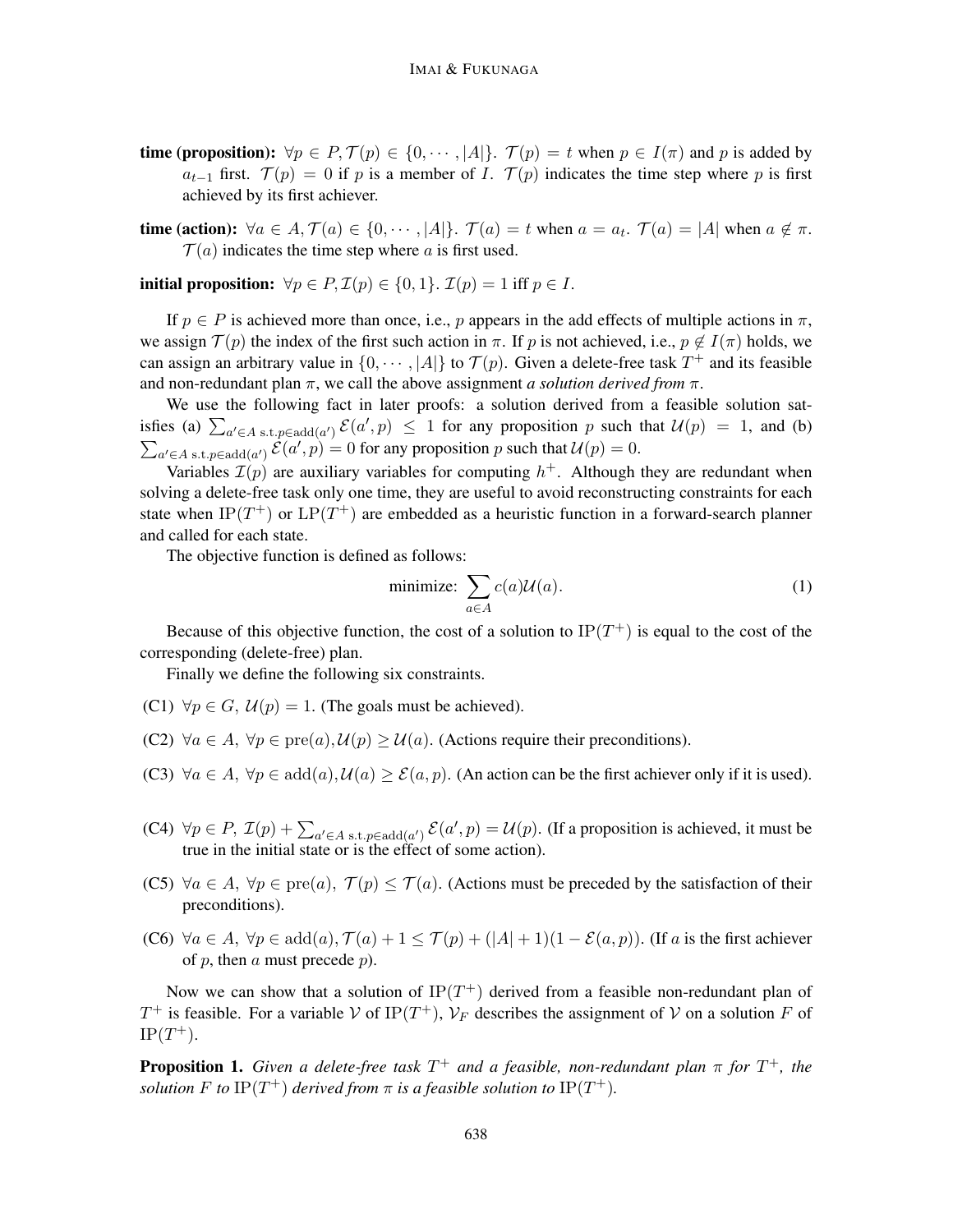*Proof.* F clearly satisfies constraint C1 since  $\pi$  satisfies  $G \subseteq I(\pi)$ .

Constraint C2 is not satisfied only if there exists an action  $a \in A$  and a proposition  $p \in pre(a)$ such that  $\mathcal{U}(a)_{F} = 1$  and  $\mathcal{U}(p)_{F} = 0$ . However, if  $\mathcal{U}(a)_{F} = 1$ , then  $\mathcal{U}(p)_{F} = 1$  because  $\pi$  is a delete-free feasible plan and  $p$  has to be established at some point. We can show that  $F$  satisfies constraints C3 and C4 by similar arguments. If there exists an action  $a \in A$  and a proposition  $p \in \text{add}(a)$  such that  $\mathcal{E}(a, p)_{F} = 1$ ,  $\mathcal{U}(a)_{F} = 1$  must hold according to the definition of F. In addition, if there exists a proposition p such that  $U(p)_{F} = 1$ , there exists a first achiever  $a \in A$  of p such that  $\mathcal{E}(a, p)_F = 1$ , or p is a member of the initial state I.

If an action  $a \in A$  is a member of  $\pi$ , then all propositions in its precondition must be achieved before a is used. Hence, according to the definition of F, we have  $\mathcal{T}(p)_{F} \leq \mathcal{T}(a)_{F}$  for any action a in the plan  $\pi$ . If an action  $a \in A$  is not a member of  $\pi$ , then we have  $\mathcal{T}(a)_{F} = |A|$ . Thus, constraint C5 is satisfied for any action a not in the plan  $\pi$ , regardless of the values of  $\mathcal{T}(p)_{F}$ .

Finally F satisfies constraint C6 for any action  $a \in A$  and for any proposition in its precondition  $p \in pre(a)$ . If a is not the first achiever of p, i.e.,  $\mathcal{E}(a, p) = 0$ , then constraint C6 is satisfied regardless of the values of  $\mathcal{T}(p)$ <sub>F</sub> and  $\mathcal{T}(a)$ <sub>F</sub>. If a is the first achiever of p, then, according to the definition of F, we have  $\mathcal{T}(p) = \mathcal{T}(a) + 1$ , which satisfies constraint C6.  $\Box$ 

In addition, there exists a feasible plan only if IP(T<sup>+</sup>) has a feasible solution. When IP(T<sup>+</sup>) is solved optimally, an optimal plan for  $T^+$  is obtained according to the following proposition.

**Proposition 2.** *Given a feasible solution* F *for* IP(T<sup>+</sup>), the action sequence  $\pi = (a_0, \dots, a_n)$ *obtained by ordering actions in the set*  $\{a \mid U(a)_F = 1\}$  *in ascending order of*  $\mathcal{T}(a)_F$  *is a feasible*  $plan for T<sup>+</sup>.$ 

*Proof.* First we show that  $\pi$  satisfies the condition (ii) of a plan (i.e.,  $G \subseteq I(\pi)$ ) using a proof by contradiction. Assume that there exists a proposition  $g \in G$  that satisfies  $g \notin I(\pi)$ . Then, there exists no action achieving g in  $\pi$ . Since F is a solution to  $IP(T^+), U(g)_F = 1$  due to constraint C1. Since  $g \notin I(\pi)$  implies  $g \notin I$ ,  $\mathcal{I}(g)_{F} = 0$ . Therefore, to satisfy constraint C4, there must exist an action  $a \in A$  such that  $g \in \text{add}(a)$  and  $\mathcal{E}(a, g)_F = 1$ . However, to satisfy constraint C3,  $U(a)$ <sub>F</sub> = 1 has to hold. This means  $a \in \pi$ , which contradicts the assumption.

Next we show that  $\pi$  satisfies condition (i) (i.e.,  $\forall i$ ,  $\text{pre}(a_i) \subseteq I((a_0, \dots, a_{i-1}))$ ). For the base case of an inductive proof, assume that there exists a proposition  $p \in P$  satisfying  $p \in \text{pre}(a_0)$ and  $p \notin I$ . Since  $a_0 \in \pi$ ,  $\mathcal{U}(a_0)_F = 1$  has to hold, and  $\mathcal{U}(p)_F = 1$  has to hold according to the constraint  $\mathcal{U}(p)_{F} \geq \mathcal{U}(a_0)_{F}$ . Then, similar to the proof of condition (ii), there must exist an action  $a \in A$  such that  $p \in \text{add}(a), \mathcal{U}(a)_{F} = 1$ , and  $\mathcal{E}(a, p)_{F} = 1$ . However, to satisfy constraint C5,  $\mathcal{T}(p) \leq \mathcal{T}(a_0)$  must be true, and  $\mathcal{T}(a) + 1 \leq \mathcal{T}(p)$  has to hold to satisfy constraint C6. Therefore we have  $U(a)$ <sub>F</sub> = 1 and  $\mathcal{T}(a) < \mathcal{T}(a_0)$ , but  $a_0$  is the first action of  $\pi$ , a contradiction.

Similar to the case of  $i = 0$ , when  $i > 0$ , if  $pre(a_i) \subseteq I((a_0, \dots, a_{i-1}))$  is not true, there must exist an action  $a \notin (a_0, \dots, a_{i-1})$  such that  $\mathcal{U}(a)_F = 1$  and  $\mathcal{T}(a) < \mathcal{T}(a_i)$ , contradicting the fact that  $a_i$  is the *i*-th action of the sequence  $\pi$ .  $\Box$ 

**Corollary 1.** Given an optimal solution  $F$  of  $IP(T^+)$ , a sequence of actions built by ordering actions in the set  $\{a \mid \mathcal{U}(a)_F = 1\}$  by ascending order of  $\mathcal{T}(a)_F$  is an optimal plan for  $T^+$ .

The number of variables in  $IP(T^+)$  is  $3|P| + 2|A| + \sum |\text{add}(a)|$ . The number of constraints is less than  $2|P| + 2\sum_{a \in A} |\text{pre}(a)| + 2\sum_{a \in A} |\text{add}(a)|$ . The number of terms is also  $O(|P| +$  $\sum |\text{pre}(a)| + \sum |\text{add}(a)|$ .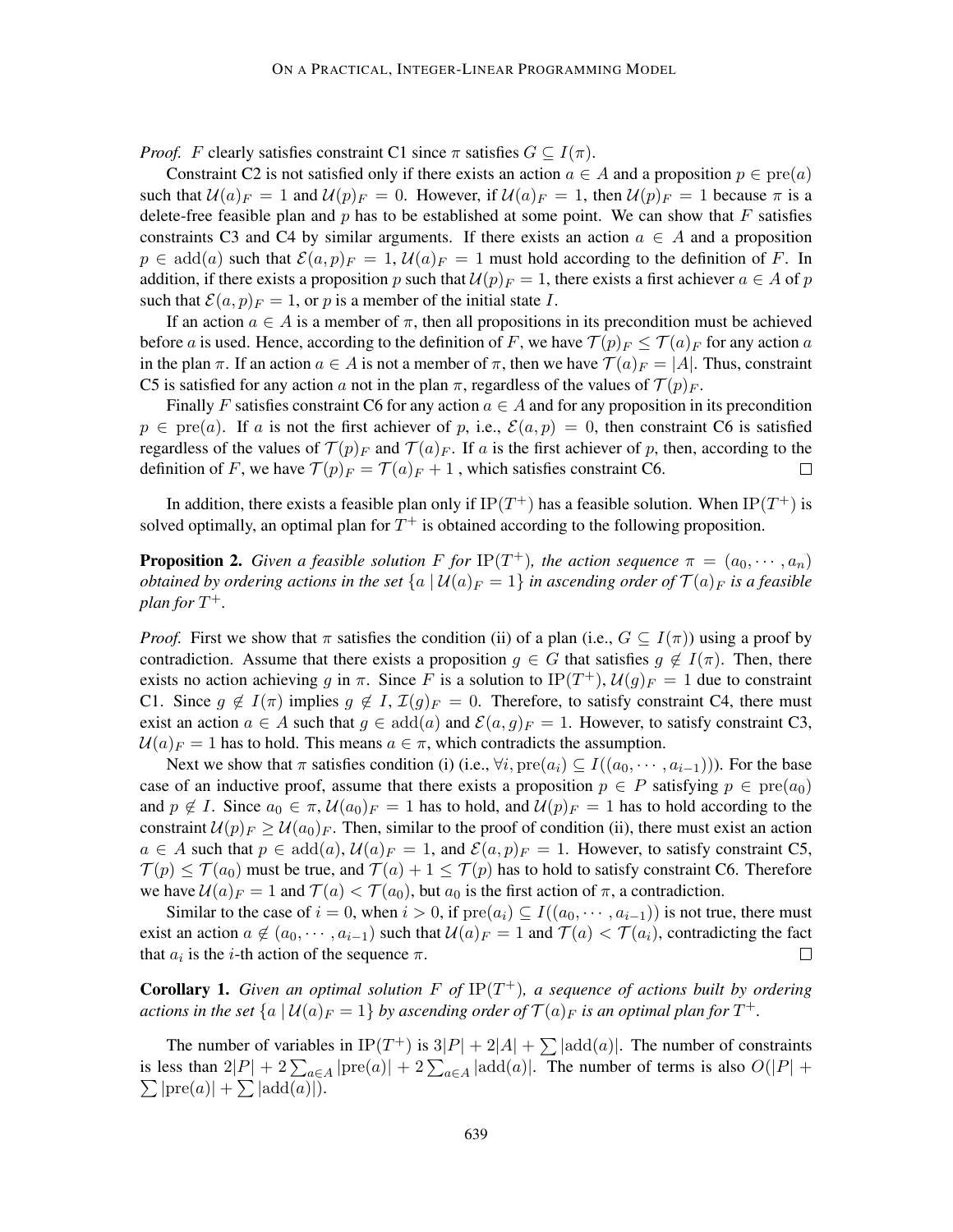## 4. Enhanced IP Model

While IP( $T^+$ ) provides an IP model for exactly computing  $h^+$ , we shall see in Section 5 that IP( $T^+$ ) by itself is not competitive with previous methods for computing  $h^+$ . Thus, in this section, we introduce some variable elimination techniques and some modifications to constraints in order to speed up the computation  $h^+$ . As we will show in the experimental results,  $IP^e(T^+)$ , which incorporates these enhancements, computes  $h^+$  significantly faster than IP(T<sup>+</sup>). Some of the enhancements below are adopted into our IP framework from previous work in planning research. In particular, a landmark-based variable reduction method plays a key role.

Note that some of the enhancements introduce constraints that render some solutions of  $\mathrm{IP}(T^+)$ mapped from feasible plans for  $T^+$  infeasible. However, we show that in such cases, *at least one optimal plan will always remain valid in the enhanced model*, so the optimal cost of the enhanced model still corresponds to  $h^+$ .

#### 4.1 Landmark-Based IP Model Reduction

A *landmark* is an element which needs to be used in every feasible solution (Hoffmann, Porteous, & Sebastia, 2004). We use two kinds of landmarks, called *fact landmarks* and *action landmarks* as in the work of Gefen and Brafman (2012). A fact landmark of a planning task  $T$  is a proposition that becomes true in some state of every feasible plan, and an action landmark for a planning task  $T$  is an action that is included in every feasible plan. We also say that a fact or action landmark l is a *landmark for a proposition* p if l is a landmark for the task  $\langle P, A, I, {p} \rangle$ . Similarly we say that a landmark l is a *landmark for an action* a if l is a landmark for the task  $\langle P, A, I, \text{pre}(a) \rangle$ . In the IP model of a delete-free task  $T^+$ , if a proposition p is a fact landmark for a proposition in the goal G, then we can substitute  $\mathcal{U}(p) = 1$ . Similarly, if an action a is an action landmark, then we can substitute  $U(a) = 1$ . Landmark extraction and substitution clearly do not prune any feasible solutions of  $IP(T^+)$ .

To actually extract the set of landmarks that satisfy the above intensional definitions, a landmark extraction algorithm is necessary. It is easy to see that given a feasible delete-free task, a proposition  $p \in P$  is a fact landmark if and only if  $p \in I$  holds or  $\langle P, A \setminus A_p^{\text{add}}, I \setminus \{p\}, G \rangle$  is infeasible, where  $A_p^{\text{add}} = \{a \mid p \in \text{add}(a)\}\$ . Similarly an action  $a \in A$  is an action landmark if and only if  $\langle P, A \setminus \{a\}, I, G \rangle$  is infeasible. Hence, for each landmark candidate, we can test whether it is a landmark by checking the feasibility of the delete-free task which excludes that candidate. The feasibility of a delete-free task can be checked using the following, straightforward algorithm based on the delete-relaxed planning graph method by Hoffmann and Nebel (2001): For each fluent, let  $e(p) \in \{0, 1\}$  represent whether p is achievable or not. For each action, let  $e(a) \in \{0, 1\}$  represent whether the preconditions of a are satisfied or not. Initially,  $e(p) = 1$  for all  $p \in I$ ,  $e(p) = 0$ for all other fluents. and  $e(a) = 0$  for all a. At each step of the algorithm, for all actions for which  $e(a) = 0$  and whose preconditions are satisfied; (1) set  $e(a) = 1$ , and (2) set  $e(p) = 1$  for all  $e \in add(a)$ . The algorithm terminates when it reaches quiescence, i.e., no actions for which  $e(a) = 0$  and whose preconditions are satisfied can be found. This takes at most |A| steps. By repeating this feasibility check for all facts and actions, we have an algorithm that collects all fact landmarks and action landmarks satisfying the definitions above in  $O(|T^+|^2)$ -time.

If we were only interested in computing  $h^+$  once, a straightforward method such as the one described above would be sufficient. However, since we intend to use our  $h^+$ -based models as heuristic functions for forward state-space search planning, the landmark extraction needs to be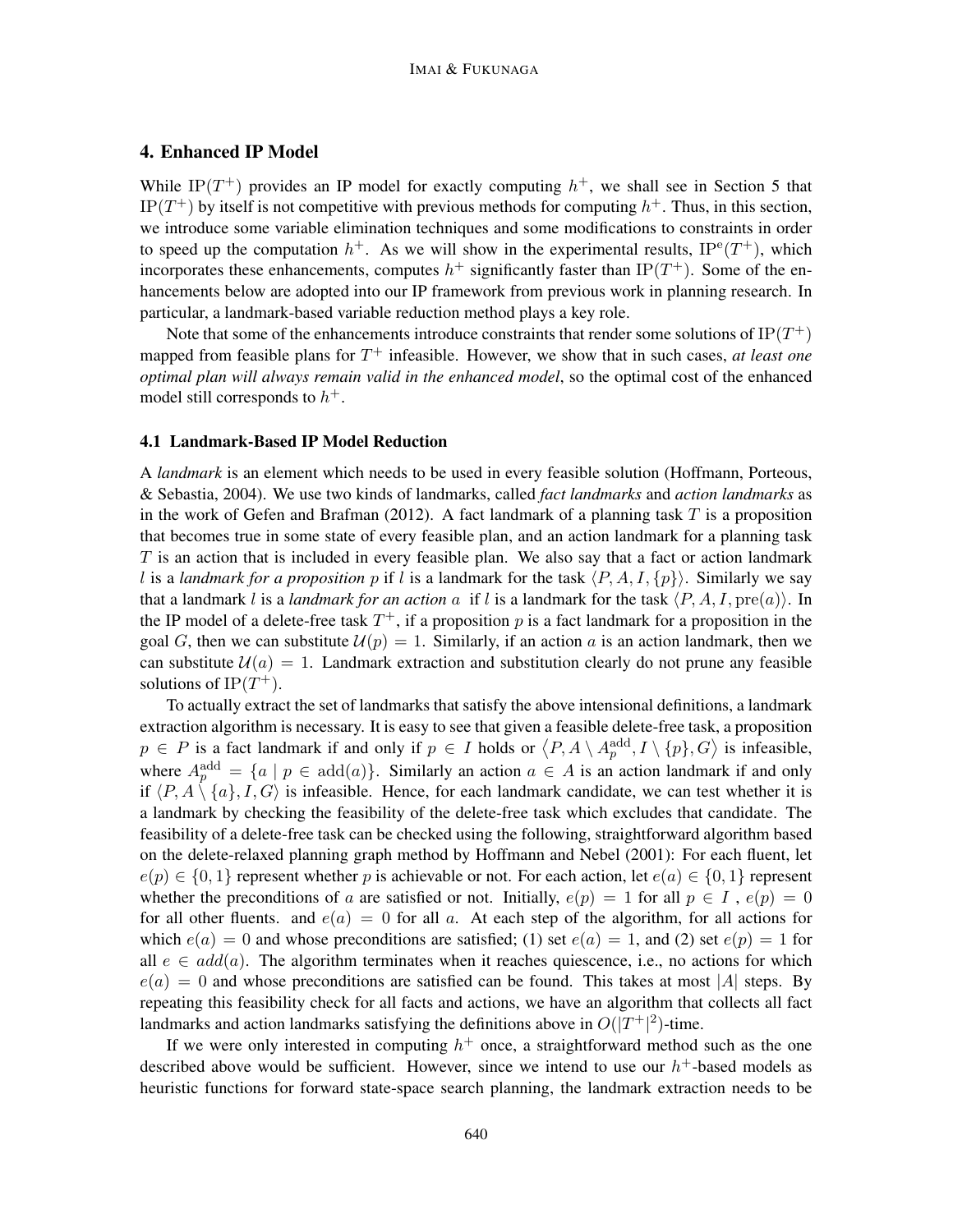performed repeatedly during the search, so the efficiency of the extraction procedure is important. We experimented with several methods, and describe our most effective method below.

Our method for extracting landmarks is based on the method by Zhu and Givan (2003), who proposed a planning based propagation method for collecting causal landmarks. Their method was later generalized by Keyder et al. to an AND-OR graph based landmark extraction method (Keyder, Richter, & Helmert, 2010).

Zhu and Givan (2003) define a proposition p as a *causal landmark* if  $\langle P, A \setminus A_p^{\text{pre}}, I \setminus \{p\}, G \rangle$ is infeasible, where  $A_p^{\text{pre}} = \{a \mid p \in \text{pre}(a)\}\.$  They focus on causal landmarks, ignoring other (non-causal) landmarks because they are nonessential (even misleading) from the point of view of guiding a search algorithm that uses a landmark-based heuristic. In contrast, we use landmarks in order to reduce the number of variables in our IP model of the delete relaxation. Thus, instead of focusing on causal landmarks and using Zhu and Givan's criteria, we seek a larger set of landmarks by slightly modifying the criterion for landmark detection. If  $\langle P, A \setminus A_p^{\text{pre}}, I \setminus \{p\}, G \rangle$  does not have a solution, then  $\langle P, A \setminus A_p^{\text{add}}, I \setminus \{p\}, G \rangle$  must also be infeasible, and furthermore, using  $A_p^{\text{add}}$  instead of  $A_p^{\text{pre}}$  can extract a larger set of fact landmarks. In addition, while Zhu and Givan used a forward propagation algorithm based on the layered planning graph of the delete-free task  $T^+$ , we use the following, open-list based propagation algorithm.

For each proposition  $p$ , we compute a set of fact landmarks for  $p$ , using an iterative method based on the following update equations characterizing fact landmarks:

- If p is a member of the initial state I, then  $\{p\}$  is the set of fact landmarks to achieve p.
- If p is not a member of I, then the set of fact landmarks for p is  $\{p\}\cup\bigcap_{a\in A \text{ s.t. } p\in \mathrm{add}(a)}(\mathrm{add}(a)\cup$  $\bigcup_{p' \in \text{pre}(a)} (\text{fact landmarks for } p')).$

The pseudocode for this open list based propagation algorithm is shown in Algorithm 1. In the initialization phase, the candidate set for each proposition  $p \notin I$  is set to P, and the fact landmarks for each  $p \in I$  is set to  $\{p\}$  (Lines 1-3). In addition, an action a is inserted into a FIFO queue Q if it satisfies  $pre(a) \subseteq I$  (Lines 4-7). The main loop of the iterative method is similar to the straightforward method described above. At each iteration, an action  $\alpha$  is retrieved from  $Q$ , and the candidate set of fact landmarks is updated for each  $p \in \text{add}(a)$  based on the second equation (Lines 12-14). Moreover, the method memorizes the achievability of  $p$  (Line 11), and action  $a'$  is inserted into  $Q$ if all members of  $pre(a')$  are achievable and if the candidate set of  $p' \in pre(a')$  is changed (Lines 15-17). This process continues until Q becomes empty. For clarity and simplicity, some implementation details/optimizations are omitted from Algorithm 1, e.g., instead of literally inserting every member of P into  $L[p]$  in Line 3, we use a single flag to represent " $L[p] = P$ " Updating a candidate set always reduces the number of its elements, so this method always terminates. Unlike the simpler  $O|T^+|^2$  algorithm described above, this algorithm is not complete (not all landmarks will be extracted). However, the soundness of this method is guaranteed by the following proposition.

**Proposition 3.** *Given a delete-free STRIPS planning task*  $\langle P, A^+, I, G \rangle$ *, assume all propositions in* P *can be achieved. Let* L(p) *be the set of fact landmark candidates for* p *computed by some landmark extracting method. If*

- (i)  $L(p) = \{p\}$  *for*  $p \in I$ *, and*
- (ii)  $L(p) = \{p\} \cup \bigcap_{a \in A \text{ s.t. } p \in \text{add}(a)} (\text{add}(a) \cup \bigcup_{p' \in \text{pre}(a)} L(p')) \text{ for } p \notin I$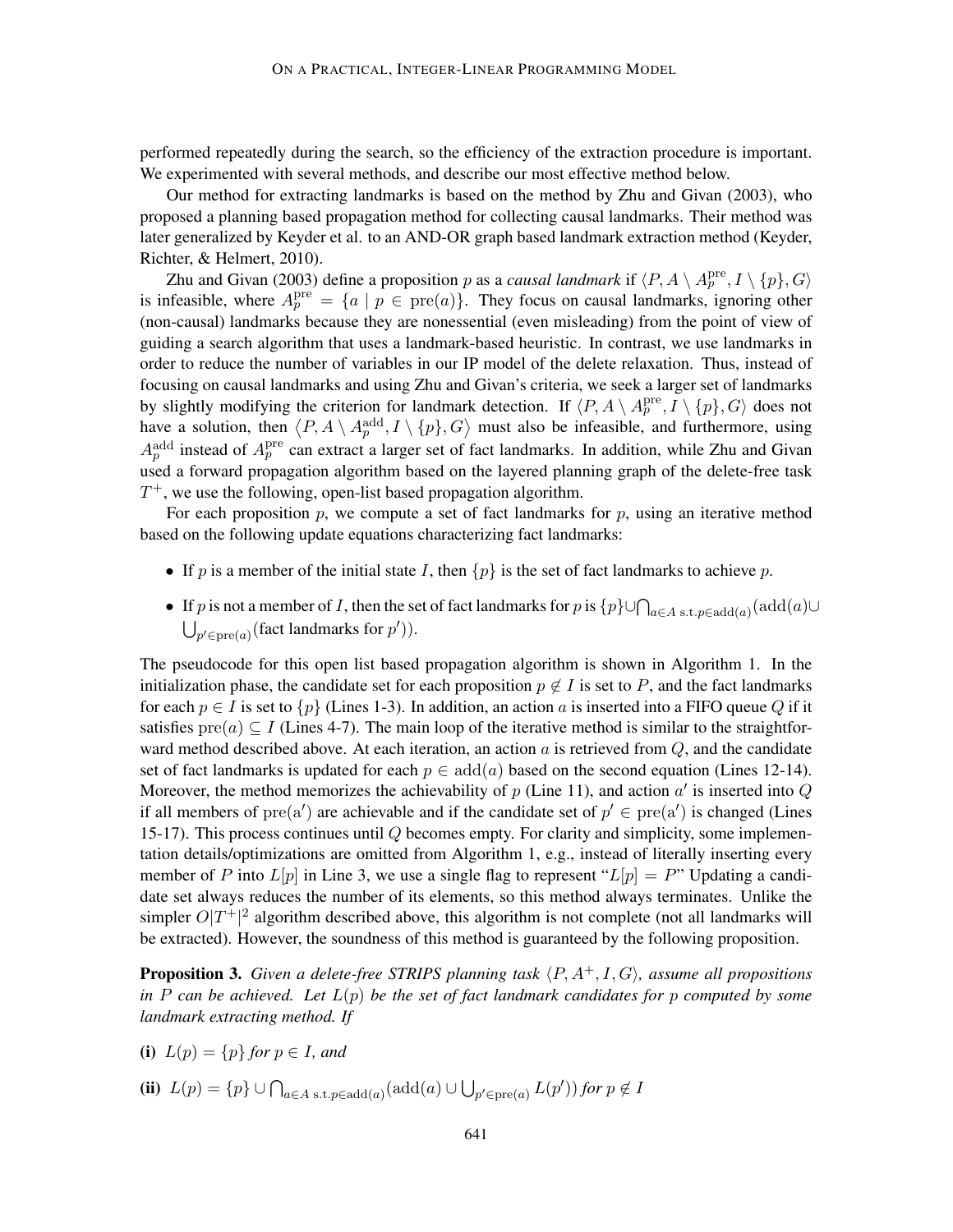Algorithm 1 Our landmark extracting method

1: //  $L[p]$  are sets of candidates of fact landmarks for  $p \in P$ . 2:  $L[p] \leftarrow P$  for each  $p \notin I$ ; 3:  $L[p] \leftarrow \{p\}$  for each  $p \in I$ ; 4:  $S \leftarrow I$ ; 5: for  $a \in A$  do 6: insert a into a FIFO queue Q if  $pre(a) \subseteq S$ ; 7: end for 8: while  $Q$  is not empty do 9: retrieve an action a from Q. 10: **for**  $p \in \text{add}(a)$  **do** 11:  $S \leftarrow S \cup \{p\}.$ 12:  $X \leftarrow L[p] \cap (\text{add}(a) \cup \bigcup_{p' \in \text{pre}(a)} L[p'])$ ; 13: if  $L[p] \neq X$  then 14:  $L[p] \leftarrow X$ . 15: for  $a' \in A_p^{\text{pre}}$  do 16: insert a' into Q if  $pre(a') \subseteq S$  and  $a' \notin Q$ ; 17: end for 18: end if 19: end for 20: end while 21: // At this point,  $L[p]$  contain sets of fact landmarks for  $p \in P$ .

*are satisfied, then all elements of* L(p) *are fact landmarks for* p*.*

*Proof.* Assume that some proposition q satisfies  $q \in L(p)$  and q is not a fact landmark for p. We have  $p \neq q$  since any proposition is a fact landmark for itself. Then,  $L(p)$  has more than one proposition, and from condition (i) and (ii),  $p \notin I$  holds. Since q is not a landmark, there exists a non-empty feasible plan for the delete-free task  $\langle P, A^+, I, {p} \rangle$  that does not achieve q.

Let  $\pi = (a_0, \dots, a_n)$  be such a plan, and let  $a_i$  be the action in  $\pi$  that achieves p first. We have  $p \neq q$  as stated above, and we have  $q \notin \text{add}(a_i)$  since  $\pi$  does not achieve q. Hence, according to condition (ii), we have  $q \in \bigcup_{p' \in \text{pre}(a_i)} L(p')$ . Let  $p'$  be a member of  $\text{pre}(a_i)$  that satisfies  $q \in L(p')$ . Since  $\pi$  is a feasible plan that does not achieve q, p' is achieved by  $\pi$ , and thus  $p' \neq q$  holds. Then,  $L(p')$  has more than one proposition, and again,  $p' \notin I$  holds. Hence,  $\pi' = (a_0, \dots, a_{i-1})$  is a non-empty feasible plan for a delete-free task  $\langle P, A^+, I, \{p'\}\rangle$  that does not achieve q.

This argument can be extended *ad infinitum*, but the length of  $\pi$  is clearly finite, so we have a contradiction. Thus, all members of  $L(p)$  are fact landmarks for p for each proposition  $p \in P$ .

In addition to the fact landmarks which are extracted using the above procedure, our algorithm extracts action landmarks using the criterion: if a proposition p is a fact landmark of  $G$ , and if only one action a can achieve p, then a is used as an action landmark of  $G$ .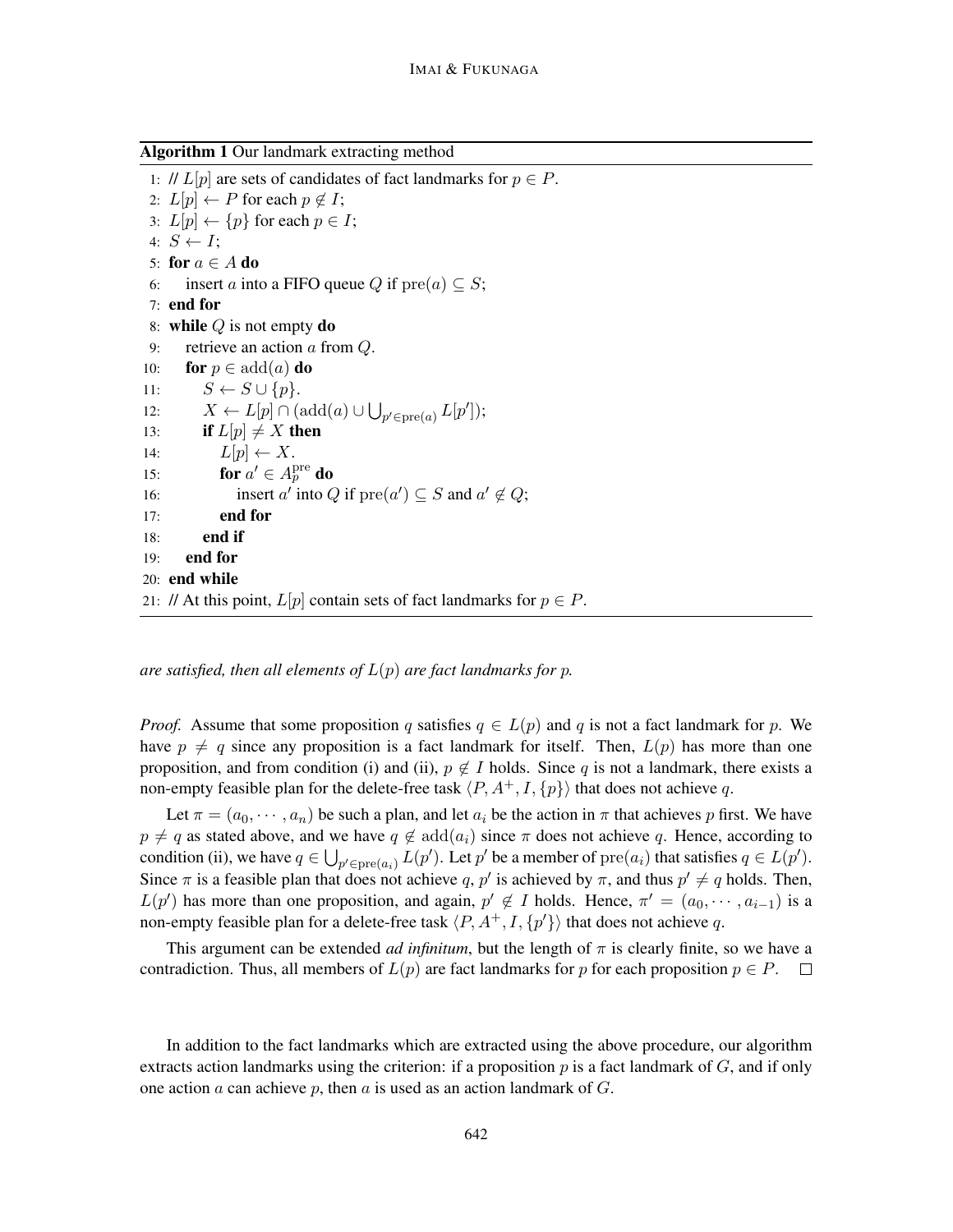### 4.2 Relevance Analysis

Backchaining relevance analysis is widely used to eliminate propositions and actions that are irrelevant to a task. An action a is *relevant* if (i) add(a)  $\cap G \neq \emptyset$ , or (ii) there exists a relevant action a' satisfying  $add(a) \cap pre(a') \neq \emptyset$ . A proposition p is relevant if (i)  $p \in G$ , or (ii) there exists a relevant action a and  $p \in \text{pre}(a)$  holds.

In addition, as noted by Haslum et al. (2012), it is sufficient to consider relevance with respect to only a subset of first achievers of an add effect. Although they defined a first achiever by achievability of a proposition, it is equivalent to the following definition: an action  $\alpha$  is a first achiever of a proposition p if  $p \in \text{add}(a)$  and p is not a fact landmark for a. Let fadd $(a)$  denote  ${p \in \text{add}(a) \mid a \text{ is a first achievement of } p}$ . It is sufficient to use fadd instead of add in the above definition of relevance.

If  $a \in A$  or  $p \in P$  is not relevant, we can eliminate a variable as  $\mathcal{U}(a) = 0$  or  $\mathcal{U}(p) = 0$ . In addition to this, if  $p \in \text{add}(a)$  but a is not a first achiever of p, we can eliminate a variable as  $\mathcal{E}(a, p) = 0$ . It is possible for a fact landmark fact to be irrelevant, in which case we set  $\mathcal{U}(p) = 1$ . While this variable elimination prunes some *feasible* solutions, it clearly does not prune any *optimal* solutions.

### 4.3 Dominated Action Elimination

In a delete-free task, if two actions have the same add effects, then it is clearly sufficient to use at most one of these two actions. This idea can be generalized to the following reduction, which eliminates useless (*dominated*) actions.

Proposition 4. *Given a feasible delete-free task* T <sup>+</sup>*, there exists an optimal plan that does not contain*  $a \in A$  *if there exists an action*  $a' \in A$  *satisfying the following: (i)*  $fadd(a) \subseteq fadd(a')$ *, (ii) for all*  $p \in \text{pre}(a')$ *,*  $p$  *is a fact landmark for a or*  $p \in I$ *, and (iii)*  $c(a) \geq c(a')$ *.* 

*Proof.* For any plan  $\pi = (a_0, \dots, a_{i-1}, a, a_{i+1}, \dots, a_n)$  of  $T^+$ , we show that a sequence of actions  $\pi' = (a_0, \dots, a_{i-1}, a', a_{i+1}, \dots, a_n)$  is also a feasible plan. Each proposition of  $pre(a')$  is a fact landmark for a, hence, if  $pre(a) \subseteq I((a_0, \cdots, a_{i-1}))$ , then  $pre(a') \subseteq I((a_0, \cdots, a_{i-1}))$  also holds. By the definition of first achievers,  $add(a) \setminus fadd(a) \subseteq I((a_0, \dots, a_{i-1}))$ , so we also have  $I((a_0, \dots, a_{i-1}, a)) \subseteq I((a_0, \dots, a_{i-1}, a')$ . Therefore  $G \subseteq I(\pi')$  ( $\pi'$  is a feasible plan).

Finally,  $c(\pi) \ge c(\pi')$  because  $c(a) \ge c(a')$ . Therefore, if a plan contains a, it is not optimal, or there exists another optimal plan which does not contain a.  $\Box$ 

If there exists a dominated action a, we can eliminate a variable by setting  $\mathcal{U}(a) = 0$ . This variable elimination prunes some feasible solutions of  $IP(T^{+})$ . Moreover, it sometimes prunes some optimal solutions if  $c(a) = c(a')$  holds for the condition (iii). However, as shown in the proof above, at least one optimal solution remains.

This is a slight generalization of a similar set of constraints by Robinson (2012)[Definition 5.3.4, p. 108] for a MaxSAT-based planner. Robinson's dominance condition checks whether (R1)  $add(a) \setminus I \subseteq add(a') \setminus I$ , (R2)  $pre(a') \setminus I \subseteq pre(a) \setminus I$ , and (R3)  $c(a) \geq c(a')$ . While our condition (iii) and  $(R3)$  are equivalent, our condition (i) is less strict than condition  $(R1)$  because instead of checking all add effects, condition (i) only tests whether the propositions for which  $a$  is a first achiever is subsumed by those of  $a'$ . Furthermore, our condition (ii) subsumes (R2) because if each proposition of  $\text{pre}(a')$  is a fact landmark for a, then if  $\text{pre}(a) \subseteq I((a_0, \cdots, a_{i-1}))$ ,  $\text{pre}(a') \subseteq$  $I((a_0, \cdots, a_{i-1}))$  also holds, satisfying (R2).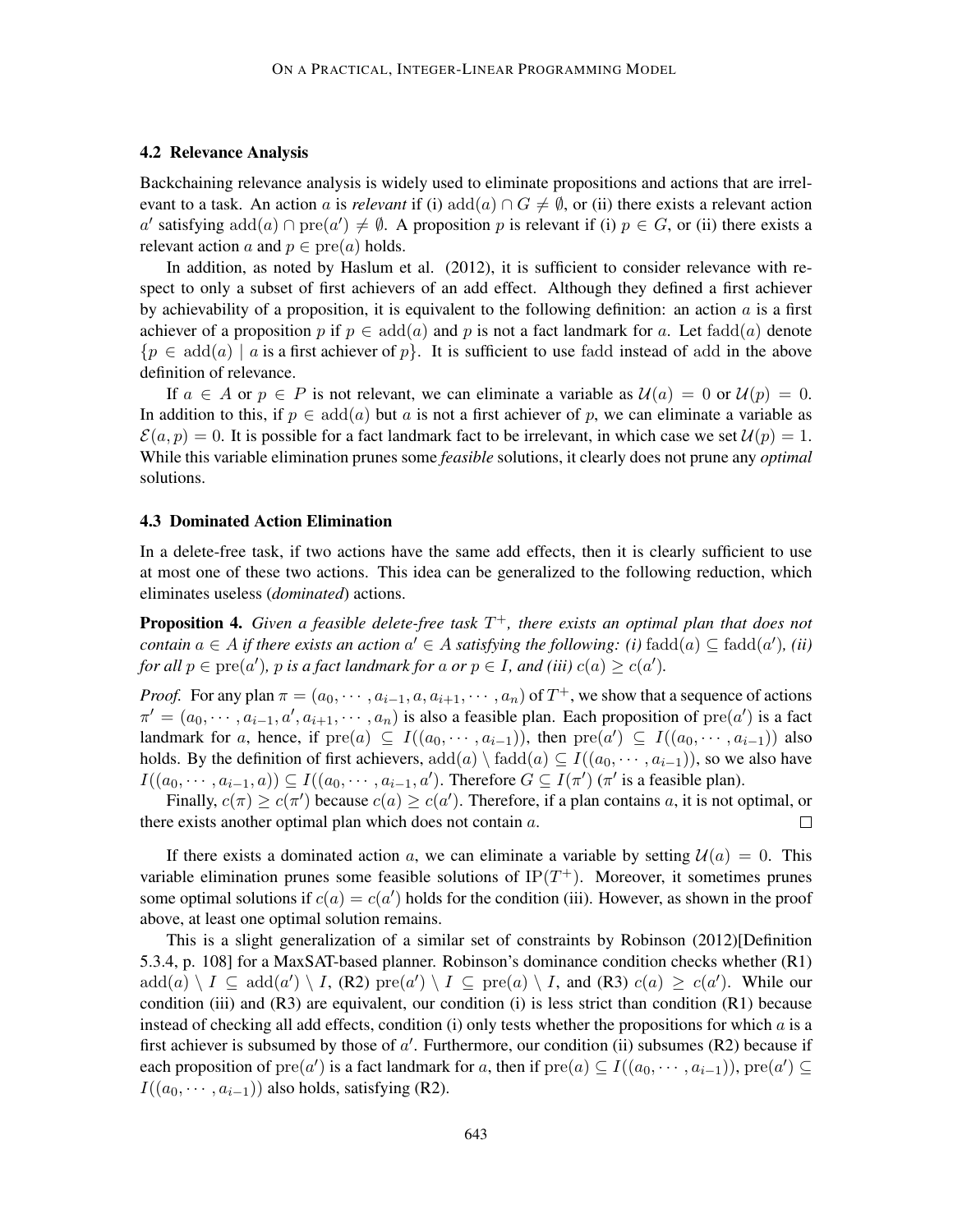## 4.4 Immediate Action Application

On a delete-free task  $T^+$ , some actions can be immediately applied to the initial state without affecting the optimality of the relaxed plan. We adopt immediate application of zero-cost actions (Gefen & Brafman, 2011) as well as immediate application of action landmarks (Gefen & Brafman, 2012). For a delete-free task  $T^+$ , if an action  $a \in A$  satisfies  $c(a) = 0$  and  $pre(a) \subseteq I$ , then a sequence made by placing a before an optimal plan for  $\langle P, A \setminus \{a\}, I \cup \text{add}(a), G \rangle$  is an optimal plan for  $T^+$ . Similarly, if an action a is an action landmark for  $T^+$  and a is applicable to I, a can be applied to  $I$  immediately.

In the IP(T<sup>+</sup>) model, variables  $\mathcal{T}(p)$  for  $p \in I$  can be eliminated by substituting zero for their values. Given a sequence of immediately applicable actions  $(a_0, \dots, a_k)$  (it must be a correct applicable sequence), we can eliminate some variables as follows: (i)  $\mathcal{U}(a_i) = 1$ , (ii)  $\mathcal{T}(a_i) = i$ , (iii)  $\forall p \in \text{pre}(a_i), \mathcal{U}(p) = 1$ , (iv)  $\forall p \in \text{add}(a_i) \setminus I((a_0, \dots, a_{i-1})), \mathcal{U}(p) = 1, \mathcal{T}(p) = i$  and  $\mathcal{E}(a_i, p) = 1$ , and (v)  $\forall p \in \text{add}(a_i) \setminus I((a_0, \dots, a_{i-1})), \forall a \in A \setminus \{a_0, \dots, a_i\}, \mathcal{E}(a, p) = 0.$ 

## 4.5 Iterative Application of Variable Eliminations

The variable elimination techniques described above can interact synergistically with each other resulting in a cascade of eliminations. Therefore, we used an iterative variable elimination algorithm which applies eliminations until quiescence. The order in which each elimination is applied is shown in Algorithm 2. A full landmark extraction pass after each variable elimination would be extremely expensive. Therefore, we perform a landmark extraction only once before the iterative application of the other eliminations.

| <b>Algorithm 2</b> Iterative Variable Elimination |  |
|---------------------------------------------------|--|
| relevance analysis;                               |  |
| landmark extraction;                              |  |
| While a variable can be eliminated do             |  |
| immediate action application;                     |  |
| dominated actions elimination;                    |  |
| relevance analysis;                               |  |
|                                                   |  |

## 4.6 Inverse Action Constraints

We define the following inverse relationship between a pair of actions for a delete-free task  $T^+$ .

**Definition 1** (inverse action). For two actions  $a_1, a_2 \in A$ ,  $a_1$  is an inverse action of  $a_2$  if: (i)  $\mathrm{add}(a_1) \subseteq \mathrm{pre}(a_2)$ *, and (ii)*  $\mathrm{add}(a_2) \subseteq \mathrm{pre}(a_1)$ *.* 

By definition, it is clear that if  $a_1$  is an inverse action of  $a_2$ , then  $a_2$  is an inverse action of  $a_1$ . Inverse actions satisfy the following fact.

**Proposition 5.** *Given a delete-free task*  $T^+$ , *let*  $\pi = (a_0, \dots, a_n)$  *be a feasible plan. If*  $a_i \in \pi$  *is an inverse action of*  $a_j \in \pi$ , and if  $i < j$  holds, then  $\pi' = (a_0, \dots, a_{j-1}, a_{j+1}, \dots, a_n)$  is also a *feasible plan.*

*Proof.* Since  $\pi$  is a feasible plan for  $T^+$ ,  $\text{pre}(a_i) \subseteq I((a_0, \dots, a_{i-1})) \subseteq I((a_0, \dots, a_{j-1}))$ . By the definition of inverse actions,  $add(a_i) \subseteq pre(a_i)$  holds, and  $add(a_i) \subseteq pre(a_i) \subseteq I((a_0, \dots, a_{i-1}))$  =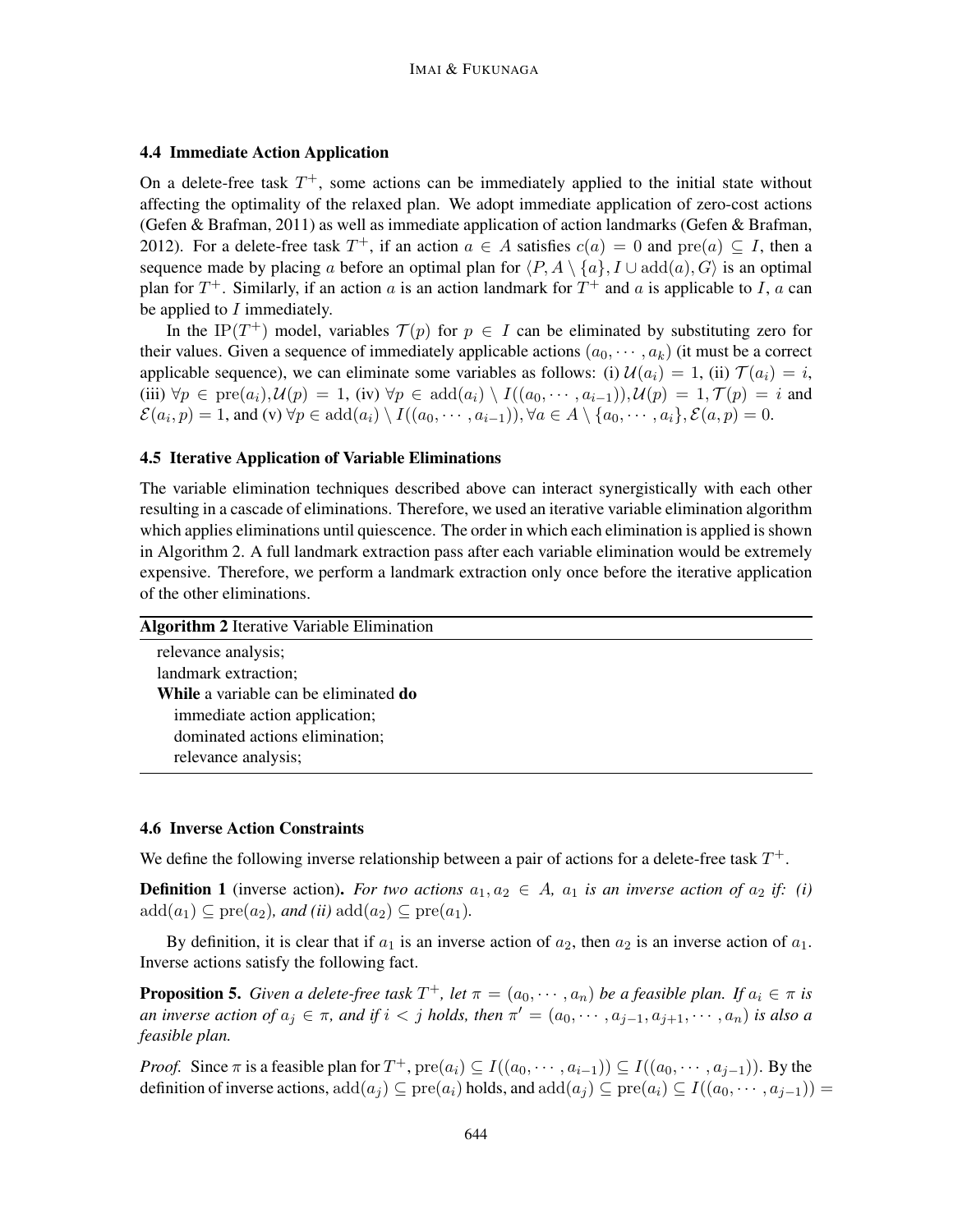$I((a_0,\dots,a_j))$ . Hence  $(a_{j+1},\dots,a_n)$  is applicable to  $I((a_0,\dots,a_{j-1}))$ , and  $G \subseteq I(\pi') =$  $I(\pi)$ .  $\Box$ 

**Corollary 2.** For a delete-free task  $T^+$ , a feasible solution  $\pi = (a_0, \dots, a_n)$  is not optimal if  $a_i \in \pi$  *is an inverse action of*  $a_j \in \pi$  *and both of*  $a_i$  *and*  $a_j$  *have non-zero cost.* 

There are several possible ways to use the above proposition (e.g.,  $\mathcal{U}(a) + \mathcal{U}(a') \leq 1$ , for all  $a' \in \text{inv}(a)$ , where  $\text{inv}(a)$  is the set of inverse actions of a). In order to avoid adding a large number of constraints to the IP(T<sup>+</sup>) model ( $|A/2|^2$  in the worst case where half of the actions are inverses of the other), we modify constraint C2 as follows:

(C2a)  $\forall a \in A$ ,  $\forall p \in pre(a)$ ,  $\mathcal{U}(p) - \sum_{a' \in inv(a,p)} \mathcal{E}(a',p) \geq \mathcal{U}(a)$ , where  $inv(a,p)$  denotes the set of inverse actions of  $a$  which have  $p$  as an add effect.

**Proposition 6.** Given a delete-free task  $T^+$ , if  $IP(T^+)$  with constraint C2 has a feasible solution, *then an optimal solution to* IP(T <sup>+</sup>) *with constraint C2 is also feasible for* IP(T <sup>+</sup>) *with constraint C2a.*

*Proof.* Let  $F^*$  be an optimal solution to  $IP(T^+)$  with constraint C2 derived from an optimal plan for  $T^+$ . Since  $F^*$  satisfies all the constraints of IP( $T^+$ ) with constraint C2, it suffices to show that  $F^*$  satisfies constraint C2a for any action  $a \in A$  and proposition  $p \in \text{pre}(a)$ .

Recall that a feasible solution derived from a feasible plan satisfies  $\sum_{a'\in A}$  s.t.  $p\in{\rm add}(a')$   $\mathcal{E}(a',p)\leq$ 1 for any proposition p such that  $\mathcal{U}(p) = 1$ , and it also satisfies  $\sum_{a' \in A} s.t. p \in \text{add}(a')} \mathcal{E}(a', p) = 0$  for any proposition p such that  $\mathcal{U}(p) = 0$ . Since  $\sum_{a' \in A \text{ s.t. } p \in \text{add}(a')} \mathcal{E}(a', p) \ge \sum_{a' \in \text{inv}(a, p)} \mathcal{E}(a', p)$ for any action  $a \in A$  and proposition  $p \in \text{pre}(a)$ ,  $F^*$  clearly satisfies constraint C2a if  $\mathcal{U}(p)_{F^*} = 1$ and  $\mathcal{U}(a)_{F^*} = 0$ , or if  $\mathcal{U}(p)_{F^*} = 0$  and  $\mathcal{U}(a)_{F^*} = 0$  hold.

To show that  $\sum_{a' \in \text{inv}(a,p)} \mathcal{E}(a',p)_{F^*} = 0$  holds when  $\mathcal{U}(a)_{F^*} = \mathcal{U}(p)_{F^*} = 1$ , assume there exists an action  $a' \in inv(a, p)$  such that  $\mathcal{E}(a', p)_{F^*} = 1$ . According to constraint C3,  $\mathcal{U}(a')_{F^*} = 1$ . However, since  $F^*$  is derived from an optimal plan for  $T^+$ , there must exist an optimal plan for  $T^+$ that contains both  $a$  and  $a'$ . This contradicts Corollary 2.

Since  $F^*$  is a feasible solution, there does not exist any action  $a \in A$  and proposition  $p \in \text{pre}(a)$ such that  $\mathcal{U}(a)_{F^*} = 1$  and  $\mathcal{U}(p)_{F^*} = 0$ . Hence  $F^*$  satisfies constraint C2a for any  $a \in A$  and  $p \in \text{pre}(a)$ .  $\Box$ 

## 4.7  $\,$  IP $^{\rm e}(T^+)$ : The Enhanced IP Model for  $h^+$

We define  $IP^e(T^+)$  as the integer programming model that is the result of first adding the inverse action constraints described in Section 4.6 to the basic  $IP(T^+)$  model and then applying the iterative reduction algorithm in Algorithm 2 (which applies the reductions in Sections 4.1-4.4) until quiescence. As previously noted,  $IP^{e}(T^{+})$  computes  $h^{+}$ . As we shall see below, the cumulative effects of these enhancements is quite significant, resulting in a much more practical IP model for computing  $h^+$ . See Table 1 for a summary of the relationship between  $IP^e(T^+)$  and  $IP(T^+)$ .

## 5. Experimental Evaluation of IP Models for Delete-Free Planning (Exact Computation of  $h^+$ )

In this section, we evaluate the effectiveness of our integer programming model of the delete relaxation as a method for solving delete-free tasks and computing  $h^+$  exactly. We evaluate the following models: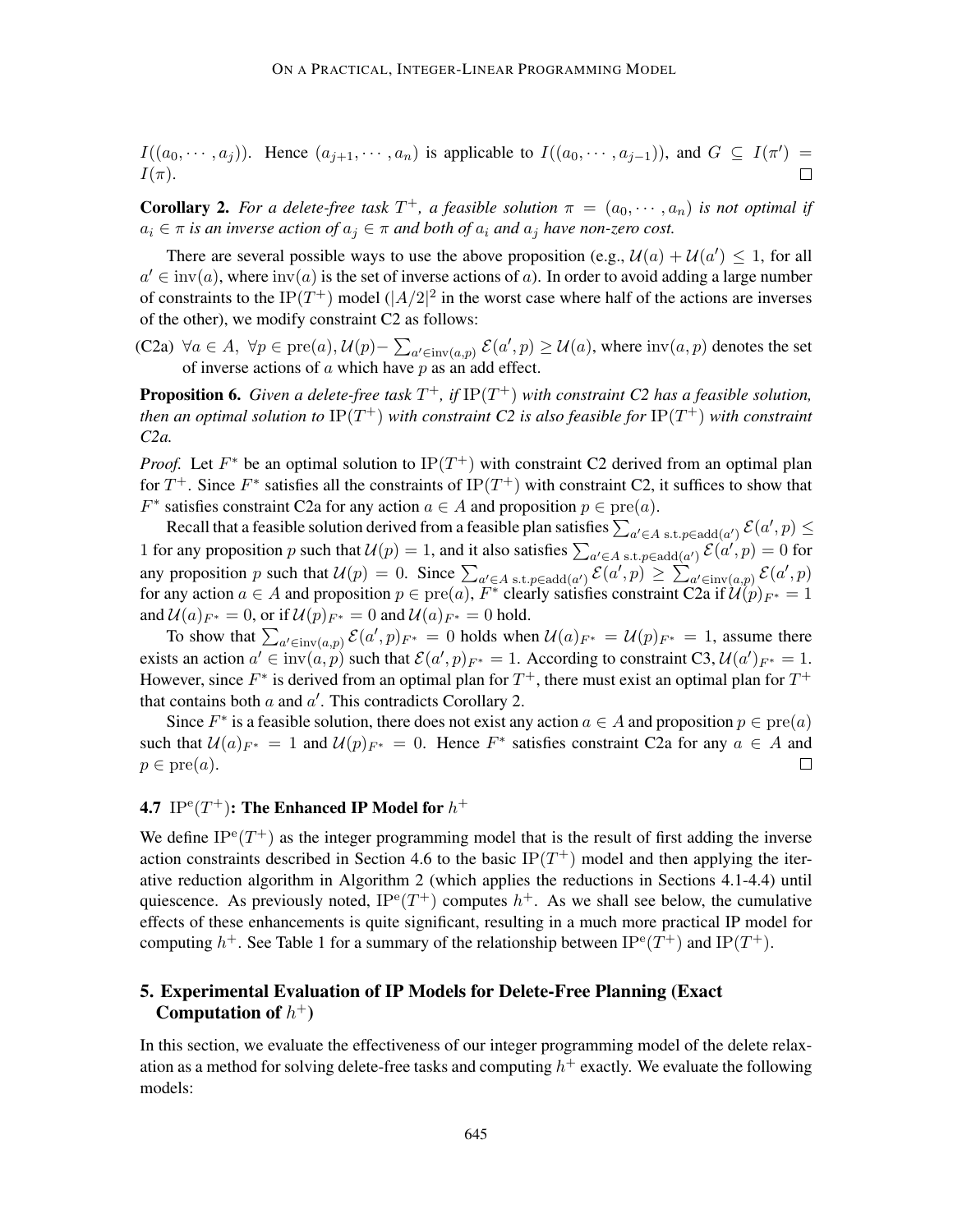- IP $(T^+)$ : our basic IP model (Section 3).
- IP(T<sup>+</sup>)+LM: IP(T<sup>+</sup>) with the landmark-based variable reduction method (Section 4.1).
- IP<sup>e</sup> $(T^+)$ : the enhanced model which includes all of the enhancements described in Sections 4.1-4.6 which are designed to speed up the computation of  $h<sup>+</sup>$  (landmark-based reduction, relevance analysis, dominated action elimination, immediate action application, inverse action constraints).

We emphasize that (unlike the other models which will be evaluated in later sections) all of these IP models compute  $h^+$  *exactly*.

Following previous work on solvers for delete-free problems, our main results are based on an evaluation using delete-free versions of standard IPC benchmark problems (Section 5.1). In addition, in Section 5.2, we also present results of a much smaller scale study on a set of natural, delete-free problems from systems biology (Gefen & Brafman, 2011).

## 5.1 Evaluation on Delete-Free Versions of IPC Benchmark Instances

Following the methodology for evaluating delete-free planning in previous work (Haslum et al., 2012; Pommerening & Helmert, 2012; Gefen & Brafman, 2012), we evaluate our IP models by solving International Planning Contest (IPC) benchmark instances for which the delete effects of all actions are ignored. Below, all experiments used the CPLEX 12.61 solver to solve integer and linear programs. All experiments were single-threaded and executed on a Xeon E5-2680, 2.8GHz.

Because previous work on computing  $h^+$  has been evaluated using several different sets of experimental settings (different CPU limits and different problem instances), we present the results of 4 sets of comparisons. In the first 3 sets of comparisons, we compare benchmark results reported in previous publications with results obtained by running our solvers on the same problem instances, while the fourth set of results compares our models with an improved implementation of the minimal hitting set based approach (Haslum et al., 2012) by one of the the original authors.

- Comparison with the results by Pommerening and Helmert (2012) (experimental setup described in Section 5.1.1, results shown in Table 2).
- Comparison with the results by Gefen and Brafman (2012) (experimental setup described in Section 5.1.2, results shown in Table 3).
- Comparison with the results by Haslum et al. (2012) (experimental setup described in Section 5.1.2, results shown in Table 4).
- Comparison with HST/CPLEX, an improved implementation of the algorithm in (Haslum et al., 2012) (experimental setup described in Section 5.1.3, results shown in Table 5 and Figures 2-3).

The results copied from previous work (Pommerening & Helmert, 2012; Haslum et al., 2012; Gefen & Brafman, 2012) in Tables 2-4 were obtained using hardware available several years ago when these original papers were written, while our results for  $IP(T^+)$ ,  $IP^e(T^+)$ , and HST/CPLEX were obtained with slightly more recent hardware. Since coverage is a coarse metric based on binary results (solved/unsolved), it can be significantly impacted by differences in machine speed,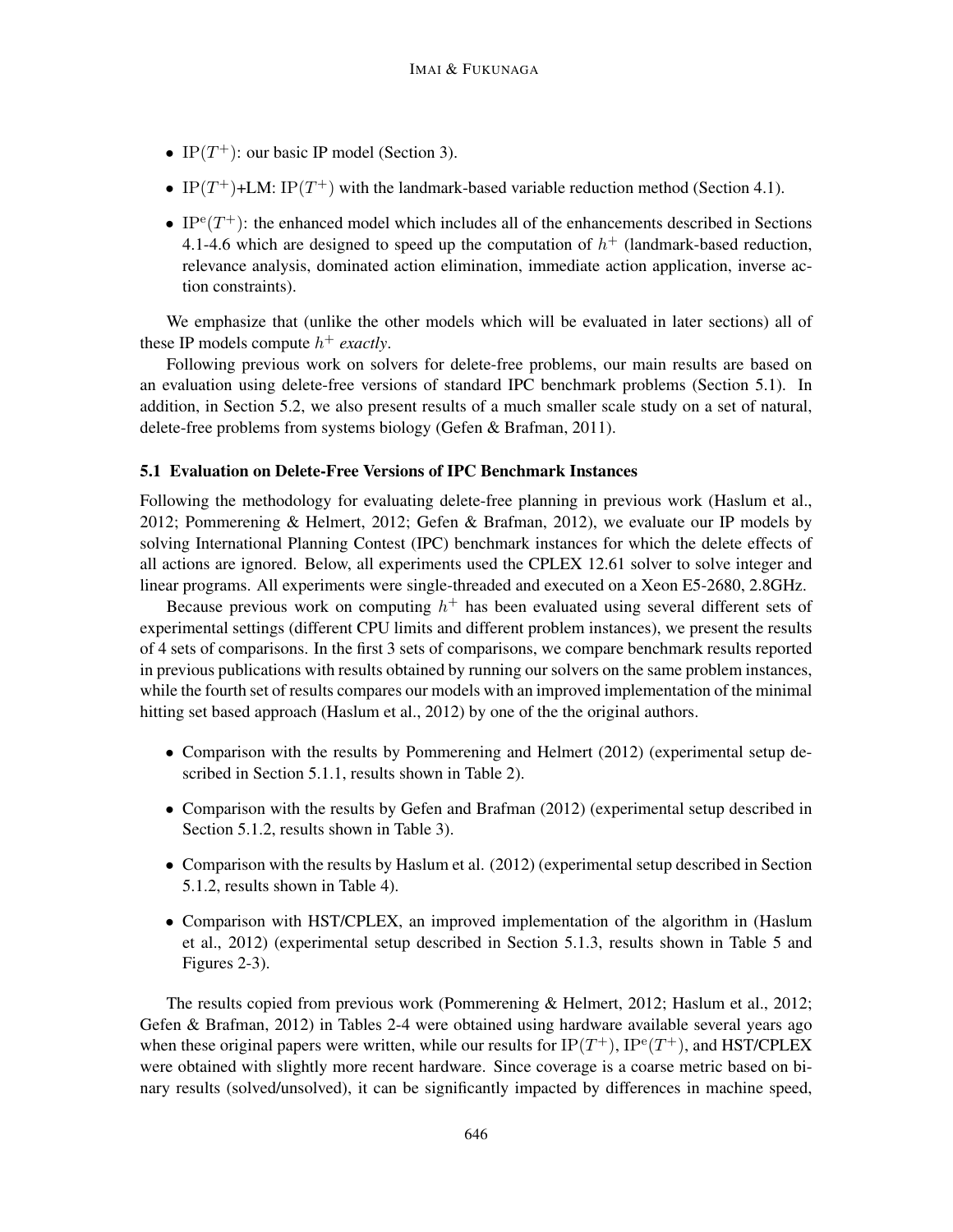e.g., if many problems are at the threshold such that a slightly faster machine (equivalent to running slightly longer) results in many more instances being solved. In order to eliminate the possibility that improvements in hardware since 2010 (when the first of the results we compared against were published) explain the improvements obtained using our approach, we also include results of running our best IP model  $(IP^e(T^+))$  with a significantly *shorter* CPU time limit than the previous experiments, in addition to results that use the same CPU time limit as previous experiments.

## 5.1.1 COMPARISON WITH RESULTS BY POMMERENING AND HELMERT (2012) ON DELETE-FREE VERSIONS OF IPC BENCHMARKS

The first comparison is with the results by Pommerening and Helmert (2012). Table 2 shows the results of running  $IP(T^+)$ ,  $IP(T^+)$ +LM, and  $IP^e(T^+)$  with a 5 minute time limit and 2GB memory limitation. Coverage (# of problem instances solved) on each domain is shown. The columns where the solver name contains "PH12" in Table 2 are copied from the paper by Pommerening and Helmert (2012). "FD/PH12" is Fast Downward using  $A^*$  and the LM-cut heuristic applied to the deleterelaxed problems, "BC/PH12" is the hitting set based approach by Bonet and Castillo (2011), and "BnB/PH12" and "IDA\*/PH12" are the best performing strategies using the incremental LM-cut heuristic for delete-free problems proposed by Pommerening and Helmert (2012). Pommerening and Helmert obtained their results using a AMD Opteron 2356 processor with a 2GB memory limit and 5 minute time limit.

Table 2 includes a column " $IP^e(T^+)/1$ min", which shows the results for 1-minute runs of  $IP<sup>e</sup>(T<sup>+</sup>)$ . All other columns in Table 4 are for 5 minute runs.

## 5.1.2 COMPARISONS WITH RESULTS BY GEFEN AND BRAFMAN (2012) AND HASLUM ET AL. (2012) ON DELETE-FREE VERSIONS OF IPC BENCHMARKS

Next, we evaluated our  $h^+$  solvers with previous results that were obtained with a 30-minute time limit and 2GB memory limit. Table 3 compares  $IP(T^+)$ ,  $IP(T^+)$ +LM, and  $IP^e(T^+)$  with some results from (Gefen & Brafman, 2012, p. 62, Table 2). The LM-cut/GB12 column is  $A^*$  with the LM-cut heuristic (Helmert & Domshlak, 2009) applied directly to delete-free instances in order to compute  $h^+$ . The LM-cut+Pruning/GB12 column is  $A^*$  with LM-cut using the pruning techniques for delete-free instances proposed by Gefen and Brafman (2012). Table 4 compares  $IP(T^+)$  and  $IP<sup>e</sup>(T<sup>+</sup>)$  with some results by Haslum et al. (2012, p. 356, Table 1). The BC/HST12 column is the method by Bonet and Castillo (2011). The ML/HST12 column is the minimal landmark method proposed by Haslum et al.. In the original work by Haslum et al. (2012), the minimum-cost hitting set problem was solved using a specialized branch-and-bound algorithm, and the ML/HST12 column reflects the performance of this original algorithm. However, the Minimal Landmark method was later significantly improved by replacing the hitting set solver with a CPLEX-based solver (Haslum, 2014b), so Table 4 also includes the HST/CPLEX column, which shows the results of Minimal Landmark method using the CPLEX hitting set solver. We obtained these HST/CPLEX results by running the HST/CPLEX code on the same machine used to run our IP models.

Table 4 includes a column " $IP^e(T^+)$ /5min", which shows the results for 5-minute runs of  $IP^e(T^+)$  (all other columns in Table 4 are for 30 minute runs).

Note that in Table 4, the instances from IPC2008 and IPC2011 are from the sequential satisfying track (i.e., "-sat08" and "-sat11" in the domain names), in accordance with the original paper (Haslum et al., 2012).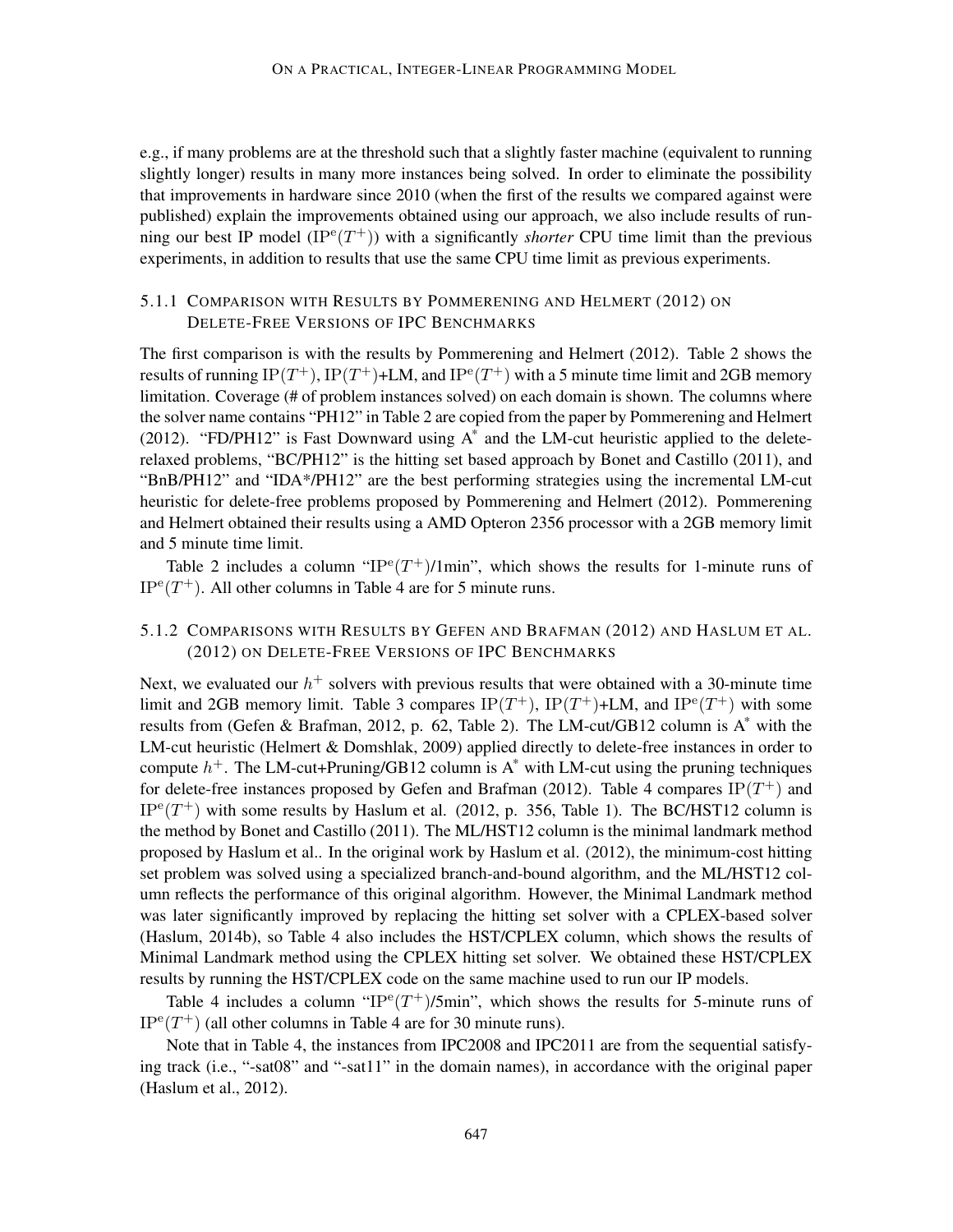## 5.1.3 COMPARISON WITH HST/CPLEX ON DELETE-FREE VERSIONS OF IPC BENCHMARKS

The most detailed comparison is with an improved implementation of the hitting-set based method of Haslum et al. (2012). Although the original version of this algorithm used a problem-specific branch-and-bound method to solve the hitting set problems, we used a more recent version of Haslum's  $h^+$  solver (source dated 2014-1-17), configured to use CPLEX 12.61 to solve the hitting set subproblem. This configuration is abbreviated as "HST/CPLEX". As shown in Table 4, HST/CPLEX significantly outperforms the original HST implementation described in (Haslum et al., 2012), and compares favorably vs. other previous methods.

Tables 5-6 and Figures 2-3 compare  $IP(T^+), IP^{\text{e}}(T^+), IP(T^+)$ +LM, and HST/CPLEX on 1376 IPC benchmark instances. All algorithms were run with a 2GB memory limit. Table 5 shows results with a 30 minute time limit, while Table 6 shows results with a 5 minute time limit. Tables 5 and 6 compares coverage and runtimes per domain, while Figure 2 compares the cumulative number of instances solved as a function of time, and Figure 3 compares the runtimes of all individual instances.

In contrast to the previous set of experiments described in Section 5.1.2, we used optimal track instances ("-opt08" and "-opt11" in the domain names) when both satisficing and optimal track instances were available in the benchmark sets. This is because in the subsequent sections, we focus on applying our models as the basis for heuristics for forward-search, cost-optimal planning.

#### 5.1.4 DISCUSSION OF RESULTS ON DELETE-FREE VERSIONS OF IPC BENCHMARKS

Not surprisingly, the basic  $IP(T^+)$  model is not competitive with previous state-of-the-art methods that were specifically developed for computing  $h^+$  (Haslum et al., 2012; Pommerening & Helmert, 2012). However, Table 3 shows that the basic  $IP(T^+)$  model is at least competitive with A \* with LM-cut enhanced with Gefen and Brafman's pruning methods for delete-free instances ("Prune/GB12"). IP( $T^+$ ) also significantly outperforms standard  $A^*$  with LM-cut (Table 3, "LMcut/GB12" and Table 2, "FD/PH12").

On the other hand, enhancing  $IP(T^+)$  with our landmark-based model reduction method results in significant improvement, and IP $(T^+)$ +LM is competitive with all previous methods except for HST/CPLEX.

The IP<sup>e</sup> $(T^+)$  model, which includes all of the enhancement described in Section 4 for reducing the model in order to compute  $h^+$  faster, performs very well overall, and is competitive with all previous methods. For example, in Table 4,  $IP^{\text{e}}(T^+)$  has the highest coverage (or is tied for highest) on 19/28 domains. Table 5, Figure 2, and Figure 3 show that while  $IP^e(T^+)$  and HST/CPLEX have similar coverage with a 30-minute time limit,  $IP^{e}(T^{+})$  tends to be somewhat faster overall. However, there is no clear dominance relationship between  $IP^e(T^+)$  and HST/CPLEX, since there are some domains where  $IP^{\rm e}(T^+)$  clearly performs better (e.g., rovers, satellite, freecell), and other domains where HST/CPLEX performs better (e.g., airport, pegsol, scanalyzer, transport). Thus, the IP-based approach and minimal landmark approaches seem to have complementary strengths with respect to solving delete-free problems.

Aside from coverage, Figure 3 shows that many delete-free instances are solved much faster by  $IP^e(T^+)$  than HST/CPLEX. The difference between solving an "easy" delete-free instance in 0.1 vs. 0.5 seconds may not seem very important if we only need to solve the instance once. However, the speed difference between  $IP^{e}(T^{+})$  and HST/CPLEX on such easy delete-free instances has a significant implication when we consider using the  $h^+$  solvers as heuristic functions for A\*-based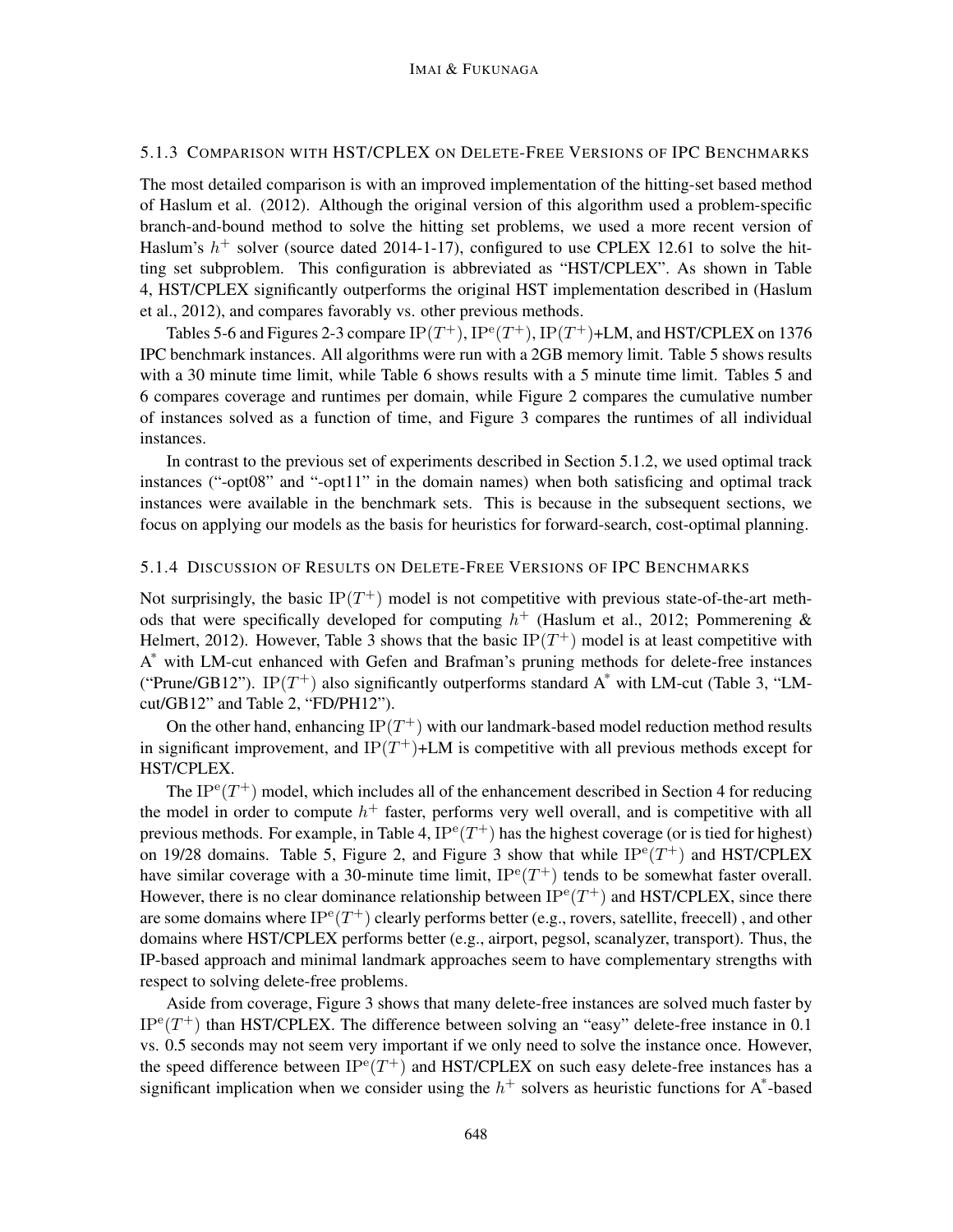planners, where we may need to solve delete-free problems many thousands of times in the course of a single A<sup>\*</sup> search. As a result, we see below in Section 7, A<sup>\*</sup> using  $IP^e(T^+)$  as a heuristic significantly outperforms A\* using HST/CPLEX as a heuristic.

In order to eliminate the possibility that CPU speed differences account for the qualitative improvements in coverage obtained by our IP models compared to previously published results, Table 2 includes a column "IP<sup>e</sup> $(T^{\dagger})$ /1min", which is the result for 1-minute runs of IP<sup>e</sup> $(T^{\dagger})$ , and Table 4 includes a column "IP<sup>e</sup> $(T^{+})$ /5min", which is the result for 5-minute runs of IP<sup>e</sup> $(T^{+})$  In effect, these simulate machines that run at 1/5 and 1/6 (respectively) of the speed of the machine we used in our experiments in Tables 2 and 4. This more than offsets improvements in single-core CPU performance between 2010-2015. The coverage achieved by  $IP^e(T^+)/1$ min (753) in Table 2 is higher than that of all other solvers in Table 2 which were given 5 minutes. Similarly, the coverage achieved IP<sup>e</sup>(T<sup>+</sup>)/5min (847) in Table 4 is higher than that of than all other solvers in Table 4 which were given 30 minutes.

Therefore, overall,  $IP^e(T^+)$  is competitive with previous state-of-the-art delete-free solvers, and our results indicate that direct computation of  $h^+$  using integer programming is a viable approach, at least for computing each delete-free task once.

## 5.2 Comparison with HST/CPLEX on Minimal Seed Set Problem

To assess the performance of our best IP model,  $IP^e(T^+)$  on a natural, delete-free task, we also compared IP $e(T^+)$  with HST/CPLEX on a set of minimal seed set problem instances from systems biology (Gefen & Brafman, 2011). These consist of 22 instances originally evaluated by Gefen and Brafman, as well as three additional versions of these 22 instances which were also provided by the original authors, where each version uses a different set of action costs (Gefen & Brafman, 2011, p. 322), for a total of  $22 \times 4 = 88$  instances. The solvers were run with a 1 hour CPU time limit per instance and a 2GB RAM limit.

Figure 4 shows a scatter plot comparing the runtimes on each problem instance. The coverage of IP $e(T^+)$  was 87 instances, while the coverage of HST/CPLEX was 88 instances. On one hand, Figure 4 shows that the majority of instances were solved significantly faster by  $IP^e(T^+)$ , and  $IP^e(T^+)$  solves 22 instances more than 10 times faster than HST/CPLEX. On the other hand, there was one instance on which HST/CPLEX was more than 10 times faster than  $IP^e(T^+)$ , and there was one instance which was solved in 40.7 seconds by HST/CPLEX but was not solved within the time limit by  $IP^e(T^+)$  (The "dre" instance with the "type 2" preprocessing by Gefen & Brafman, 2011, p. 322).

# 6. Relaxations of the  $h^+$  Models

Although delete-free planning problems are interesting in their own right, our main motivation for developing an efficient IP model for delete-free problems is to be able to use it as the basis for a heuristic function for a forward-state space search based domain-independent planner. So far, we have presented IP(T<sup>+</sup>), a basic IP model which computes  $h^+$ , and then proposed IP<sup>e</sup>(T<sup>+</sup>), which incorporates a number of enhancements which, as shown in the experimental results in Section 5, significantly increase the scalability of the model and provide a new approach to computing  $h^+$ which is competitive with the previous state-of-the-art methods. It is possible to simply use  $IP^e(T^+)$ as the heuristic function for a forward search based planner. However, as shown in Section 5, computing  $h^+$  remains relatively expensive even using IP<sup>e</sup>(T<sup>+</sup>), which is not surprising, given that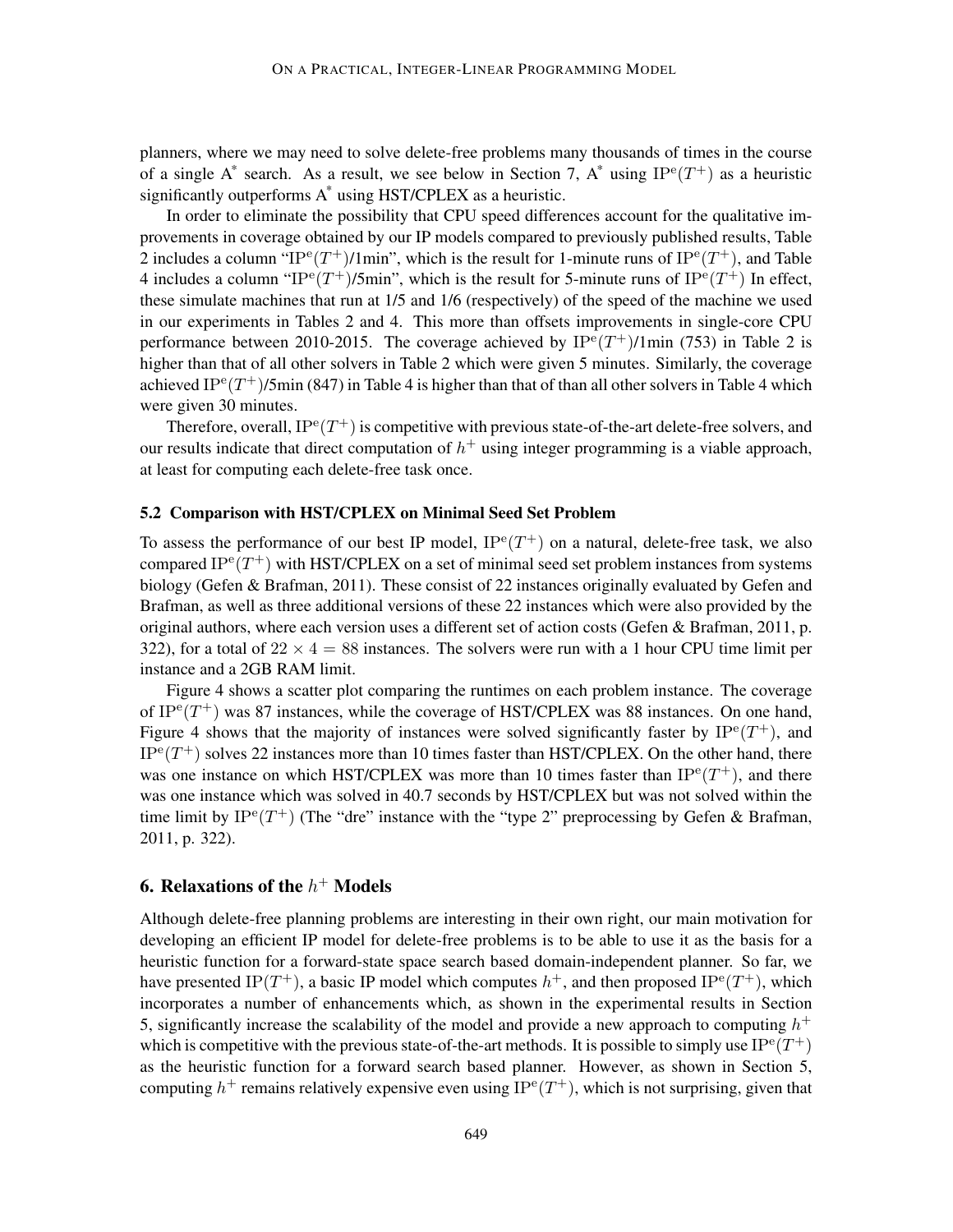|                      |                |                |                 |                   |         | (Pommerening & Helmert, 2012, Table 2) |                          |                |
|----------------------|----------------|----------------|-----------------|-------------------|---------|----------------------------------------|--------------------------|----------------|
|                      | $IP(T^+)$      | $IP(T^+)$ +LM  | $IP^e(T^+)$     | $IP^e(T^+)/1$ min | FD/PH12 | BC/PH12                                | BnB/PH12                 | IDA*/PH12      |
| Domain (# problems)  | solved         | solved         | solved          | solved            | solved  | solved                                 | solved                   | solved         |
| airport(50)          | 22             | 36             | 36              | 35                | 34      | 50                                     | 50                       | 50             |
| blocks(35)           | 35             | 35             | 35              | 35                | 35      | 35                                     | 35                       | 35             |
| depot(22)            | 6              | 19             | 21              | 21                | 7       | 5                                      | 14                       | 14             |
| driverlog(20)        | 14             | 14             | 15              | 14                | 14      | $\overline{2}$                         | 15                       | 15             |
| freecell(80)         | 11             | 17             | 80              | 80                | 6       | $\mathbf{1}$                           | $\overline{c}$           | 3              |
| grid(5)              | $\Omega$       | 4              | 5               | 5                 | 1       | 1                                      | $\overline{c}$           | $\overline{2}$ |
| gripper(20)          | 20             | 20             | 20              | 20                | 20      | 20                                     | 20                       | 20             |
| logistics00(28)      | 24             | 28             | 28              | 28                | 23      | 26                                     | 28                       | 28             |
| logistics98(35)      | 8              | 21             | 27              | 24                | 9       | 7                                      | 16                       | 15             |
| miconic(150)         | 150            | 150            | 150             | 150               | 150     | 150                                    | 150                      | 150            |
| $no-mprime(35)$      | 15             | 20             | 31              | 30                | 27      | 14                                     | 27                       | 26             |
| $no$ -mystery $(30)$ | 15             | 21             | 30              | 28                | 26      | 16                                     | 28                       | 28             |
| openstacks-opt08(30) | $\overline{2}$ | 30             | 30              | 30                | 5       | $\mathbf{0}$                           | 5                        | 4              |
| $pathways-noneg(30)$ | 30             | 30             | 30              | 30                | 5       | 4                                      | $\overline{\phantom{0}}$ | 5              |
| pipes-notankage(50)  | 8              | 13             | 11              | 10                | 17      | 3                                      | 18                       | 19             |
| pipes-tankage(50)    | 5              | $\overline{Q}$ | $\overline{Q}$  | $\overline{Q}$    | 10      | $\overline{2}$                         | 9                        | 10             |
| psr-small(50)        | 50             | 50             | 50              | 50                | 50      | 50                                     | 50                       | 50             |
| rovers $(40)$        | 40             | 40             | 40              | 40                | 13      | 12                                     | 19                       | 19             |
| satellite(36)        | 31             | 30             | 34              | 34                | 6       | 6                                      | 8                        | 9              |
| tpp(30)              | 11             | 24             | 30              | 30                | 13      | 12                                     | 23                       | 24             |
| trucks(30)           | 30             | 30             | $\overline{30}$ | 30                | 7       | 3                                      | 9                        | 9              |
| zenotravel(20)       | 14             | 14             | 20              | 20                | 13      | 8                                      | 13                       | 13             |
| Total coverage (876) | 541            | 655            | 762             | 753               | 491     | 427                                    | 546                      | 548            |
| # Best Domains       | 7              | 9              | 19              | 15                | 5       | 5                                      | 7                        | 9              |

Table 2: Coverage (# of instances solved) for delete-free problems (exact computation of  $h^+$ ). 5-minute time limit (except for  $IP^e(T^+)/1$ min which was run with a 1-minute time limit), 2GB RAM. Comparison with data from Table 2 in the paper by Pommerening and Helmert (2012). "# Best domains" is the number of domains for which a each solver achieves the highest coverage (including ties).

|                          |           |               |             | (Gefen & Brafman, 2012, Table 2) |                |  |  |
|--------------------------|-----------|---------------|-------------|----------------------------------|----------------|--|--|
|                          | $IP(T^+)$ | $IP(T^+)$ +LM | $IP^e(T^+)$ | $LM$ -cut/GB12                   | Prune/GB12     |  |  |
| Domain (# problems)      | solved    | solved        | solved      | solved                           | solved         |  |  |
| blocks(35)               | 35        | 35            | 35          | 35                               | 35             |  |  |
| depot(22)                | 8         | 19            | 21          |                                  | 12             |  |  |
| driverlog(20)            | 14        | 14            | 15          | 14                               | 15             |  |  |
| freecell(80)             | 12        | 20            | 80          | 6                                | $\overline{c}$ |  |  |
| gripper(20)              | 20        | 20            | 20          | 20                               | 20             |  |  |
| logistics00(28)          | 24        | 28            | 28          | 23                               | 28             |  |  |
| logistics98(35)          | 8         | 23            | 28          | 10                               | 16             |  |  |
| miconic(150)             | 150       | 150           | 150         | 150                              | 150            |  |  |
| $no-mysterv(30)$         | 21        | 23            | 30          | 26                               | 26             |  |  |
| pipesworld-notankage(50) | 11        | 17            | 17          | 17                               | 9              |  |  |
| pipesworld-tankage(50)   | 7         | $\mathbf Q$   | $\mathbf Q$ | 10                               | 9              |  |  |
| rovers $(40)$            | 40        | 40            | 40          | 13                               | 23             |  |  |
| Total coverage (560)     | 350       | 398           | 473         | 331                              | 345            |  |  |
| # Best Domains           | 4         | 6             | 11          | 5                                | 5              |  |  |

Table 3: Coverage (# of instances solved) for delete-free problems (exact computation of  $h^+$ ). 30-minute time limit, 2GB RAM. Comparison with data from Table 2 in the paper by Gefen and Brafman (2012).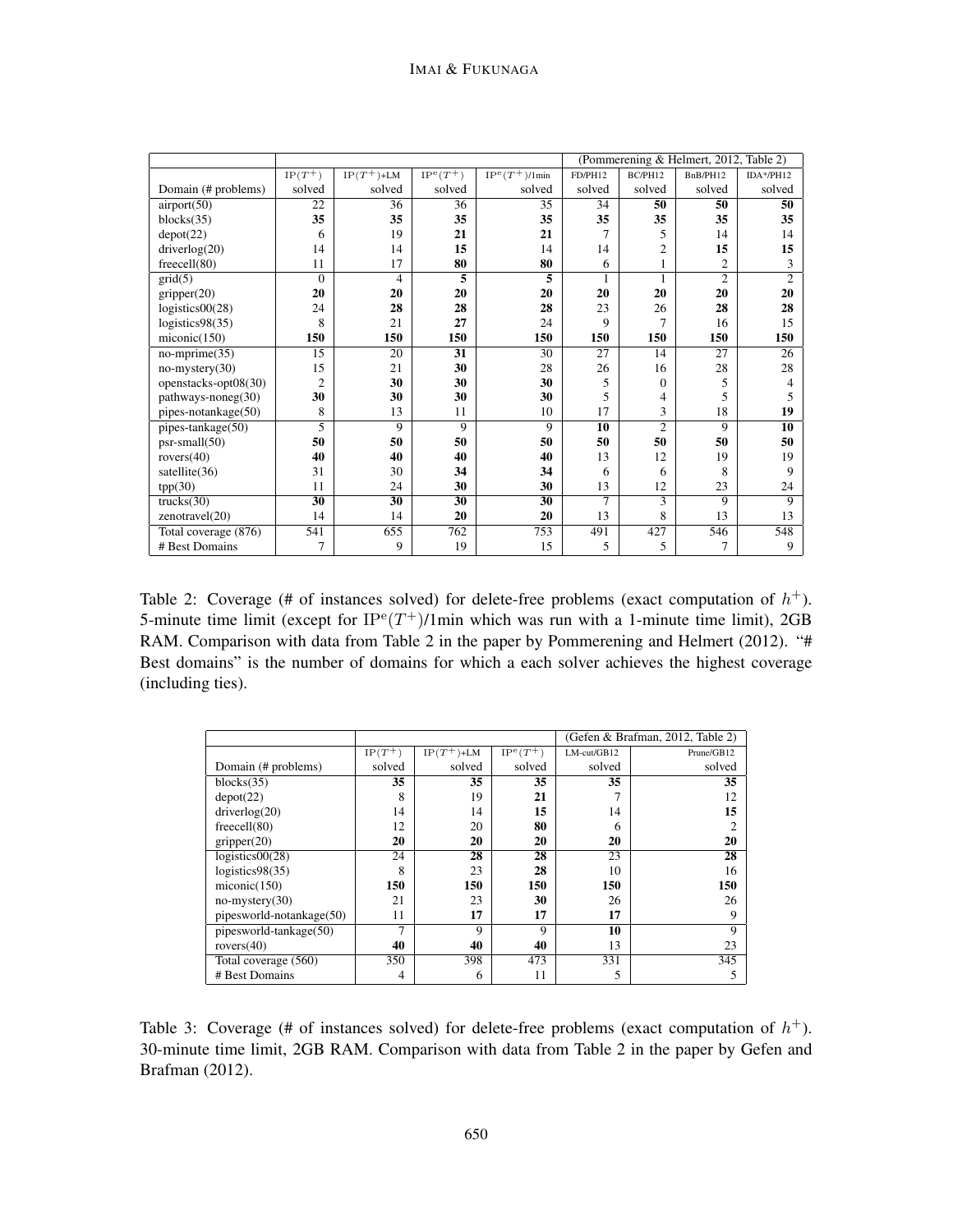|                          |                 |                 |                 | (Haslum et al, 2012, |                  |                  |                 |                 |
|--------------------------|-----------------|-----------------|-----------------|----------------------|------------------|------------------|-----------------|-----------------|
|                          |                 |                 |                 |                      |                  |                  | Table 2)        |                 |
|                          | $IP(T^+)$       | $IP(T^+)$ +LM   | $IP^e(T^+)$     | <b>HST/CPLEX</b>     | $IP^e(T^+)$      | <b>HST/CPLEX</b> | ML/HST12        | BC/HST12        |
|                          |                 |                 |                 |                      | 5 <sub>min</sub> | 5 <sub>min</sub> |                 |                 |
| Domain (# problems)      | solved          | solved          | solved          | solved               | solved           | solved           | solved          | solved          |
| airport(50)              | $\overline{22}$ | 40              | 39              | $\overline{50}$      | 36               | $\overline{50}$  | 50              | 50              |
| barman-sat11(20)         | $\overline{7}$  | 8               | 9               | 20                   | 6                | 20               | 18              | 5               |
| blocks(35)               | 35              | 35              | 35              | 35                   | 35               | 35               | 35              | 35              |
| depot(22)                | 8               | 19              | 21              | 20                   | 21               | 20               | 18              | 12              |
| driverlog(20)            | 14              | 14              | 15              | 14                   | 15               | 14               | 13              | 8               |
| elevators-sat08(30)      | 1               | 5               | $\overline{30}$ | $\overline{30}$      | $\overline{30}$  | $\overline{30}$  | $\overline{27}$ | $\overline{11}$ |
| floortile-sat $11(20)$   | 19              | 20              | 20              | 12                   | 19               | 12               | 12              | 9               |
| freecell(80)             | 12              | 20              | 80              | 76                   | 80               | 48               | 17              | $\mathbf{0}$    |
| gripper(20)              | 20              | 20              | 20              | 20                   | 20               | 20               | 20              | 20              |
| logistics $98(35)$       | 8               | 23              | 28              | 20                   | 27               | 18               | 15              | 6               |
| logistics00(28)          | 24              | $\overline{28}$ | 28              | 28                   | 28               | 28               | 27              | 27              |
| miconic(150)             | 150             | 150             | 150             | 150                  | 150              | 150              | 150             | 99              |
| $no\text{-}mprime(35)$   | 20              | 23              | 34              | 31                   | 31               | 26               | 28              | 17              |
| nomystery-sat11(20)      | 11              | 13              | 19              | 7                    | 19               | 4                | 5               | $\overline{4}$  |
| parcprinter-08(30)       | 30              | 30              | 30              | 30                   | 30               | 30               | 30              | 30              |
| $pegsol-08(30)$          | 25              | $\overline{24}$ | $\overline{26}$ | 30                   | 25               | $\overline{30}$  | 30              | 30              |
| pipesworld-notankage(50) | 11              | 17              | 17              | 24                   | 11               | 17               | 20              | 9               |
| pipesworld-tankage(50)   | 7               | 9               | 9               | 10                   | 9                | 10               | 15              | 6               |
| $psr-small(50)$          | 50              | 50              | 50              | 50                   | 50               | 50               | 50              | 50              |
| rovers $(40)$            | 40              | 40              | 40              | 32                   | 40               | 31               | 18              | 19              |
| satellite $(36)$         | $\overline{31}$ | $\overline{31}$ | 34              | $\overline{14}$      | 34               | $\overline{11}$  | 8               | 5               |
| scanalyzer-08(30)        | 10              | 10              | 10              | 21                   | 9                | 16               | 15              | 4               |
| sokoban-sat08(30)        | 25              | 29              | 29              | 30                   | 29               | 30               | 30              | 30              |
| transport-sat $08(30)$   | $\overline{2}$  | 3               | 7               | 15                   | 6                | 12               | 6               | 6               |
| trucks(30)               | 30              | 30              | 30              | 30                   | 30               | 30               | 30              | 30              |
| visitall-sat $11(20)$    | 8               | 7               | 8               | $\overline{16}$      | 7                | $\overline{10}$  | $\overline{c}$  | $\Omega$        |
| woodworking-sat08(30)    | 29              | 30              | 30              | 29                   | 30               | 29               | 19              | 9               |
| zenotravel(20)           | 15              | 15              | 20              | 14                   | 20               | 12               | 13              | 10              |
| Total coverage (1041)    | 664             | 743             | 868             | 858                  | 847              | 793              | 721             | 541             |
| # Best Domains           | 7               | 10              | 19              | 16                   | 16               | 12               | 10              | 8               |

Table 4: Coverage (# of instances solved) for delete-free problems (exact computation of  $h^+$ ). 30-minute time limit (except for  $IP^e(T^+)$ /5min and HST/CPLEX/5min which were run with a 5minute time limit), 2GB RAM. Comparison with data from Table 2 in the paper by Haslum et al. (2012).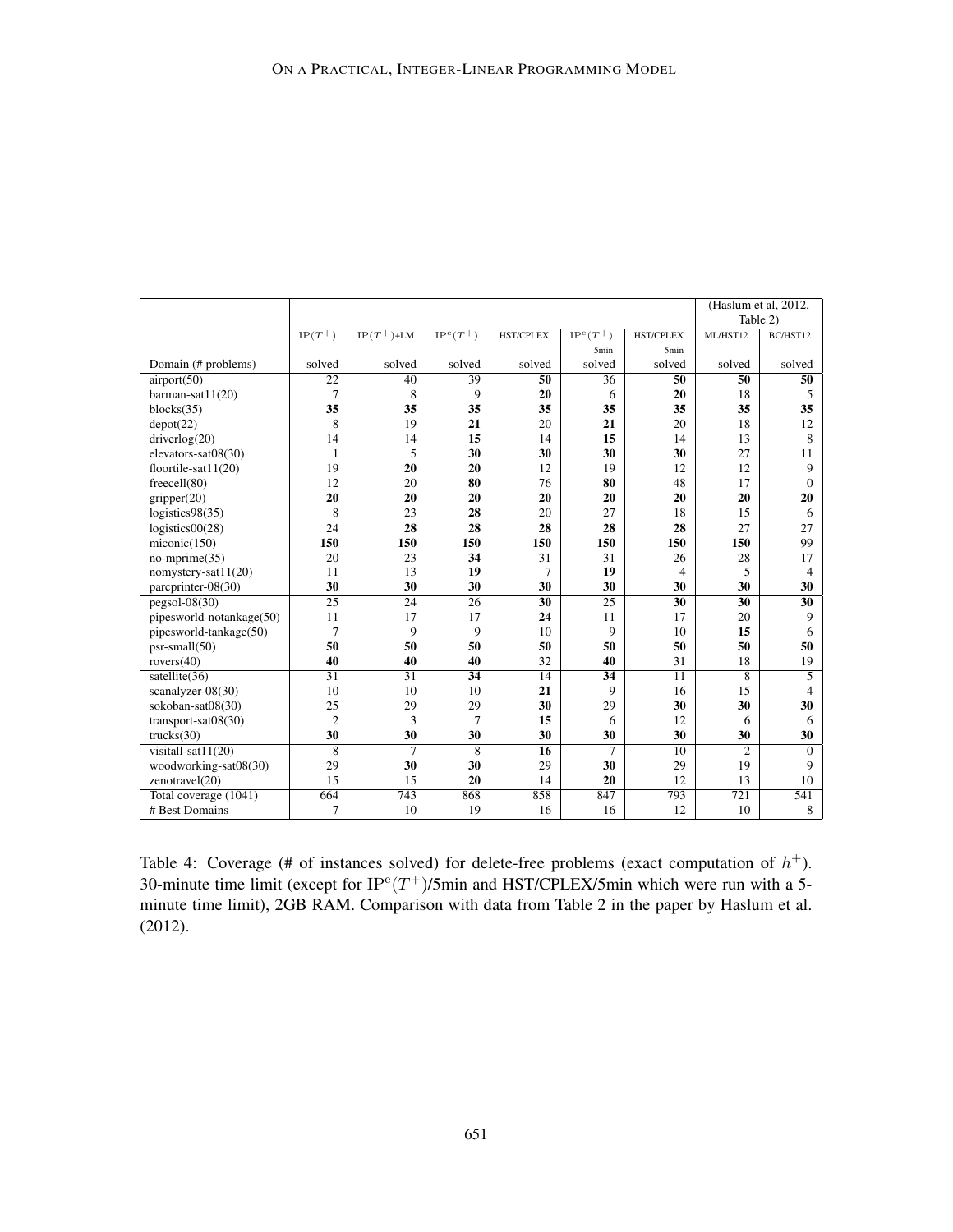|                          |                         | $IP(T^+)$ /30min |                  | $IP(T^+)$ +LM/30min |                 | $IP^e(T^+)$ /30min  |                 | HST/CPLEX/30min             |  |
|--------------------------|-------------------------|------------------|------------------|---------------------|-----------------|---------------------|-----------------|-----------------------------|--|
| Domain (# problems)      | solved                  | time             | solved           | time                | solved          | time $\pm$ sd       | solved          | time $\pm$ sd               |  |
| airport(50)              | $\overline{22}$         | 253.97           | 40               | 173.58              | 39              | $134.68 \pm 452.99$ | $\overline{50}$ | $\overline{9.99 \pm 36.34}$ |  |
| barman-opt11(20)         | 8                       | 1616.97          | $\,$ 8 $\,$      | 1522.41             | 20              | $14.29 \pm 40.80$   | 20              | $0.04 \pm 0.08$             |  |
| blocks(35)               | 35                      | 0.08             | 35               | 0.00                | 35              | $0.00 \pm 0.00$     | 35              | $0.00 \pm 0.00$             |  |
| depot(22)                | 8                       | 151.07           | 19               | 12.75               | 21              | $0.92 \pm 1.90$     | 20              | $3.50 \pm 8.70$             |  |
| driverlog(20)            | 14                      | 19.05            | 14               | 15.77               | 15              | $5.47 \pm 18.32$    | 14              | $17.30 \pm 56.93$           |  |
| elevators-opt $08(30)$   | $\overline{2}$          | 294.94           | $\overline{20}$  | 201.74              | $\overline{30}$ | $0.38 \pm 0.46$     | $\overline{30}$ | $0.09 \pm 0.07$             |  |
| elevators-opt $11(20)$   | $\mathbf{1}$            | 525.76           | 13               | 179.16              | 20              | $0.32 \pm 0.42$     | 20              | $0.07 \pm 0.04$             |  |
| floortile-opt $11(20)$   | 20                      | 4.67             | 20               | 1.76                | 20              | $1.08 \pm 3.02$     | 15              | $54.56 \pm 193.72$          |  |
| freecell(80)             | 12                      | 130.82           | 20               | 259.96              | 80              | $0.32 \pm 0.21$     | 76              | $320.71 \pm 433.35$         |  |
| grid(5)                  | $\mathbf{0}$            | $\mathbf{0}$     | $\overline{4}$   | 5.59                | 5               | $6.50 \pm 11.29$    | 5               | $1.41 \pm 1.61$             |  |
| gripper(20)              | 20                      | 0.02             | 20               | 0.02                | 20              | $0.00 \pm 0.00$     | 20              | $0.01 \pm 0.01$             |  |
| logistics98(35)          | 8                       | 194.01           | 23               | 89.77               | 28              | $39.07 \pm 132.25$  | 20              | $146.85 \pm 339.48$         |  |
| logistics $00(28)$       | 24                      | 12.21            | 28               | 0.03                | 28              | $0.01 \pm 0.02$     | 28              | $0.03 \pm 0.06$             |  |
| miconic(150)             | 150                     | 0.08             | 150              | 0.09                | 150             | $0.01 \pm 0.01$     | 150             | $0.04 \pm 0.05$             |  |
| $no\text{-}mprime(35)$   | 20                      | 202.01           | 23               | 221.48              | 34              | $53.06 \pm 132.87$  | 31              | $106.60 \pm 242.37$         |  |
| $no$ -mystery(30)        | 21                      | 187.66           | $\overline{23}$  | 129.89              | $\overline{30}$ | $12.84 \pm 44.49$   | $\overline{30}$ | $12.43 \pm 29.27$           |  |
| nomystery-opt $11(20)$   | 13                      | 180.88           | 17               | 224.40              | 20              | $0.11 \pm 0.11$     | 8               | $0.36 \pm 0.49$             |  |
| openstacks(30)           | 5                       | 114.55           | $25\,$           | 82.48               | 30              | $0.39\pm1.09$       | 27              | $81.80 \pm 258.73$          |  |
| openstacks-opt08(30)     | 3                       | 506.63           | 30               | 0.08                | 30              | $0.01 \pm 0.01$     | 30              | $0.04 \pm 0.04$             |  |
| openstacks-opt11(20)     | $\boldsymbol{0}$        | $\mathbf{0}$     | $20\,$           | 0.04                | 20              | $0.01 \pm 0.01$     | 20              | $0.03 \pm 0.02$             |  |
| parcprinter- $08(30)$    | $\overline{30}$         | 0.08             | 30               | 0.04                | $\overline{30}$ | $0.02 \pm 0.01$     | $\overline{30}$ | $0.07 \pm 0.12$             |  |
| parcprinter-opt11(20)    | 20                      | 0.06             | 20               | 0.03                | 20              | $0.01 \pm 0.01$     | 20              | $0.04 \pm 0.05$             |  |
| parking-opt11(20)        | $\overline{c}$          | 529.75           | 18               | 172.21              | 20              | $0.30 \pm 0.23$     | 20              | $15.97 \pm 30.89$           |  |
| pathways-noneg(30)       | 30                      | 1.50             | 30               | 1.13                | 30              | $0.05 \pm 0.03$     | 30              | $2.55 \pm 3.08$             |  |
| $pegsol-08(30)$          | 25                      | 229.13           | 24               | 39.01               | 26              | $40.72 \pm 126.79$  | 30              | $0.01 \pm 0.01$             |  |
| $pesol-opt11(20)$        | $\overline{13}$         | 360.87           | $\overline{14}$  | 105.91              | $\overline{15}$ | $86.91 \pm 183.21$  | $\overline{20}$ | $0.01 \pm 0.01$             |  |
| pipesworld-notankage(50) | 11                      | 370.96           | 17               | 198.51              | 17              | $221.80 \pm 306.90$ | 24              | $223.55 \pm 358.14$         |  |
| pipesworld-tankage(50)   | $\tau$                  | 154.58           | 9                | 22.87               | 9               | $18.39 \pm 44.42$   | 10              | $4.32 \pm 11.94$            |  |
| $psr$ -small $(50)$      | 50                      | 0.03             | 50               | 0.02                | 50              | $0.01 \pm 0.05$     | 50              | $0.01 \pm 0.05$             |  |
| rovers(40)               | 40                      | 11.77            | 40               | 0.34                | 40              | $0.13 \pm 0.22$     | 32              | $34.36 \pm 123.88$          |  |
| satellite(36)            | $\overline{31}$         | 35.88            | 31               | 38.40               | 34              | $0.96 \pm 1.64$     | 14              | $205.10 \pm 384.71$         |  |
| scanalyzer-08(30)        | 10                      | 306.24           | 10               | 292.41              | 10              | $86.52 \pm 173.64$  | 21              | $242.91 \pm 460.55$         |  |
| scanalyzer-opt11(20)     | 7                       | 442.44           | 7                | 439.54              | $\tau$          | $129.49 \pm 213.41$ | 13              | $338.77 \pm 536.07$         |  |
| sokoban-opt08(30)        | 29                      | 34.12            | 29               | 0.61                | 30              | $56.97 \pm 305.42$  | 30              | $0.07 \pm 0.12$             |  |
| sokoban-opt11(20)        | 20                      | 39.14            | $20\,$           | 0.47                | 20              | $0.23 \pm 0.28$     | 20              | $0.07 \pm 0.13$             |  |
| tpp(30)                  | $\overline{13}$         | 256.03           | $\overline{24}$  | 55.71               | $\overline{30}$ | $4.58 \pm 9.54$     | $\overline{28}$ | $142.13 \pm 272.08$         |  |
| transport-opt $08(30)$   | $\overline{\mathbf{4}}$ | 289.63           | $\overline{4}$   | 45.00               | 15              | $151.31 \pm 421.56$ | 27              | $100.16 \pm 146.57$         |  |
| transport-opt $11(20)$   | $\boldsymbol{0}$        | $\boldsymbol{0}$ | $\boldsymbol{0}$ | $\mathbf{0}$        | 16              | $203.80 \pm 424.60$ | 20              | $18.30 \pm 35.03$           |  |
| trucks(30)               | 30                      | 1.94             | 30               | 0.70                | 30              | $0.03 \pm 0.02$     | 30              | $1.32 \pm 2.10$             |  |
| visitall-opt11(20)       | 20                      | 3.97             | 20               | 1.76                | 20              | $1.07 \pm 2.93$     | 20              | $0.21 \pm 0.38$             |  |
| woodworking-opt08(30)    | $\overline{30}$         | 2.04             | $\overline{30}$  | 0.52                | $\overline{30}$ | $0.02 \pm 0.01$     | $\overline{30}$ | $0.15 \pm 0.27$             |  |
| woodworking-opt11(20)    | 20                      | 2.40             | 20               | 0.47                | 20              | $0.02 \pm 0.01$     | 20              | $0.09 \pm 0.07$             |  |
| zenotravel(20)           | 15                      | 35.54            | 15               | 36.69               | 20              | $3.21 \pm 9.13$     | 14              | $179.65 \pm 453.63$         |  |
| Total coverage (1376)    |                         | 843              |                  | 1044                |                 | 1214                |                 | 1202                        |  |
| # Best Domains           |                         | 14               |                  | 17                  | 34              |                     | 31              |                             |  |

Table 5: Detailed comparison of  $IP(T^+)$ ,  $IP(T^+)$ +LM,  $IP^e(T^+)$ , and HST/CPLEX on 1376 deletefree tasks (exact computation of  $h^+$ ). 30-minute time limit, 2GB RAM. Coverage and mean  $\pm$ standard deviation of runtimes (average of successful runs only, excludes unsuccessful runs).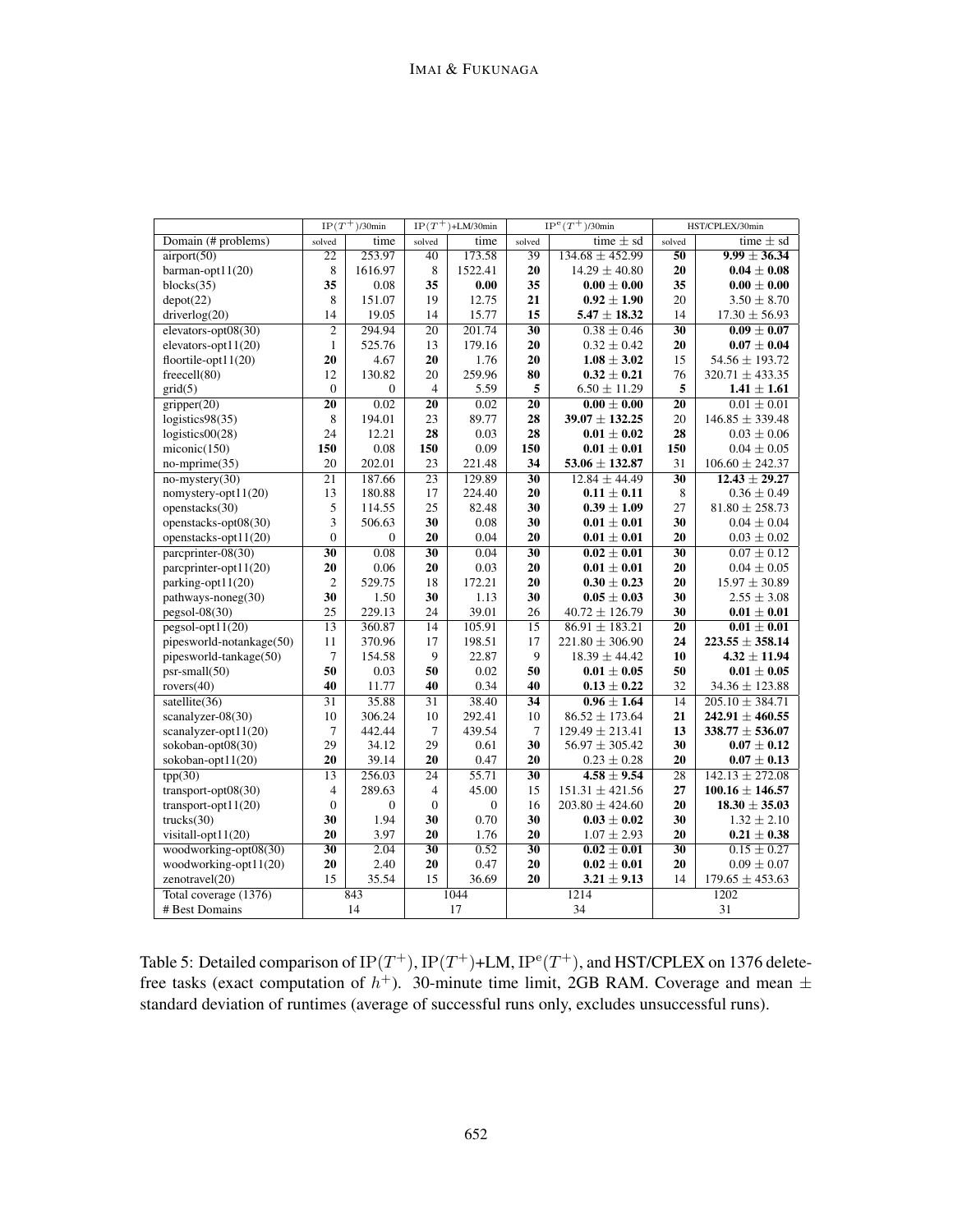|                          | $IP(T^+)$ /5min  |                  | $IP(T^+)$ +LM/5min |                     |                 | $IP^e(T^+)$ /5min | HST/CPLEX/5min  |                   |  |
|--------------------------|------------------|------------------|--------------------|---------------------|-----------------|-------------------|-----------------|-------------------|--|
| Domain (# problems)      | solved           | time $\pm$ sd    | solved             | time                | solved          | time $\pm$ sd     | solved          | time $\pm$ sd     |  |
| airport(50)              | $\overline{22}$  | 0.82             | $\overline{36}$    | 0.33                | $\overline{36}$ | $4.10 \pm 23.83$  | $\overline{50}$ | $9.44 \pm 34.94$  |  |
| barman-opt $11(20)$      | $\boldsymbol{0}$ | $\boldsymbol{0}$ | $\boldsymbol{0}$   | $\boldsymbol{0}$    | 20              | $13.60 \pm 38.23$ | 20              | $0.04 \pm 0.08$   |  |
| blocks(35)               | 35               | 0.08             | 35                 | $\boldsymbol{0.00}$ | 35              | $0.00 \pm 0.00$   | 35              | $0.00 \pm 0.00$   |  |
| depot(22)                | 6                | 29.35            | 19                 | 12.85               | 21              | $0.93 \pm 1.95$   | 20              | $3.47 \pm 8.57$   |  |
| driverlog(20)            | 14               | 17.33            | 14                 | 17.04               | 15              | $5.86 \pm 19.83$  | 14              | $17.03 \pm 56.02$ |  |
| elevators-opt $08(30)$   | $\overline{1}$   | 25.40            | 16                 | 41.09               | $\overline{30}$ | $0.39 \pm 0.47$   | $\overline{30}$ | $0.08 \pm 0.07$   |  |
| elevators-opt $11(20)$   | $\mathbf{0}$     | $\boldsymbol{0}$ | 11                 | 30.13               | 20              | $0.31 \pm 0.41$   | 20              | $0.07 \pm 0.04$   |  |
| floortile-opt $11(20)$   | 20               | 4.74             | 20                 | 1.64                | 20              | $1.05 \pm 2.93$   | 14              | $2.80 \pm 4.21$   |  |
| freecell(80)             | 11               | 73.07            | 17                 | 43.14               | 80              | $0.30 \pm 0.20$   | 48              | $60.87 \pm 80.81$ |  |
| grid(5)                  | $\mathbf{0}$     | $\mathbf{0}$     | $\overline{4}$     | 5.39                | 5               | $6.35 \pm 11.05$  | 5               | $1.37 \pm 1.54$   |  |
| gripper(20)              | 20               | 0.02             | 20                 | 0.02                | $\overline{20}$ | $0.00 \pm 0.00$   | 20              | $0.01 \pm 0.00$   |  |
| logistics98(35)          | 8                | 20.45            | 21                 | 19.56               | 27              | $13.94 \pm 36.73$ | 18              | $34.28 \pm 67.68$ |  |
| logistics $00(28)$       | 24               | 11.64            | 28                 | 0.03                | 28              | $0.01 \pm 0.02$   | 28              | $0.03 \pm 0.06$   |  |
| miconic(150)             | 150              | 0.08             | 150                | 0.08                | 150             | $0.01 \pm 0.01$   | 150             | $0.04 \pm 0.05$   |  |
| $no\text{-}mprime(35)$   | 15               | 28.01            | 20                 | 30.02               | 31              | $14.91 \pm 51.52$ | 26              | $11.27 \pm 23.42$ |  |
| $no$ -mystery(30)        | $\overline{15}$  | 9.35             | 21                 | 27.74               | $\overline{30}$ | $12.04 \pm 41.80$ | $\overline{30}$ | $12.88 \pm 30.69$ |  |
| nomystery-opt $11(20)$   | 11               | 37.85            | 14                 | 42.15               | 20              | $0.10 \pm 0.10$   | 8               | $0.34 \pm 0.46$   |  |
| openstacks(30)           | 5                | 66.39            | 24                 | 31.37               | 30              | $0.37\pm1.00$     | 24              | $12.20 \pm 35.90$ |  |
| openstacks-opt08(30)     | $\overline{2}$   | 16.89            | 30                 | 0.08                | 30              | $0.01 \pm 0.01$   | 30              | $0.04 \pm 0.04$   |  |
| openstacks-opt11(20)     | $\overline{0}$   | $\boldsymbol{0}$ | 20                 | 0.04                | 20              | $0.01 \pm 0.01$   | 20              | $0.03 \pm 0.02$   |  |
| parcprinter- $08(30)$    | $\overline{30}$  | 0.07             | $\overline{30}$    | 0.03                | $\overline{30}$ | $0.01 \pm 0.01$   | 30              | $0.07 \pm 0.11$   |  |
| parcprinter-opt11(20)    | 20               | 0.05             | 20                 | 0.03                | 20              | $0.01 \pm 0.01$   | 20              | $0.04 \pm 0.05$   |  |
| parking-opt11(20)        | $\boldsymbol{0}$ | $\boldsymbol{0}$ | 15                 | 69.50               | 20              | $0.29 \pm 0.22$   | 20              | $15.07 \pm 28.61$ |  |
| pathways-noneg(30)       | 30               | 1.53             | 30                 | 1.14                | 30              | $0.04 \pm 0.03$   | 30              | $2.47 \pm 2.92$   |  |
| $pegsol-08(30)$          | 22               | 74.55            | 23                 | 16.60               | 25              | $16.24 \pm 37.01$ | 30              | $0.01 \pm 0.01$   |  |
| $pegsol-opt11(20)$       | $\overline{9}$   | 131.78           | $\overline{12}$    | 36.09               | $\overline{13}$ | $16.65 \pm 20.17$ | $\overline{20}$ | $0.01 \pm 0.01$   |  |
| pipesworld-notankage(50) | 8                | 5.53             | 13                 | 37.58               | 11              | $16.55 \pm 52.18$ | 17              | $21.71 \pm 35.68$ |  |
| pipesworld-tankage(50)   | 5                | 31.71            | 9                  | 21.57               | 9               | $14.65 \pm 34.93$ | 10              | $4.31 \pm 11.93$  |  |
| $psr$ -small $(50)$      | 50               | 0.03             | 50                 | 0.02                | 50              | $0.01 \pm 0.04$   | 50              | $0.01 \pm 0.05$   |  |
| rovers(40)               | 40               | 10.26            | 40                 | 0.33                | 40              | $0.13 \pm 0.23$   | 31              | $12.55 \pm 28.76$ |  |
| satellite $(36)$         | $\overline{31}$  | 29.87            | $\overline{30}$    | 28.81               | 34              | $1.03 \pm 1.79$   | 11              | $16.92 \pm 40.99$ |  |
| scanalyzer-08(30)        | 7                | 57.26            | 7                  | 48.99               | 9               | $41.39 \pm 56.98$ | 16              | $21.91 \pm 45.07$ |  |
| scanalyzer-opt11(20)     | $\overline{4}$   | 34.20            | $\overline{4}$     | 15.28               | 6               | $52.22 \pm 66.89$ | 9               | $23.20 \pm 54.45$ |  |
| sokoban-opt08(30)        | 28               | 27.27            | 29                 | 0.58                | 29              | $0.25 \pm 0.33$   | 30              | $0.07 \pm 0.12$   |  |
| sokoban-opt11(20)        | 19               | 22.22            | 20                 | 0.46                | 20              | $0.23 \pm 0.28$   | 20              | $0.07 \pm 0.13$   |  |
| tpp(30)                  | $\overline{11}$  | 12.42            | $\overline{24}$    | 49.31               | $\overline{30}$ | $4.60 \pm 9.66$   | $\overline{24}$ | $46.47 \pm 81.70$ |  |
| transport-opt $08(30)$   | 3                | 8.64             | 4                  | 43.16               | 13              | $11.60 \pm 24.25$ | 24              | $56.58 \pm 87.08$ |  |
| transport-opt $11(20)$   | $\mathbf{0}$     | $\mathbf{0}$     | $\boldsymbol{0}$   | $\boldsymbol{0}$    | 13              | $28.55 \pm 42.33$ | 20              | $17.45 \pm 32.84$ |  |
| trucks(30)               | 30               | 1.60             | 30                 | 0.67                | 30              | $0.03 \pm 0.02$   | 30              | $1.74 \pm 3.16$   |  |
| visitall-opt11(20)       | 20               | 3.80             | 20                 | 1.83                | 20              | $1.11 \pm 3.08$   | 20              | $0.21 \pm 0.38$   |  |
| woodworking-opt08(30)    | $\overline{30}$  | 1.98             | $\overline{30}$    | 0.49                | $\overline{30}$ | $0.02 \pm 0.01$   | $\overline{30}$ | $0.14 \pm 0.26$   |  |
| woodworking-opt11(20)    | 20               | 2.17             | 20                 | 0.46                | 20              | $0.02 \pm 0.01$   | 20              | $0.08 \pm 0.07$   |  |
| zenotravel(20)           | 14               | 4.02             | 14                 | 1.04                | 20              | $3.38 \pm 9.70$   | 12              | $20.86 \pm 65.51$ |  |
| Total coverage (1376)    |                  | 790              |                    | 994                 |                 | 1190              |                 | 1134              |  |
| # Best Domains           |                  | 13               |                    | 17                  |                 | 33                | 31              |                   |  |

Table 6: Detailed comparison of  $IP(T^+), IP(T^+)$ +LM,  $IP^e(T^+)$ , and HST/CPLEX on 1376 deletefree tasks (exact computation of  $h^+$ ). 5-minute time limit, 2GB RAM. Coverage and mean  $\pm$ standard deviation of runtimes (average of successful runs only, excludes unsuccessful runs).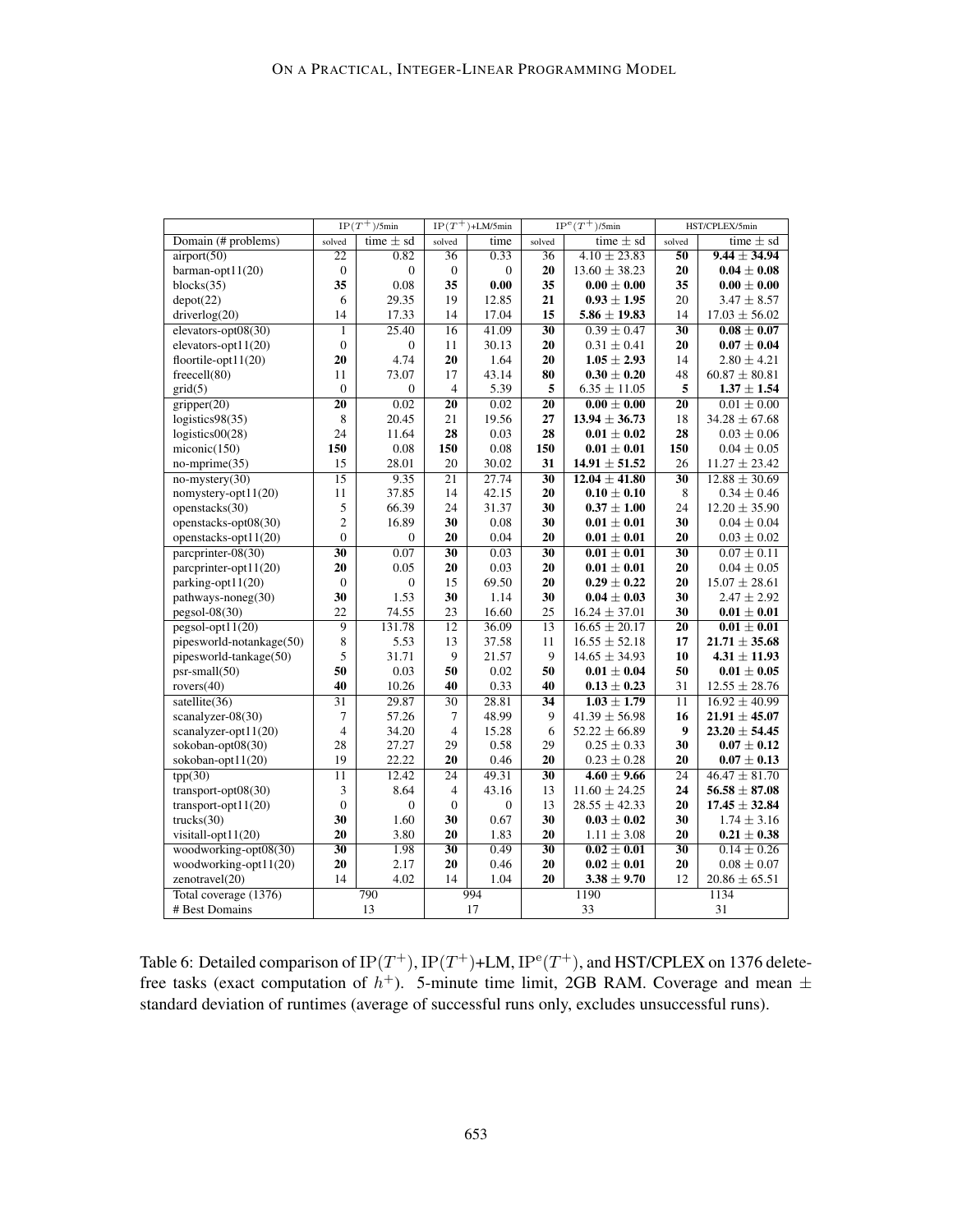

Figure 2: Comparison of IP(T<sup>+</sup>), IP(T<sup>+</sup>)+LM, IP<sup>e</sup>(T<sup>+</sup>), and HST/CPLEX on delete-free tasks (exact computation of  $h^+$ ). 30-minute time limit, 2GB RAM. The cumulative number of instances (out of the same 1376 instances as Table 5) solved within  $Time$  seconds is shown.

computing  $h^+$  is NP-equivalent (Bylander, 1994). Haslum (2012) reported some previous, baseline results using a direct computation of  $h^+$  using the hitting-set method proposed in his earlier work (Haslum et al., 2012) as a heuristic for A\* , and reported poor results. Although we show in Section 7 that A\* using IP<sup>e</sup>(T<sup>+</sup>) performs well on some domains, using  $h^+$  directly as a heuristic for A\* continues to pose a significant challenge. Thus, we turn next to *relaxations* of  $IP(T^+)$  and  $IP^e(T^+)$ that are lower bounds on  $h^+$  and can be computed faster, making them more suitable as admissible heuristics for a forward-search planner than our IP models.

## 6.1  $\text{LP}(T^+)$  and  $\text{LP}^{\text{e}}(T^+)$ : LP Relaxations of the Delete-Relaxation  $(h^+)$  Models

The linear programming (LP) relaxations of the IP models are obvious candidates for tractable alternatives to computing  $h^+$  using IP $(T^+)$  and IP<sup>e</sup> $(T^+)$ . The LP-relaxations are trivially derived from the IP models by eliminating the integer constraints on the variables, and the optimal cost of the LP-relaxation is a lower bound on the optimal cost of the IP. We denote the LP relaxation of IP(T<sup>+</sup>) as LP(T<sup>+</sup>) and the LP relaxation of IP<sup>e</sup>(T<sup>+</sup>) as LP<sup>e</sup>(T<sup>+</sup>) (see Table 1). In the case of problem domains with integer action costs, the ceiling of the LP costs are used.

Although  $LP^{e}(T^{+})$  can be solved quickly, tight theoretical bounds on the gap between  $IP(T^{+})$ and LP(T<sup>+</sup>) or the gap between IP<sup>e</sup>(T<sup>+</sup>) and LP<sup>e</sup>(T<sup>+</sup>) are difficult to obtain – it has been proven by Betz and Helmert (2009) that there exists no constant  $c > 0$  and no polynomial-time algorithm for computing a lower bound h such that for all states s,  $h(s) \geq ch^+$ , unless  $P = NP$  (i.e.,  $h<sup>+</sup>$  is not polynomial-time approximable for any constant factor c). Fortunately, the worst-case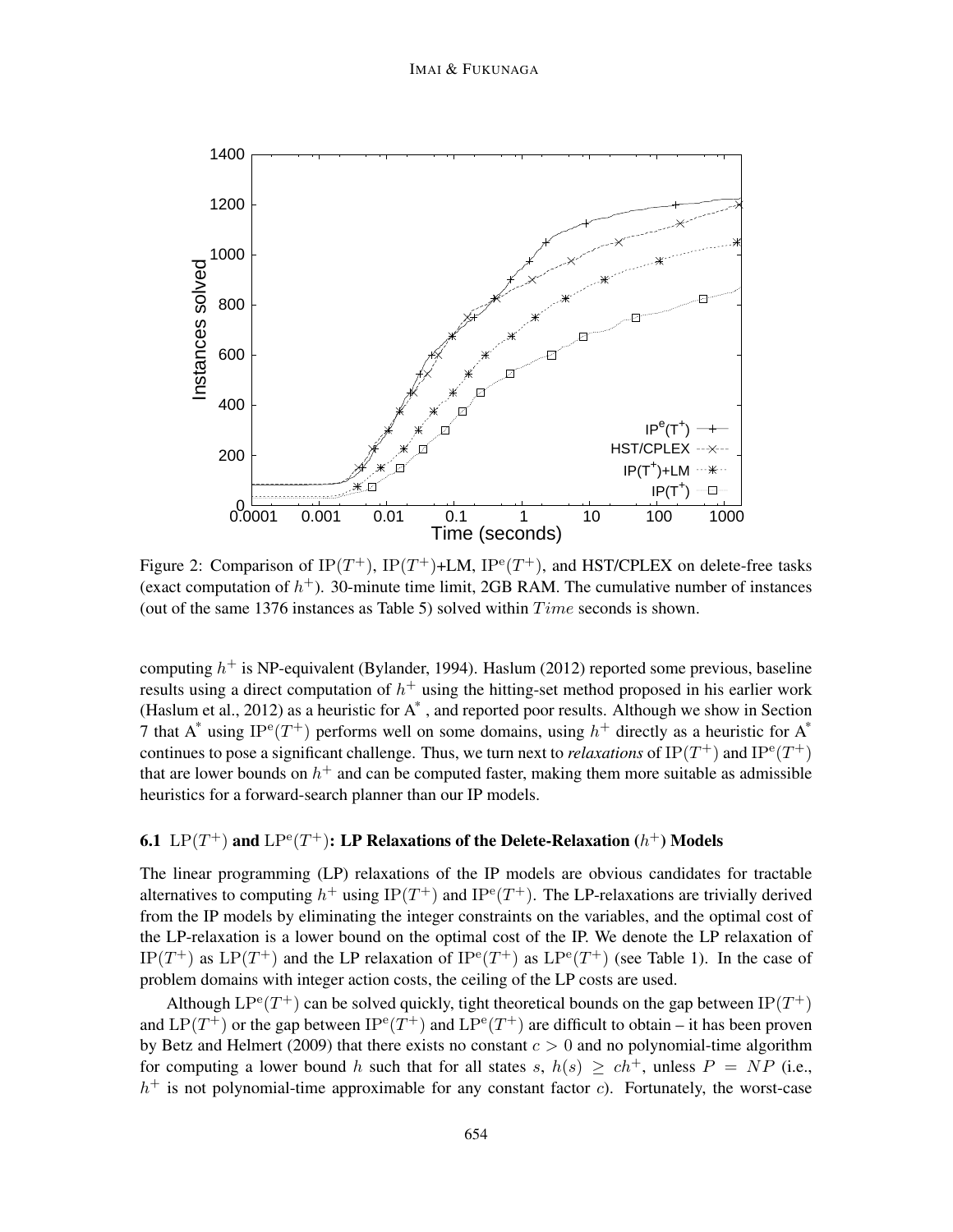

Figure 3: Comparison of runtimes of  $IP^e(T^+)$  and HST/CPLEX on 1376 delete-free instances (exact computation of  $h^+$ , same instances as Table 5). 30-minute time limit, 2GB RAM. Each point represents a problem instance. The x-axis represents the runtime of HST/CPLEX, while the y-axis represents the runtime of IP<sup>e</sup>(T<sup>+</sup>). For example, a point "below" the diagonal ( $y = x$ ) indicates that IP<sup>e</sup>(T<sup>+</sup>) solved the problem represented by that point faster than HST/CPLEX, and a point below the  $y = x/10$  line indicates that IP<sup>e</sup>(T<sup>+</sup>) solved the problem represented by that point at least 10 times faster than HST/CPLEX. If an algorithm failed to solve an instance within the 30-minute time limit, the runtime is shown as 1800 seconds.

theoretical approximation results do not necessarily apply to real-world problem instances. In fact, our experimental results below show that the LP-relaxations often provide fast, accurate, lower bounds on  $h^+$  for standard planning benchmark problems.

## 6.2 Time-Relaxation of  $h^+$  Models

If our motivation is to embed a computation for  $h<sup>+</sup>$  (or an approximation thereof) as an admissible heuristic for  $A^*$ , we are not necessarily interested in the actual optimal delete-free plan for  $T^+$ , but only the cost of that plan (or its approximation). In particular, if the exact order in which actions are executed in the delete-relaxed plan does not matter, the necessity of all time-related variables can be brought into question.

The *time-relaxation* of IP( $T^+$ ), which is IP( $T^+$ ) without constraints C5 and C6, is denoted  $IP_{tr}(T^+)$ . The LP relaxation of  $IP_{tr}(T^+)$  is denoted  $LP_{tr}(T^+)$ . Table 1 summarizes the relationships among these models.

If the propositions and actions of the task satisfy some conditions, eliminating the time-related variables does not affect the cost of the optimal solution to  $IP(T^{+})$ . For example, if the relaxed causal AND/OR graph (Gefen & Brafman, 2012) of the task does not have a cycle, then we can decide the values of  $\mathcal{T}(p)$  and  $\mathcal{T}(a)$  such that constraints C5 and C6 of IP(T<sup>+</sup>) are satisfied in-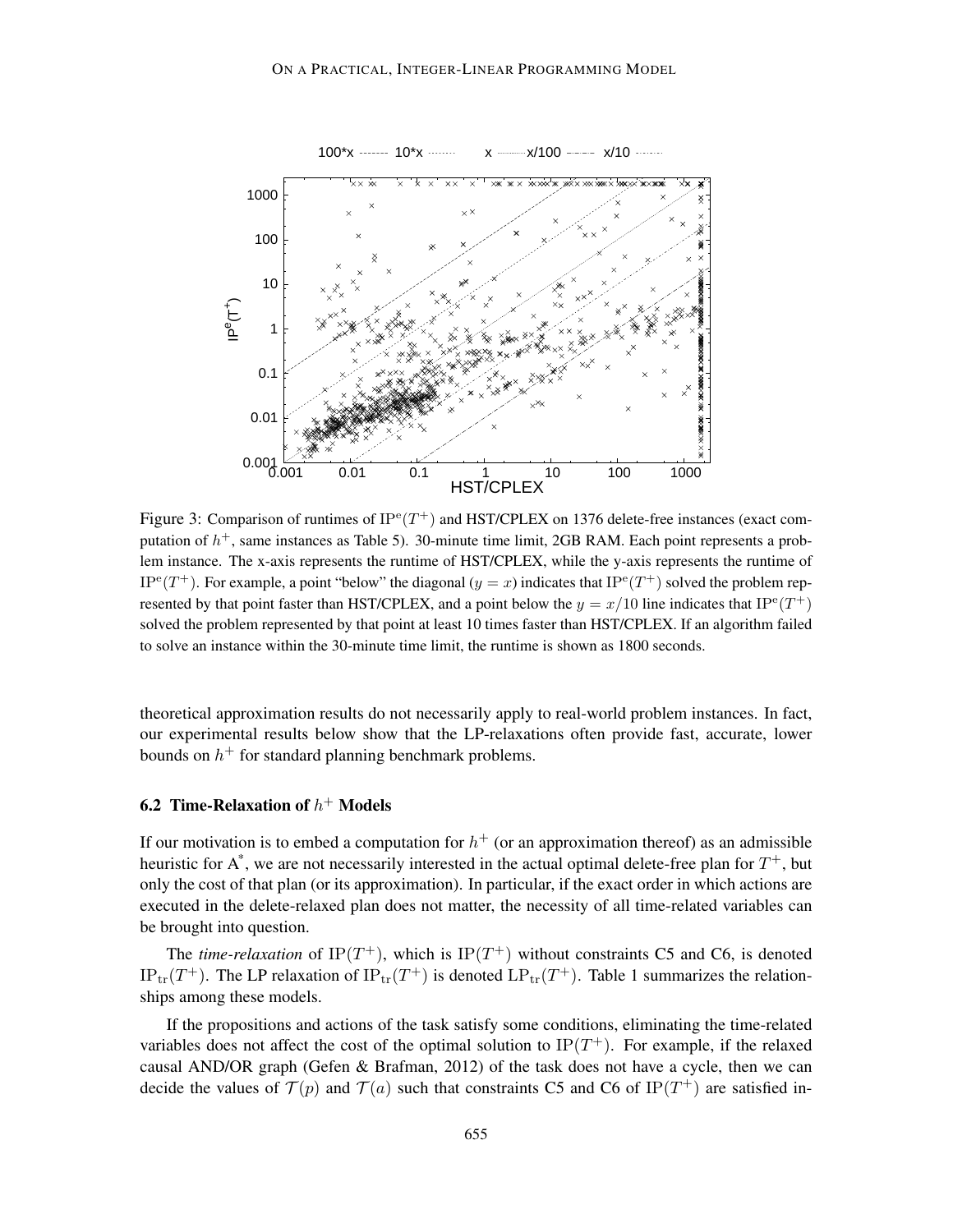#### IMAI & FUKUNAGA



Figure 4: Runtime comparisons of  $IP^e(T^+)$  and HST/CPLEX on minimal seed set problem (88 natural, delete-free instances from Gefen & Brafman, 2011). 60-minute time limit, 2GB RAM. Each point represents a problem instance. If an algorithm failed to solve an instance within the 60-minute time limit, the runtime is shown as 3600 seconds. The coverage of  $IP^e(T^+)$  was 87 instances, while the coverage of HST/CPLEX was 88 instances.

dependently of the values of the other variables, in which case the optimal costs of  $IP(T^+)$  and  $LP(T^+)$  are the same as the optimal costs of  $IP_{tr}(T^+)$  and  $LP_{tr}(T^+)$ , respectively.

Indeed, we shall show experimentally in Section 6.3 that the relaxation is quite tight, i.e., IP(T<sup>+</sup>) and IP<sub>tr</sub>(T<sup>+</sup>) often have the same cost, and that IP<sub>tr</sub>(T<sup>+</sup>) can be computed significantly faster than IP(T<sup>+</sup>). Similarly,  $LP_{tr}(T^+)$ ,  $LP_{tr}^e(T^+)$ , and IP $_{tr}^e(T^+)$ , the time-relaxations of  $LP(T^+), LP^e(T^+)$ , and  $IP^e(T^+)$ , can be computed much faster than their non-time-relaxed counterparts.

## 6.3 Experimental Evaluation of LP and Time Relaxation Gaps

We evaluated the quality of the  $LP(T^+)$ ,  $LP^{\text{e}}(T^+)$ , and  $LP^{\text{e}}_{\text{tr}}(T^+)$  linear programming bounds described above by comparing optimal costs computed for these bounds to exact  $h^+$  values (computed using IP<sup>e</sup> $(T^+)$ ). We used the same set of 1376 instances as in Table 5. Table 7 shows the mean ratio of the optimal cost of each LP model to  $h^+$ , on all instances where  $h^+$  could be computed using  $IP^e(T^+)$ . The "perfect" columns indicate the fraction of instances where the optimal cost of the LP model was equal to  $h^+$ . Note that we used the ceiling of the LP cost, since the IPC benchmark instances have integer costs. A stacked histogram representation of the same data (aggregated over all domains) which classifies the ratios of the optimal costs of the LP relaxations to the value of  $h^+$ is shown in Figure 5.

We should expect that the variable-fixing constraints in our enhanced  $LP^{e}(T^{+})$  model would tend to increase the value of the optimal solution to  $LP^{e}(T^{+})$  compared to the optimal value of the base LP relaxation,  $LP(T^+)$ . In addition, we would also expect that the optimal value for  $LP^{\text{e}}(T^+)$ would tend to be greater than the optimal value of its time relaxation,  $LP_{tr}^{e}(T^{+})$ . Table 7 shows that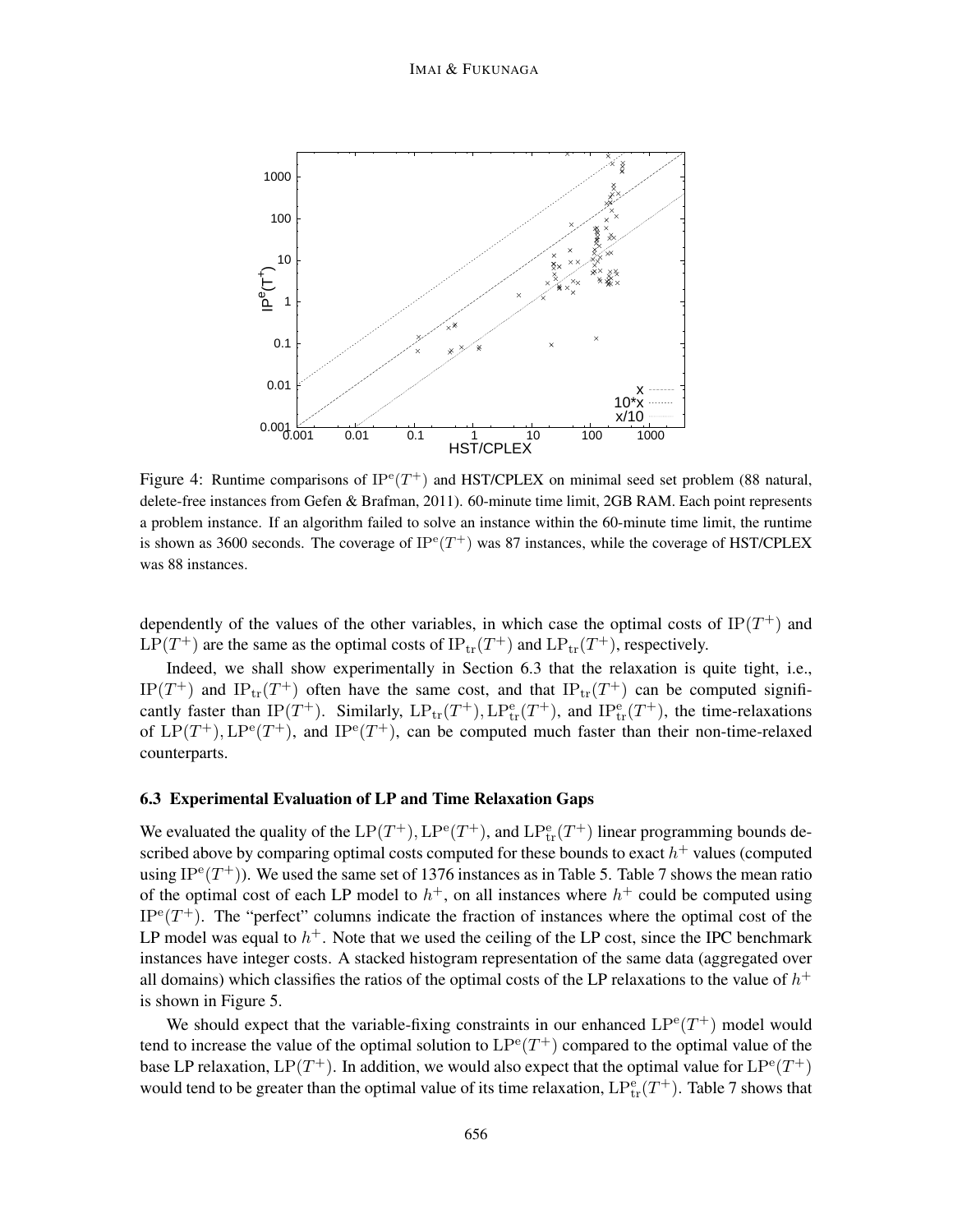in general,  $LP^{e}(T^+) \geq LP^{e}_{tr}(T^+) \geq LP(T^+)$ . For 10/43 domains,  $LP^{e}(T^+)$  matches  $h^+$  perfectly, i.e.,  $LP^{e}(T^{+})/h^{+} = 1$ . For 20/43 domains,  $LP^{e}(T^{+})/h^{+} \ge 0.95$ . On almost every single domain, the optimal LP value of the enhanced model  $LP^{e}(T^{+})$  is significantly better (higher) than the basic formulation  $LP(T^+)$ , confirming that variable elimination and the additional constraints serve to tighten the LP bound. Thus, the enhancements to the basic model described in Section 4 provide a significant benefit beyond the speedups that were demonstrated in Section 5. The time-relaxation  $LP_{tr}^{\text{e}}(T^+)$  is usually very close to  $LP^{\text{e}}(T^+)$ , indicating that the time relaxation can potentially achieve a good tradeoff between computation cost and accuracy (and in fact, as we see later in Section 7,  $LP_{tr}^{e}(T^{+})$  performs quite well when used as a heuristic for  $A^*$ ).

For comparison, we also evaluated the ratio of the value of the LM-cut heuristic (Helmert  $\&$ Domshlak, 2009) to  $h^+$ . Comparing the average ratios of each lower bound to  $h^+$ , we see that:

- LP $(T^+)$  is less informative than LM-cut on 31 domains, more informative than LM-cut on 5 domains, and equivalent on 6 domains.
- LP<sup>e</sup> $(T^+)$  is less informative than LM-cut on 16 domains, more informative than LM-cut on 19 domains, and equivalent on 8 domains.
- LP<sup>e</sup> $_{tr}(T^{+})$  is less informative than LM-cut on 17 domains, more informative than LM-cut on 17 domains, and equivalent on 9 domains.

Thus, while LM-cut is a better approximation to  $h^+$  than the basic LP-relaxation,  $LP(T^+)$ ,  $LP^{e}(T^{+})$  and  $LP^{e}_{tr}(T^{+})$  are roughly equivalent to LM-cut. Interestingly, the LP-relaxation approach appears to be highly complementary to the cost-partitioning approach of LM-cut, in that the LP-relaxation and LM-cut are each more informative than the other on roughly half of the cases compared to each other.



Figure 5: Ratio between optimal LP costs and  $h^+$ , categorized into buckets. [x:y) = "fraction of instances where the ratio  $LP/h^+$  is in the range [x:y)". For example, the fraction of instances where the ratio between the optimal value of  $LP_{tr}^{e}(T^{+})$  and  $h^{+}$  was in the range [0.8,1,0) is approximately 0.24 (this stacked histogram is based on the same data as Table 6.3).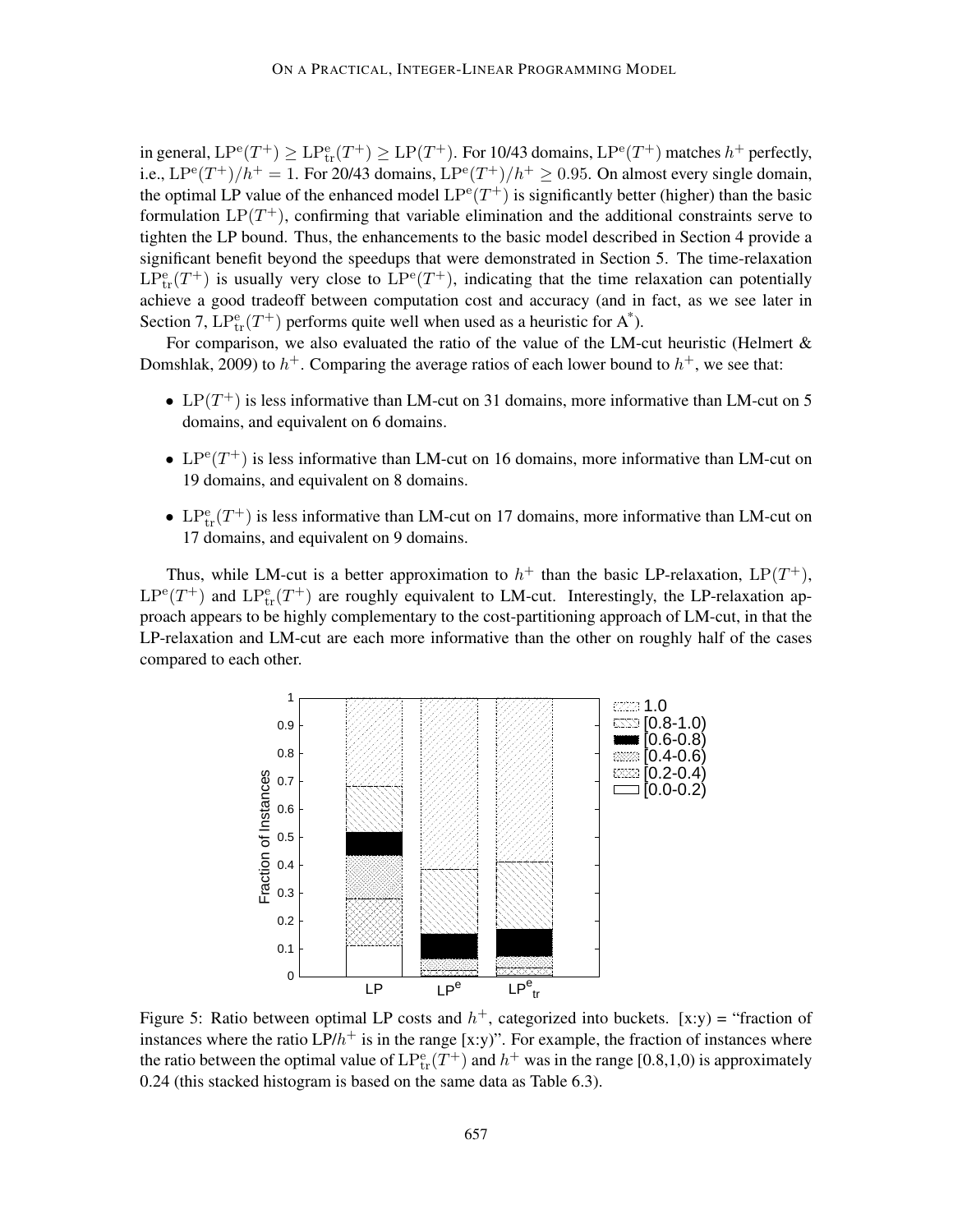|                                    | LM-cut                      |                  | $LP(T^+)$     |                  | $LP^{e}(T^{+})$ |                  | $LP_{tr}^e(T^+)$               |                  |
|------------------------------------|-----------------------------|------------------|---------------|------------------|-----------------|------------------|--------------------------------|------------------|
|                                    | $LM$ -cut/ $h$ <sup>+</sup> | perfect          | $LP(T^+)/h^+$ | perfect          | $LP^e(T^+)/h^+$ | perfect          | $LP_{tr}^{e}(T^{+})$<br>$/h^+$ | perfect          |
| airport                            | 1.00                        | .74              | .46           | .02              | .98             | .94              | .98                            | .70              |
| barman-opt11                       | .74                         | $\mathbf{0}$     | .17           | $\theta$         | .38             | $\Omega$         | .38                            | $\theta$         |
| blocks                             | .99                         | .97              | .92           | .20              | 1.00            | 1.00             | 1.00                           | 1.00             |
| depot                              | .64                         | $\overline{0}$   | .50           | $\mathbf{0}$     | .92             | .22              | .91                            | .18              |
| driverlog                          | .89                         | .20              | .85           | .10              | .87             | .21              | .83                            | .05              |
| elevators-opt08                    | .77                         | .06              | .21           | $\overline{0}$   | .65             | $\overline{0}$   | .64                            | $\overline{0}$   |
| elevators-opt11                    | .80                         | .10              | .20           | $\Omega$         | .64             | $\Omega$         | .62                            | $\theta$         |
| floortile-opt11                    | .94                         | .05              | .95           | .10              | .95             | .10              | .95                            | .10              |
| freecell                           | .29                         | $\theta$         | .12           | $\mathbf{0}$     | .94             | .35              | .92                            | .23              |
| grid                               | .67                         | .40              | .31           | .20              | .81             | .20              | .79                            | .20              |
| gripper                            | 1.00                        | 1.00             | $1.00\,$      | 1.00             | 1.00            | 1.00             | 1.00                           | 1.00             |
| logistics98                        | .98                         | .40              | .39           | .02              | .89             | .11              | .88                            | .05              |
| logistics00                        | .99                         | .92              | .46           | .03              | .99             | .85              | .99                            | .78              |
| miconic                            | 1.00                        | 1.00             | 1.00          | 1.00             | 1.00            | 1.00             | 1.00                           | 1.00             |
| no-mprime                          | .76                         | .20              | .42           | $\mathbf{0}$     | .71             | .33              | .63                            | .17              |
| no-mystery                         | .79                         | .28              | .39           | $\overline{0}$   | .77             | $\overline{.33}$ | .72                            | $\overline{.30}$ |
| nomystery-opt11                    | .93                         | .50              | .96           | .60              | 1.00            | .95              | 1.00                           | .95              |
| openstacks                         | .61                         | $\overline{0}$   | .23           | .03              | 1.00            | .96              | .88                            | 1.00             |
| openstacks-opt08                   | 1.00                        | 1.00             | 1.00          | 1.00             | 1.00            | 1.00             | 1.00                           | 1.00             |
| openstacks-opt11                   | 1.00                        | 1.00             | 1.00          | 1.00             | 1.00            | 1.00             | 1.00                           | 1.00             |
| parcprinter-08                     | .99                         | .70              | .99           | .66              | .99             | .66              | .99                            | .66              |
| parcprinter-opt11                  | .99                         | .65              | .99           | .70              | .99             | .70              | .99                            | .70              |
| parking-opt11                      | .87                         | $\boldsymbol{0}$ | .88           | $\boldsymbol{0}$ | .92             | .10              | .87                            | $\mathbf{0}$     |
| pathways-noneg                     | .87                         | .13              | .90           | .13              | .98             | .60              | .98                            | .60              |
| pegsol-08                          | .60                         | .26              | .26           | .03              | .64             | .03              | .64                            | .03              |
| $pegsol-opt11$                     | .55                         | .05              | .20           | $\overline{0}$   | .65             | $\overline{0}$   | .65                            | $\overline{0}$   |
| pipesworld-notankage               | .68                         | .02              | .52           | $\mathbf{0}$     | .83             | .38              | .79                            | .08              |
| pipesworld-tankage                 | .75                         | $\mathbf{0}$     | .58           | $\mathbf{0}$     | .93             | .55              | .91                            | .36              |
| psr-small                          | 1.00<br>.87                 | 1.00<br>.12      | .87<br>.48    | .82              | 1.00<br>.65     | 1.00             | 1.00                           | 1.00<br>.30      |
| rovers                             |                             |                  |               | $\mathbf{0}$     |                 | .35              | .65                            |                  |
| satellite                          | .95<br>.95                  | .23<br>.32       | .82           | $\overline{.13}$ | .82             | $\overline{.21}$ | .82                            | $\overline{.20}$ |
| scanalyzer-08                      | .97                         | .26              | .94<br>.96    | .30<br>.25       | .94<br>.96      | .75<br>.71       | .94<br>.96                     | .34<br>.29       |
| scanalyzer-opt11                   | .94                         | .53              | .33           | .13              | .95             | .73              | .94                            | .66              |
| sokoban-opt08                      |                             | .60              | .28           | .15              | .97             | .80              | .97                            | .75              |
| sokoban-opt11                      | .96<br>.98                  | .55              | .28           | .13              | .85             | .26              | .85                            | .26              |
| tpp                                | .87                         | .03              | .08           | $\boldsymbol{0}$ | .35             | .08              | .35                            | .03              |
| transport-opt08<br>transport-opt11 | .84                         | .05              | .09           | $\mathbf{0}$     | .41             | $\mathbf{0}$     | .41                            | $\theta$         |
| trucks                             | .92                         | $\mathbf{0}$     | .40           | $\mathbf{0}$     | 1.00            | 1.00             | 1.00                           | 1.00             |
| visitall-opt11                     | .69                         | .10              | .98           | .65              | .98             | .65              | .97                            | .65              |
| woodworking-opt08                  | .89                         | .13              | .81           | $\overline{0}$   | 1.00            | 1.00             | 1.00                           | 1.00             |
| woodworking-opt11                  | .88                         | .10              | .80           | $\mathbf{0}$     | 1.00            | 1.00             | 1.00                           | 1.00             |
| zenotravel                         | .95                         | .50              | .91           | .25              | .92             | .31              | .89                            | .30              |
|                                    |                             |                  |               |                  |                 |                  |                                |                  |

Table 7: Gaps between LP models and  $h^+$ : The mean ratio of each LP model to  $h^+$  (on the 1228 instances solved using  $IP^e(T^+)$  is shown. The "perfect" columns indicate the fraction of instances where the optimal cost of the LP model was equal to  $h^+$ .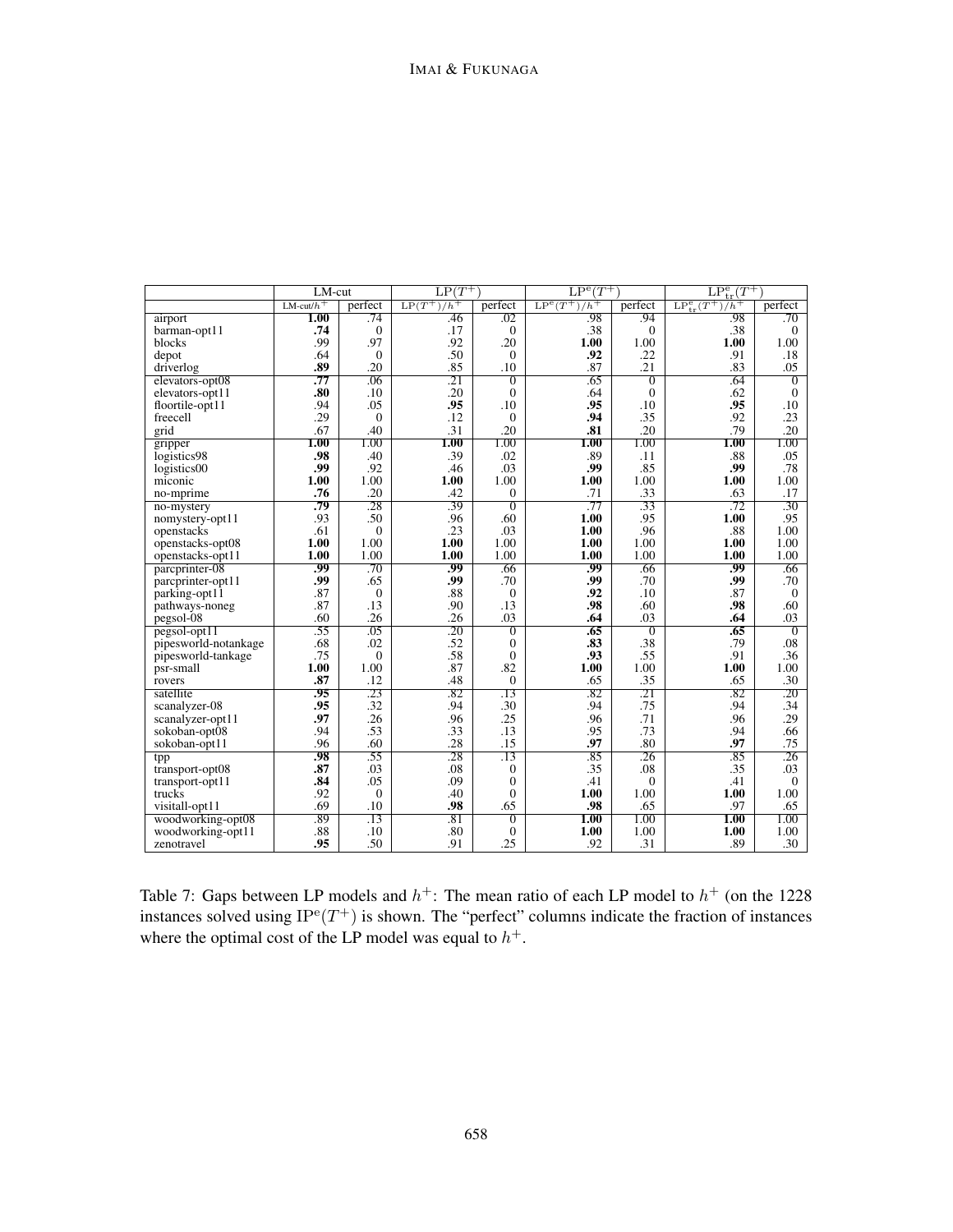Figure 6 compares the runtimes the CPLEX LP solver on the relaxed  $h^+$  models.  $LP^e(T^+)$  is significantly faster than  $LP(T^+)$ , solving many instances 2-10 times faster (and solving some instances more than 10 times faster), demonstrating the benefits of our enhanced model. The comparison of  $LP_{tr}^e(T^+)$  and  $LP^e(T^+)$  shows that using the time relaxation results in an addition speedup of up to a factor of 2. While this additional speedup may not seem very significant when solving a single LP instance that takes a fraction of a second, the cumulative effects when using the LP models as a heuristic for forward-search based planning is significant, and as we show in Section 7, this results in increased coverage when using  $LP_{tr}^{e}(T^{+})$  as a heuristic for A\*, compared to  $LP^{e}(T^{+})$ .



Figure 6: Runtime comparisons for relaxed  $h^+$  models. on 1376 delete-free instances (exact computation of  $h<sup>+</sup>$ , same instances as Table 5). 30-minute time limit, 2GB RAM. Each point represents a problem instance. The left subfigure compare  $LP(T^+)$  vs  $LP^e(T^+)$ , showing the impact of our enhancements to the basic LP model, and the right subfigure compares  $LP^{\text{e}}(T^+)$  vs  $LP^{\text{e}}_{\text{tr}}(T^+)$ , showing the impact of the time relaxation. If an algorithm failed to solve an instance within the 30-minute time limit, the runtime is shown as 1800 seconds.

# 7. Cost-Optimal Planners Using Our  $h^+$ -Based Heuristics

We embedded the IP and LP models that have been introduced so far into an A\*-based, cost-optimal forward search planner (our own planner implementation, which uses a propositional representation internally) and evaluated their performance. Note that this particular experiment is limited to admissible heuristics whose value is bounded above by  $h^+$ . The later results in Section 8 and 9 include heuristics that are not necessarily bounded above by  $h<sup>+</sup>$ . Specifically, we evaluated the following solver configurations:

- A<sup>\*</sup>/IP(T<sup>+</sup>): A<sup>\*</sup> with the basic delete-free IP model IP(T<sup>+</sup>) as a heuristic.
- A<sup>\*</sup>/IP<sup>e</sup>(T<sup>+</sup>): A<sup>\*</sup> with the enhanced delete-free IP model IP<sup>e</sup>(T<sup>+</sup>) as a heuristic.
- A\*/LP<sup>e</sup>(T<sup>+</sup>) : A\* with the LP relaxation of the enhanced delete-free IP model IP<sup>e</sup>(T<sup>+</sup>) as a heuristic.
- $A^*/LP_{tr}^e(T^+)$ :  $A^*$  with the LP relaxation of the time-relaxed, enhanced delete-free IP model  $IP^{\text{e}}(T^+)$  as a heuristic.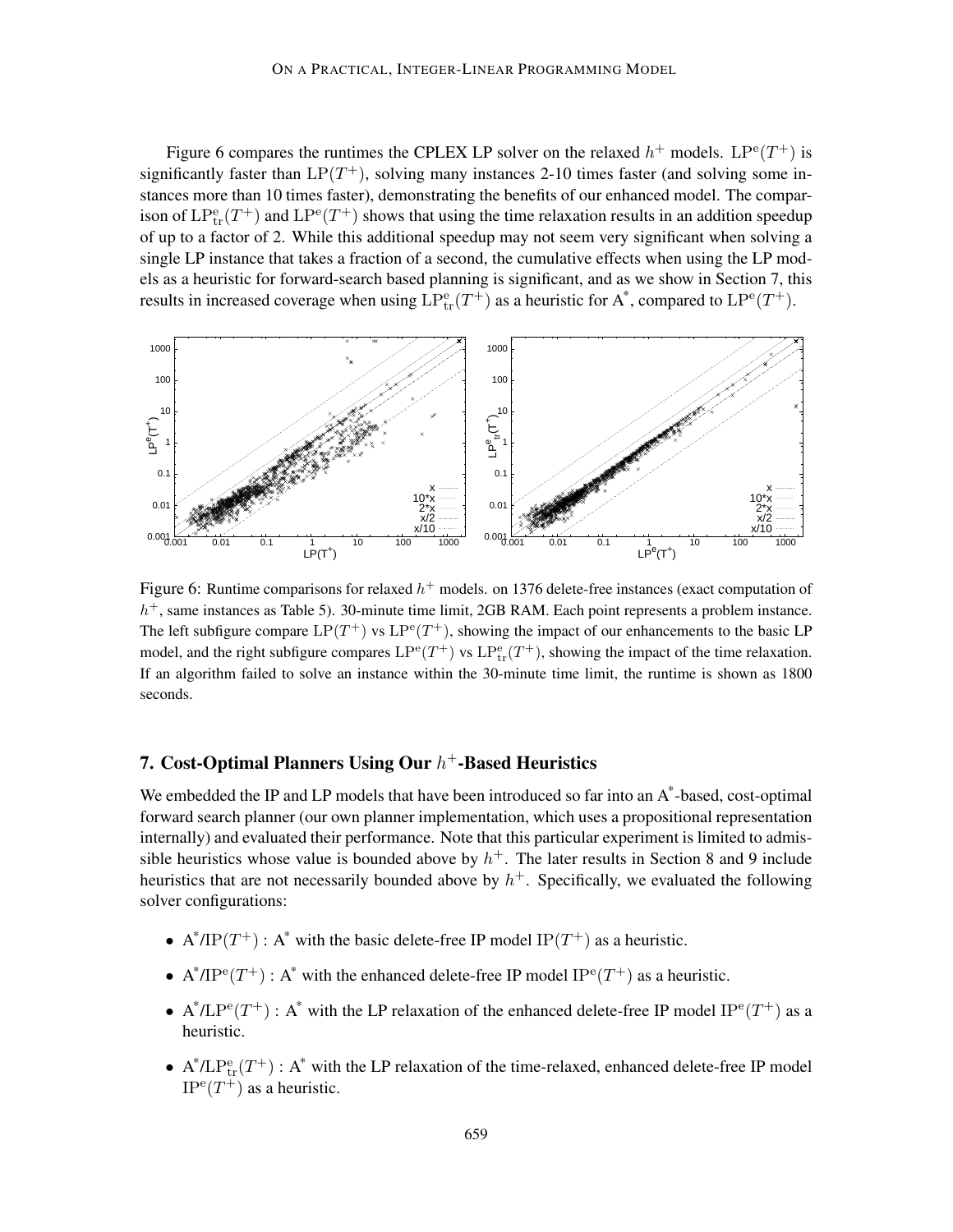- hsp/HST/CPLEX : A\* where the heuristic is the hitting-set based  $h^+$  solver HST/CPLEX (Haslum et al., 2012) using CPLEX to solve hitting set instances (hsp planner provided by Patrik Haslum).
- FD/ $h^{max}$ : Fast Downward using the hmax heuristic (Bonet & Geffner, 2001).
- FD/LM-cut : Fast Downward using the landmark cut heuristic (Helmert & Domshlak, 2009) (the standard seq-opt-lmcut configuration)

As per standard IPC sequential optimal track settings, all solver configurations were run with a 30 minute time limit per problem and a 2GB RAM limit. A set of 1376 instances from IPC1998- IPC-2011 were used. Our planner currently handles the STRIPS subset of PDDL with action costs.

Table 8 compares the coverage of these heuristics. Figure 7a shows the cumulative coverage (out of 1376) solved as a function of time for the solver configurations compared in Table 8, and Figure 7b shows cumulative coverage as a function of the number of node evaluations (calls to the heuristic function by A\* ).

While we compare our IP/LP-based A\*-heuristics with other planners, note that there are significant implementation-level differences other than the heuristic function that can affect execution speed. For example, Fast Downward uses a multi-valued SAS+ representation (Bäckström & Nebel, 1995) internally to represent states, while our planner uses a STRIPS propositional representation, so there are significant differences in internal data structures and implementation details. Thus, these results should only be used for qualitative comparisons.

Table 8 shows that  $A^* / IP(T^+)$ , which uses the basic  $IP(T^+)$  model, had the worst coverage among our IP models (403), comparable to that of A\*/HST/CPLEX(398). As noted by Haslum (2012), straightforward use of  $h<sup>+</sup>$  as a heuristic can be unsuccessful (even worse than FD using  $h^{\text{max}}$ , which has a coverage of 540) if the cost of computing  $h^+$  at each search node is too high.

However, as shown in Section 5, solving the  $IP^e(T^+)$  IP model is significantly faster than IP( $T^+$ ) and A\*/HST/CPLEX. This makes it much more viable as a heuristic function for A\*, and as a result,  $A^* / IP^e(T^+)$  has a coverage of 635, significantly outperforming both  $A^* / HST / CPLEX$  as well as FD/hmax.

As shown in Section 6.3, the LP relaxations of our IP models provide relatively tight lower bounds for  $h<sup>+</sup>$ . Since the LP models can be solved much faster than IP, they are quite effective when used as heuristics for  $A^*$ . Thus,  $A^*/LP^e(T^+)$ , which uses the LP-relaxation of the enhanced  $IP^e(T^+)$  model, has a coverage of 696, and  $A^*/LP^e_{tr}(T^+)$ , which uses the LP-relaxation of the time-relaxed, enhanced IP model, has a coverage of 705.

In Section 6.3, we showed that the  $LP^{e}(T^{+})$  and  $LP^{e}_{tr}(T^{+})$  models are complementary to LMcut with respect to informativeness, which suggests that at least with respect to search efficiency, our LP models should be competitive with LM-cut. Figure 7b shows that in fact,  $A^* / L P^e(T^+)$  and  $A^* / L P_{tr}^e(T^+)$  tend to search quite efficiently, and it can be seen that both of these lines are above the LM-cut line (i.e., more problems were solved using a given number of evaluations) until between  $10^5 \sim 10^6$  node evaluations, at which point they are overtaken by the LM-cut line. While the informativeness comparison in Section 6.3 showed that the LP models are comparable and complementary to LM-cut with respect to informativeness, FD/LM-cut outperforms  $A^*/LP_{tr}^e(T^+)$  and  $A^*/LP_{tr}^e(T^+)$  on most domains. This is because the LM-cut implementation in Fast Downward is often significantly faster than the current implementation of our LP-based heuristics. Nevertheless, there are several domains (freecell, parcprinter-08, parcprinter-opt11, satellite, trucks, visitall),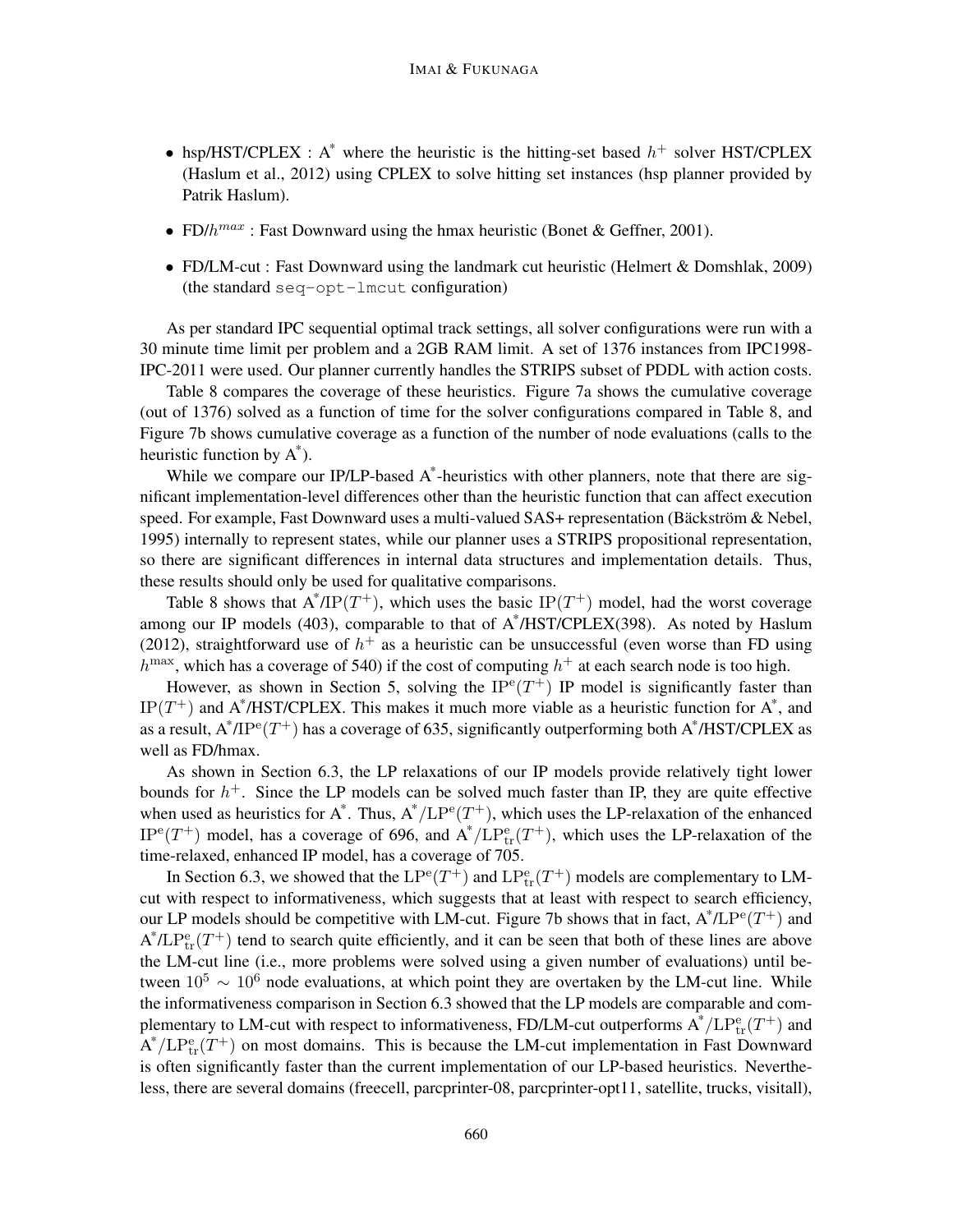|                          | FD/hmax                 | FD/LM-cut       | hsp/HST/CPLEX    | $A^*/IP(T^+)$    | $A^*/IP^e(T^+)$  | $A^*/LP^e(T^+)$  | $A^*/LP_{tr}^e(T^+)$ |
|--------------------------|-------------------------|-----------------|------------------|------------------|------------------|------------------|----------------------|
| Domain (# problems)      | solved                  | solved          | solved           | solved           | solved           | solved           | solved               |
| airport(50)              | 21                      | 28              | 24               | 14               | 24               | 25               | 25                   |
| barman-opt $11(20)$      | $\overline{\mathbf{4}}$ | 4               | $\mathbf{0}$     | $\mathbf{0}$     | $\boldsymbol{0}$ | $\boldsymbol{0}$ | $\mathbf{0}$         |
| blocks(35)               | 18                      | 28              | 17               | 19               | 27               | 28               | 28                   |
| depot(22)                | $\overline{4}$          | 7               | $\mathbf{1}$     | $\overline{c}$   | 7                | $\overline{7}$   | $\overline{7}$       |
| driverlog(20)            | 9                       | 14              | $\tau$           | 9                | 10               | 11               | 13                   |
| elevators-opt08(30)      | 15                      | 22              | $\overline{3}$   | $\overline{0}$   | $\overline{9}$   | 13               | 13                   |
| elevators-opt $11(20)$   | 13                      | 18              | $\mathbf{1}$     | $\mathbf{0}$     | 7                | 10               | 10                   |
| floortile-opt $11(20)$   | $\overline{4}$          | 7               | $\mathbf{1}$     | $\overline{c}$   | $\overline{4}$   | 6                | $\overline{7}$       |
| freecell(80)             | 15                      | 15              | 19               | 8                | 54               | 44               | 43                   |
| grid(5)                  | $\overline{2}$          | $\overline{2}$  | $\mathbf{1}$     | $\boldsymbol{0}$ | $\overline{2}$   | $\overline{2}$   | $\mathbf{2}$         |
| gripper(20)              | $\overline{7}$          | 7               | $\overline{2}$   | $\overline{4}$   | $\overline{5}$   | $\overline{6}$   | $\overline{6}$       |
| logistics98(35)          | $\overline{2}$          | 6               | 3                | 3                | 5                | 6                | 6                    |
| logistics00(28)          | 10                      | 20              | 10               | 16               | 19               | 20               | 20                   |
| miconic(150)             | 50                      | 141             | 79               | 137              | 140              | 140              | 141                  |
| $no\text{-}mprime(35)$   | 23                      | 23              | 15               | 10               | 20               | 18               | 17                   |
| $no$ -mystery(30)        | $\overline{17}$         | 16              | $\overline{15}$  | $\overline{5}$   | 15               | $\overline{13}$  | $\overline{12}$      |
| nomystery-opt $11(20)$   | 8                       | 14              | 8                | 8                | 14               | 14               | 14                   |
| openstacks(30)           | $\overline{7}$          | 7               | 5                | $\boldsymbol{0}$ | $\overline{7}$   | 7                | 7                    |
| openstacks-opt08(30)     | 19                      | 19              | $\tau$           | $\overline{c}$   | 10               | 11               | 11                   |
| openstacks-opt11(20)     | 14                      | 14              | $\overline{2}$   | $\overline{0}$   | 5                | 6                | 6                    |
| parcprinter-08(30)       | $\overline{14}$         | 19              | 19               | 19               | $\overline{21}$  | $\overline{20}$  | $\overline{20}$      |
| parcprinter-opt11(20)    | 10                      | 14              | 14               | 14               | 16               | 16               | 16                   |
| parking-opt $11(20)$     | $\boldsymbol{0}$        | 3               | $\boldsymbol{0}$ | $\boldsymbol{0}$ | $\mathfrak{2}$   | 1                | 1                    |
| pathways-noneg(30)       | $\overline{4}$          | 5               | $\overline{4}$   | 5                | 5                | 5                | $\sqrt{5}$           |
| $pegsol-08(30)$          | 27                      | 27              | 17               | $\mathbf{1}$     | 10               | 26               | 26                   |
| $pesol-opt11(20)$        | $\overline{17}$         | $\overline{17}$ | $\overline{4}$   | $\overline{0}$   | $\overline{2}$   | $\overline{16}$  | 16                   |
| pipesworld-notankage(50) | 16                      | 17              | 9                | 3                | 10               | 12               | 13                   |
| pipesworld-tankage(50)   | $\tau$                  | 8               | 6                | $\overline{c}$   | 8                | $\overline{7}$   | $\tau$               |
| $psr-small(50)$          | 49                      | 49              | 19               | 43               | 48               | 48               | 48                   |
| rovers $(40)$            | 6                       | 7               | $\overline{4}$   | $\overline{7}$   | $\overline{7}$   | $\overline{7}$   | $\boldsymbol{7}$     |
| satellite $(36)$         | 6                       | 7               | $\overline{5}$   | $\overline{8}$   | 10               | $\overline{10}$  | $\overline{10}$      |
| scanalyzer-08(30)        | 9                       | 15              | 5                | 5                | 5                | 8                | $\,8\,$              |
| scanalyzer-opt11(20)     | 6                       | 12              | $\overline{c}$   | $\overline{c}$   | $\overline{2}$   | 5                | $\sqrt{5}$           |
| sokoban-opt08(30)        | 27                      | 30              | 6                | 3                | 17               | 23               | $25\,$               |
| sokoban-opt11(20)        | 20                      | 20              | 3                | $\mathbf{1}$     | 13               | 19               | 19                   |
| tpp(30)                  | 6                       | $\overline{6}$  | $\overline{5}$   | $\overline{5}$   | 6                | 6                | $\overline{6}$       |
| transport-opt $08(30)$   | 11                      | 11              | $\tau$           | $\overline{c}$   | 7                | 9                | $10\,$               |
| transport-opt $11(20)$   | 6                       | 6               | $\sqrt{2}$       | $\boldsymbol{0}$ | $\overline{c}$   | $\overline{4}$   | 5                    |
| trucks(30)               | 7                       | 10              | 3                | $\overline{7}$   | 13               | 15               | 15                   |
| visitall-opt11(20)       | 9                       | 11              | 15               | 9                | 10               | 16               | 16                   |
| woodworking-opt08(30)    | $\overline{9}$          | $\overline{17}$ | 14               | 12               | $\overline{17}$  | 16               | $\overline{17}$      |
| woodworking-opt11(20)    | $\overline{4}$          | 12              | 8                | $\overline{7}$   | 11               | 10               | 11                   |
| zenotravel(20)           | 8                       | 13              | $\overline{7}$   | 9                | 9                | 10               | 11                   |
| Total coverage (1376)    | 540                     | 748             | 398              | 403              | 635              | 696              | $\overline{705}$     |
| # Best domains           | 15                      | 36              | $\mathbf{0}$     | $\overline{0}$   | 13               | 14               | 17                   |
|                          |                         |                 |                  |                  |                  |                  |                      |

Table 8: Comparison of forward search (A\*) planners, part 1: Number of problems solved with 30 minute, 2GB RAM limit using  $A^*$  and our IP/LP models which are bounded above by  $h^+$  (Sections 3-7) as heuristic functions. Comparison with Fast Downward with  $h^{max}$ , Fast Downward with Landmark Cut, and the hsp planner using HST/CPLEX (Haslum et al., 2012) to compute  $h^+$ , as the heuristic function.

where  $A^*/LP_{tr}^e(T^+)$  achieves higher coverage than FD/LM-cut. Thus,  $A^*/LP_{tr}^e(T^+)$ , our best model among those which are bounded above by  $h<sup>+</sup>$ , can be considered a fairly powerful, admissible heuristic function for forward-state search based planning.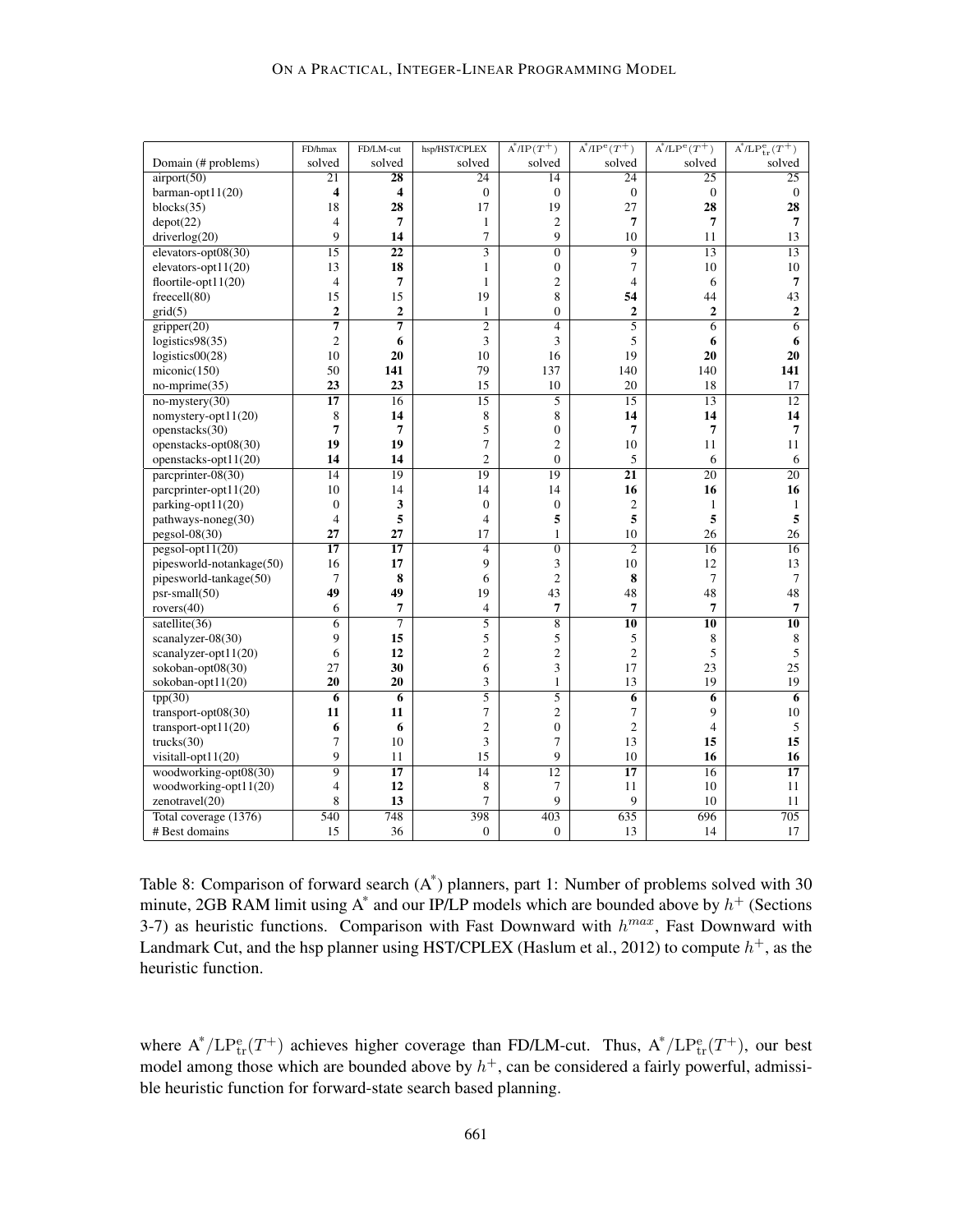

(b) Cumulative number of problems solved (out of 1376) vs number of search nodes evaluated (30 minute time limit).

Figure 7: Comparison of forward search (A\*) planners, part 1 ( heuristics that are bounded above by  $h^+$ ).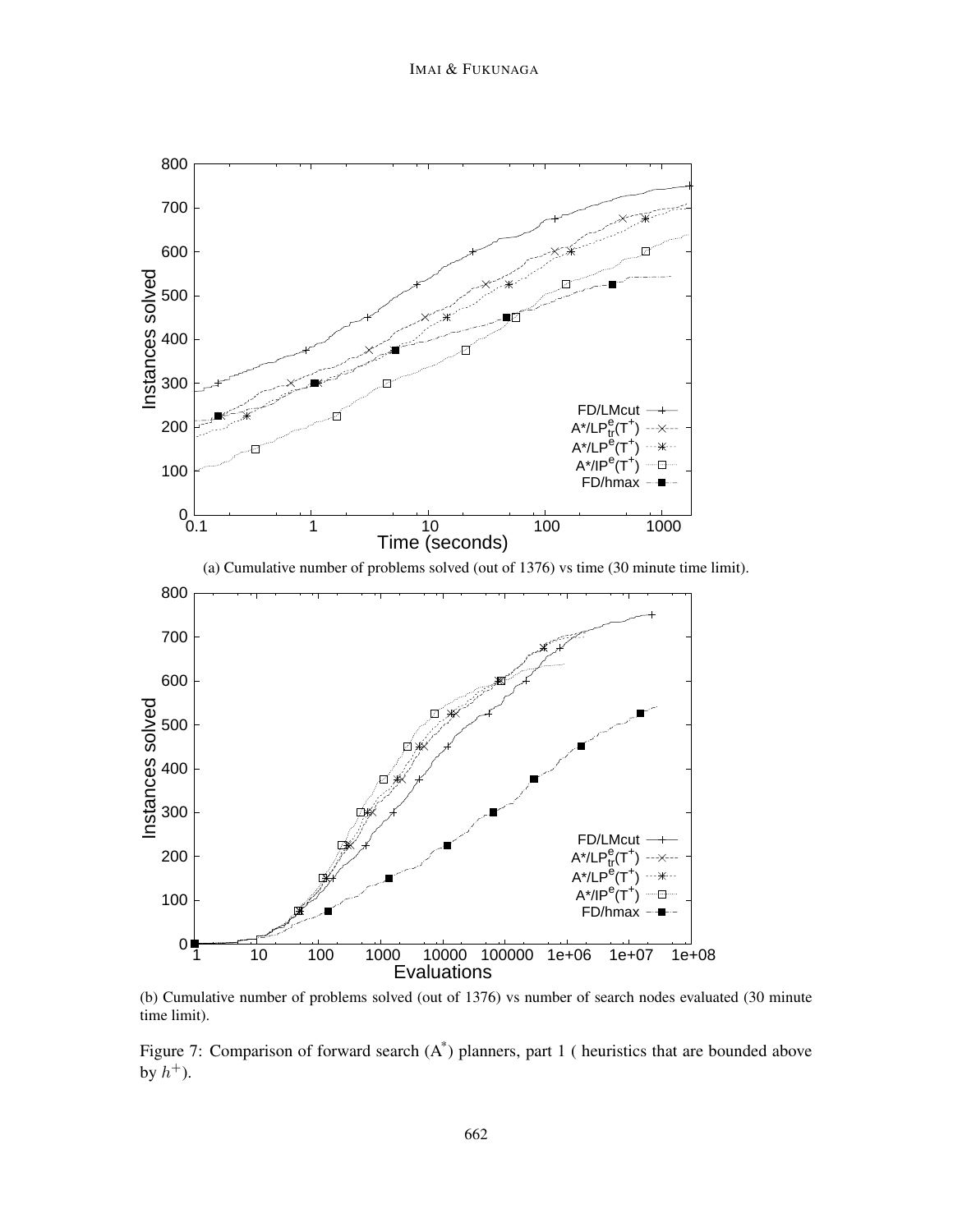## 8. Incorporating Counting Constraints

So far, we have concentrated on efficient computation of  $h^+$  as well as relaxations of  $h^+$ , and all of our models so far have been bounded above by  $h^+$ . However, our IP model can be extended with constraints that consider delete effects. By adding variables and constraints related to delete effects of actions, our model can also calculate lower bounds on the number of times each action must be applied. New variables are defined as follows:

- $\forall a \in A, \mathcal{N}(a) \in \{0, 1, \dots\} : \mathcal{N}(a) = n$  iff a is used n times.
- $\forall p \in P, \mathcal{G}(p) \in \{0,1\} : \mathcal{G}(p) = 1$  iff  $p \in G$ .

 $\mathcal{G}(p)$  is an auxiliary variable similar to  $\mathcal{I}(p)$ . Furthermore, in this extended model, the meaning of  $U(a) \in \{0, 1\}$  is slightly modified to mean that action a is used at least once in the optimal solution (in the basic model proposed in Section 3, which was a pure delete-free model,  $\mathcal{U}(a)$ ) denoted whether a was used exactly once or not at all in the optimal solution).

New constraints are defined as follows:

(C7)  $\forall a \in A, \mathcal{N}(a) > \mathcal{U}(a)$ .

(C8) 
$$
\forall p \in P, \mathcal{G}(p) + \sum_{as.t. p \in \text{predel}(a)} \mathcal{N}(a) \leq \mathcal{I}(p) + \sum_{as.t. p \in \text{add}(a)} \mathcal{N}(a),
$$

where  $\text{predel}(a) = \text{pre}(a) \cap \text{del}(a)$ . Finally, the objective function is modified so as to minimize  $\sum_{a \in A} c(a) \mathcal{N}(a)$ . Given a planning task T, we use  $IP_c(T)$  to denote an IP problem which adds the and above new variables and constraints to  $IP(T^+)$ 

The idea for these types of constraints have been previously proposed several times (for a  $SAS<sup>+</sup>$ formulation), and correspond to the action order relaxation by van den Briel et al. (2007), the *state equation heuristic* by Bonet (2013), and the *net change* constraints by Pommerening et al. (2014).

Intuitively, the final constraint states that the number of uses of actions adding  $p$  must be greater than or equal to the number of uses of actions requiring and deleting  $p$  at the same time in a feasible plan for T. Any feasible plan for a STRIPS planning task always satisfies this condition. Hence, for any task T and any feasible plan  $\pi$  for T, we can clearly derive a feasible solution to IP<sub>c</sub>(T) with the same cost as  $\pi$ . In addition to this, a stronger proposition can be proved for modifications of models by the enhancements in Section 4.

**Proposition 7.** *Given a task T, for any feasible plan*  $\pi = (a_0, \dots, a_n)$  *of T, there exists a feasible solution to*  $IP_c(T)$  *that has the same cost as the cost of*  $\pi$ *. In addition to this, there exists a feasible solution to*  $IP_c(T)$  *with any combination of landmark extraction and substitution, relevance analysis, and inverse action constraints that has the same cost as the cost of* π*.*

*Proof.* Let  $\pi^{+}$  be the delete relaxation of the subsequence of the plan  $\pi$  extracted by Algorithm 3. First we show that the subsequence  $\pi^+$  is a feasible delete-free plan for  $T^+$ , and then we show that the assignment derived from  $\pi^+$  satisfies the constraints.

We use  $(a_0^+, \dots, a_m^+)$  to denote the elements of  $\pi^+$ . To show that  $\pi^+$  is feasible in  $T^+$ , assume  $a_i^+$  is the first infeasible action in  $\pi^+$ . Let p be a proposition such that  $p \in \text{pre}(a_i^+)$  and  $p \notin$  $I((a_0^+, \cdots, a_{i-1}^+))$ . Since  $\pi$  is a valid feasible plan for T, the delete-relaxation of the entire sequence of  $\pi$  is a valid feasible plan for  $T^+$ . Hence, if  $a_i^+$  is not feasible, then this is because Algorithm 3 skipped all the actions that add p before  $a_i^+$  is applied. Since S on line 5 in Algorithm 3 is equal to  $I((a_0^+, \cdots, a_{i-1}^+))$  for each i, all the skipped actions that add p satisfy  $add(a_i) \setminus S \neq \emptyset$ , and thus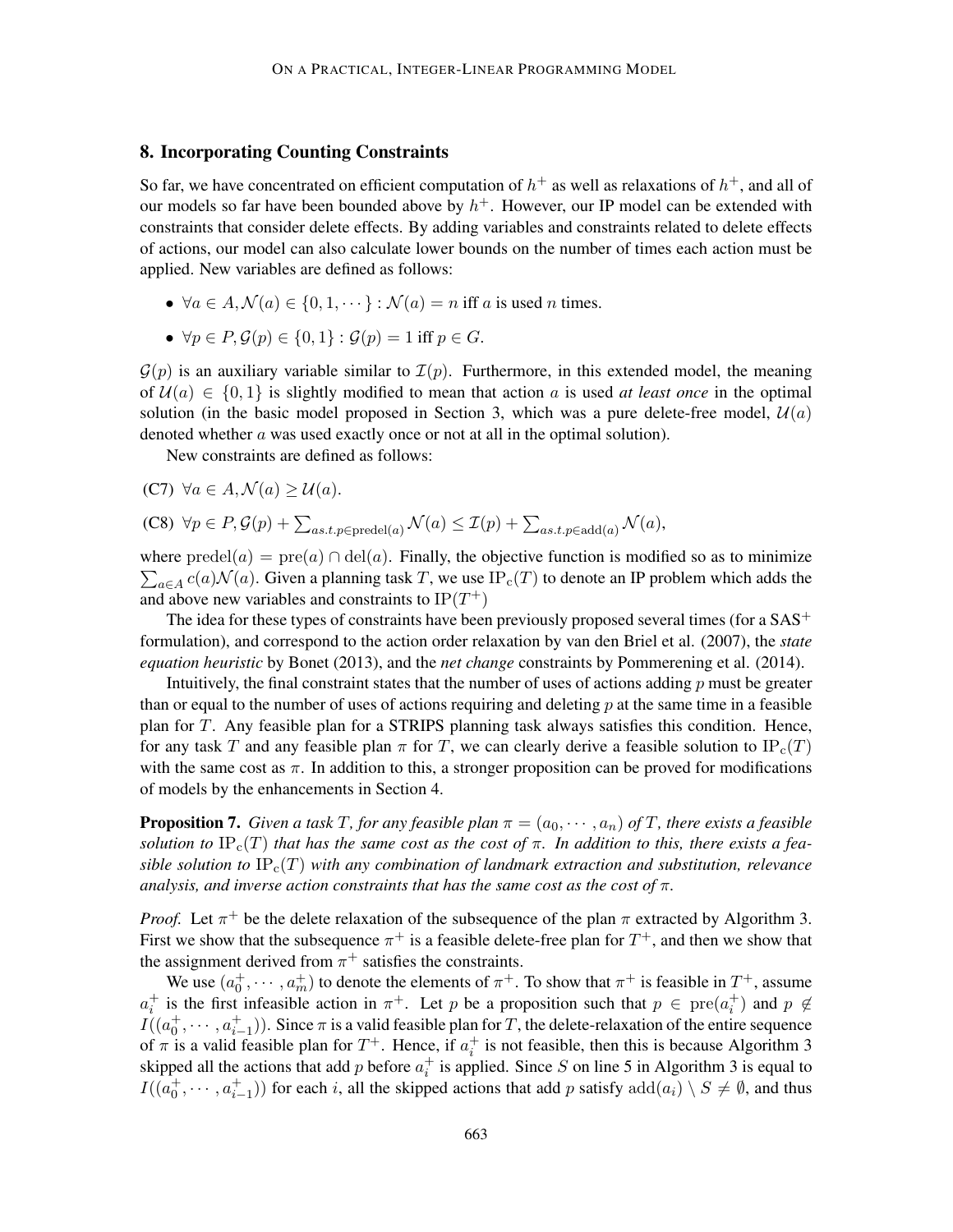**Algorithm 3** Extracting a subsequence of  $\pi = (a_0, \dots, a_n)$  (for the proof of Proposition 7)

1:  $\pi^+ \leftarrow$  (); // empty 2:  $S \leftarrow I$ ; 3: for  $a = a_0, \dots, a_n$  do 4: Let  $a'$  be the delete-relaxation of  $a$ . 5: if  $a'$  is relevant to  $T^+$  and  $add(a') \setminus S \neq \emptyset$  then 6: append  $a'$  at the end of  $\pi^+$ ; 7:  $S \leftarrow S \cup \text{add}(a')$ ; 8: end if 9: end for

10: return  $\pi^+$ ;

they are irrelevant to  $T^+$ . However this contradicts the definition of the relevance analysis and the fact that  $a_i^+$  is relevant. Similar to this argument, we have  $G \subseteq I(\pi^+)$ . Hence  $\pi^+$  is a valid feasible plan for  $T^+$ .

Define an assignment F for  $IP_c(T)$  as:

- $V_F := V_{F^+}$  for each variable V that is defined for  $IP(T^+)$ , where  $F^+$  is the assignment derived from  $\pi^+$  for IP(T<sup>+</sup>), and
- $\mathcal{N}(a)_{F} :=$  (the number of occurrences of a in  $\pi$ ) for each  $a \in A$ .

The assignment F clearly satisfies constraints C1 through C6. The assignment F also satisfies constraint C8 since  $\pi$  is a valid plan for T, and F satisfies constraint C7 since  $\mathcal{U}(a)_{F} = 0$  if a is not included in  $\pi$ . Hence F is a feasible solution to IP<sub>c</sub>(T) which has the same cost as  $\pi$ .

In addition, F is also a feasible solution to  $IP_c(T)$  with any combination of landmark extraction and substitution, relevance analysis, and inverse action constraints. We can see this by checking the feasibility of F with each type of modified constraints *independently*. If F satisfies each of the modified constraints, then it satisfies any combination of such constraints.

 $F$  satisfies the constraints added by the landmark extraction and substitution (i.e. substituting 1 for variables corresponding to landmarks) since  $\pi^{+}$  is a valid feasible plan for  $T^{+}$ . F also satisfies constraints added by the relevance analysis (i.e. substituting 0 for irrelevant actions and propositions) since  $\pi^+$  contains only relevant actions. Finally, we can show that F satisfies inverse action constraints similarly to the proof of Proposition 6. We have  $\sum_{a' \in inv(a,p)} \mathcal{E}(a',p)_F = 0$ when  $U(a)_{F} = 0$  and  $U(p)_{F} = 0$  hold, and we also have  $\sum_{a' \in inv(a,p)} \mathcal{E}(a',p)_{F} \leq 1$  when  $\mathcal{U}(a)_F = 0$  and  $\mathcal{U}(p)_F = 1$  hold. In addition, we can show that  $\sum_{a' \in inv(a,p)} \mathcal{E}(a',p)_F = 0$  for each  $\mathcal{U}(a)_F = \mathcal{U}(p)_F = 1$ . Assume that there exists  $a' \in inv(a, p)$  such that  $\mathcal{E}(a', p)_F = 1$ . Then, by constraint C3,  $\mathcal{U}(a')_F = 1$ , and this means  $a'$  is also a member of  $\pi^+$ . Without loss of generality, assume a is applied before a' is applied in  $\pi^+$ . Since  $add(a') \subseteq pre(a)$  by the definition of inverse actions, nothing new is added to the state after applying  $a'$ . S on line 5 in Algorithm 3 is equal to  $I((a_0^+,\dots,a'))$ , and this contradicts  $\text{add}(a_i) \setminus S \neq \emptyset$ .  $\Box$ 

Unfortunately, the counting constraints conflict with dominated action elimination (Section 4.3) and zero cost immediate action application (Section 4.4). When counting constraints are used, it is necessary to disable zero cost immediate action application and to modify the condition of dominated actions as follows: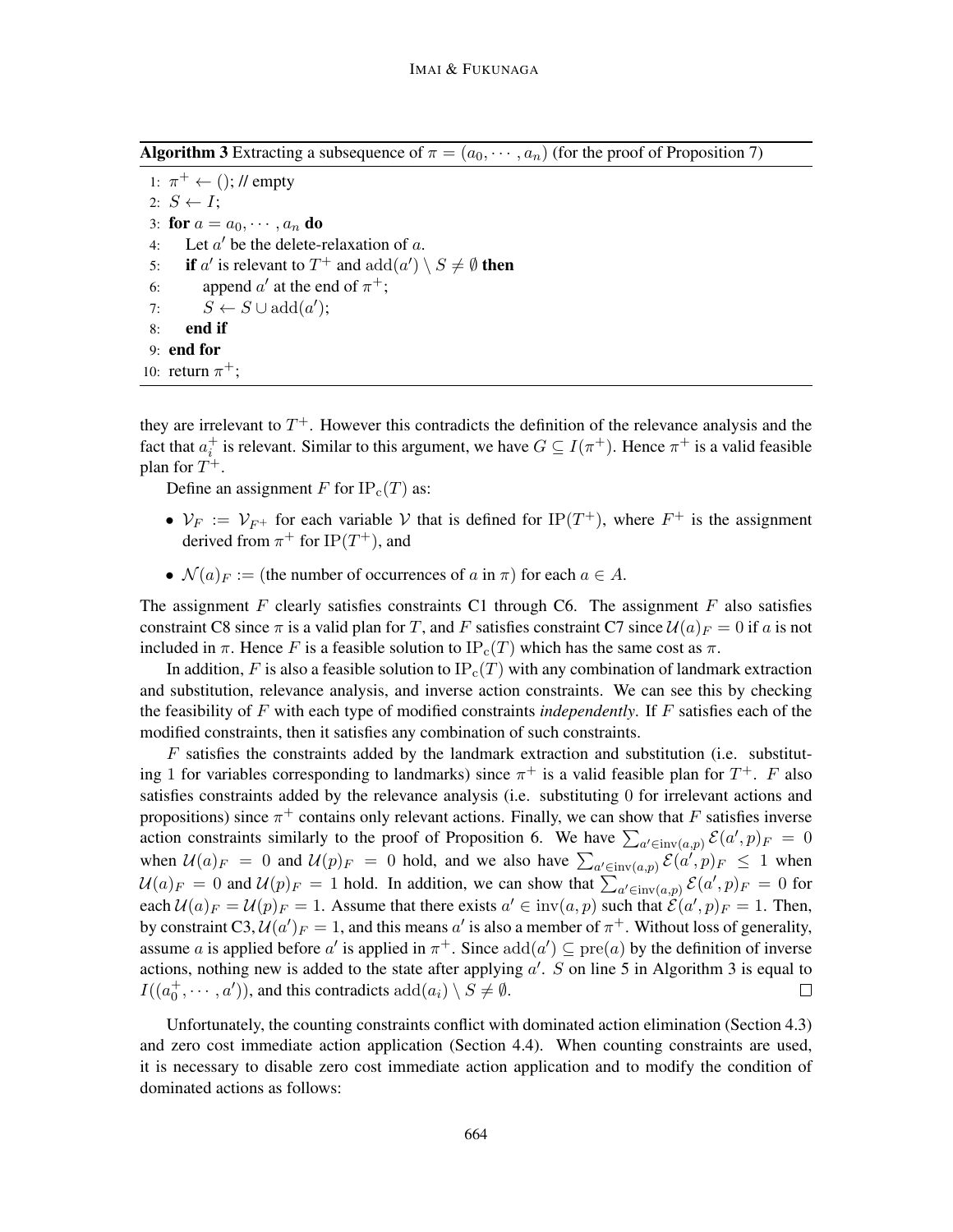Definition 2 (modified dominated action definition). *Given a feasible task* T*, an action* a *is dominated by action*  $a'$  *if (i)*  $add(a) \subseteq add(a')$ *, (ii) for any*  $p \in pre(a')$ *, p is a fact landmark of a or*  $p \in I$ , *(iii)*  $c(a) \ge c(a')$ , and *(iv)*  $\text{pre}(a') \cap \text{del}(a') \subseteq \text{pre}(a) \cap \text{del}(a)$ .

We can no longer use the modified dominated actions to make a feasible plan for  $T$ , since fact landmarks are sometimes deleted after they are achieved. However the following fact can be proved.

**Proposition 8.** *Given a task* T, let  $\pi = (a_0, \dots, a_n)$  be a feasible solution to T. There exists a *feasible solution to* IPc(T) *with any combination of landmark extraction and substitution, relevance analysis, inverse action constraints, and the modified dominated action elimination that has cost equal to or less than the cost of* π*.*

*Proof.* Recall that the dominated action elimination constraints substitute 0s for  $\mathcal{U}(a)$  for each dominated action a. If  $\pi$  does not contain any modified dominated actions, then the proposition holds due to Proposition 7.

Otherwise, we can derive a feasible solution using the sequence of actions made by replacing modified dominated actions in  $\pi$  with their corresponding dominating actions. Let  $\pi'$  be such a sequence. Note that the sum of the costs of the actions in  $\pi'$  is clearly less than or equal to that of  $\pi$ .

Let  $\pi^{+}$  be the relaxation of the subsequence of  $\pi'$  extracted by Algorithm 3. Since we can prove that the delete-relaxation of  $\pi'$  is a feasible plan for  $T^+$  by an argument similar to the proof of Proposition 4, we can prove that  $\pi^{+}$  is also a feasible plan for  $T^{+}$  by an argument similar to the proof of Proposition 7.

If  $\pi'^+$  is a feasible plan, then we can derive a feasible solution for  $IP_c(T)$  with the constraints from  $\pi'$  as in the proof of Proposition 7. The solution satisfies constraints C1 through C6 with any combination of landmark extraction and substitution, relevance analysis, and inverse action constraints. It satisfies constraint C7 because  $\mathcal{U}(a) = 0$  if a is not included in  $\pi'$ , and it satisfies constraint C8 because replacing dominated actions does not invalidate constraint C8 if  $\pi$  is a feasible plan for T. It also satisfies dominated action elimination constraints (i.e.  $\mathcal{U}(a) = 0$  for each dominated action  $a$ ) since  $\pi'$  does not contain any modified dominated action.  $\Box$ 

IP<sup>e</sup> ′  $_{\rm c}^{\rm e'}(T)$  and  $\mathrm{LP}_{\rm c}^{\rm e'}$  $c^e(T)$  denote the models constructed by applying all of the valid reductions to  $IP_c(T)$  and  $LP_c(T)$  respectively. The LP and time relaxations for  $IP(T^+)$  described in Section 6 can be applied to  $IP_c(T)$  as well, and  $LP_{ctr}(T)$  is the time-relaxed, LP-relaxation of the enhanced IP<sup>e</sup> ′  $e^e(T)$  model. Table 1 summarizes the relationships among these models.

#### 8.1 Experimental Results for Models Enhanced with Counting Constraints

To see the impact of adding counting constraints, we evaluated the informativeness of  $LP_c^{e'}$  $_{\rm c}^{\rm e'}(T),$  $LP_{ctr}^{e'}(T)$ ,  $LP_{\text{c}}^{e}(T^+)$ , and  $LP_{\text{tr}}^{e}(T^+)$  by comparing their values with the LM-cut heuristic values (Helmert & Domshlak, 2009). Table 9 shows the values of  $LP_c^{e'}$  $e'_{\rm c}(T)$ ,  $\mathrm{LP}_{\mathrm{ctr}}^{\mathrm{e}'}(T)$ ,  $\mathrm{LP}^{\mathrm{e}}(T^+)$ , and  $LP_{tr}^{e}(T^{+})$  as a multiple of the LM-cut values (means for each domain are shown). Note that in contrast to Table 7, which was limited to the 1228 instances for which  $h<sup>+</sup>$  could be computed exactly, Table 9 includes all 1376 instances (because the LM-cut values could be computed for all 1376 instances).

On the majority of domains, the counting constraints result in a more informative heuristic, compared to the models without the counting constraints, so in most cases,  $LP^{e}(T^{+}) \leq LP_{c}^{e'}$  $_{\rm c}^{\rm e'}(T)$ and  $LP_{tr}^{e}(T^+) \leq LP_{ctr}^{e'}(T)$ . It is sometimes possible for the optimal value of  $LP^{e}(T^+)$  to be larger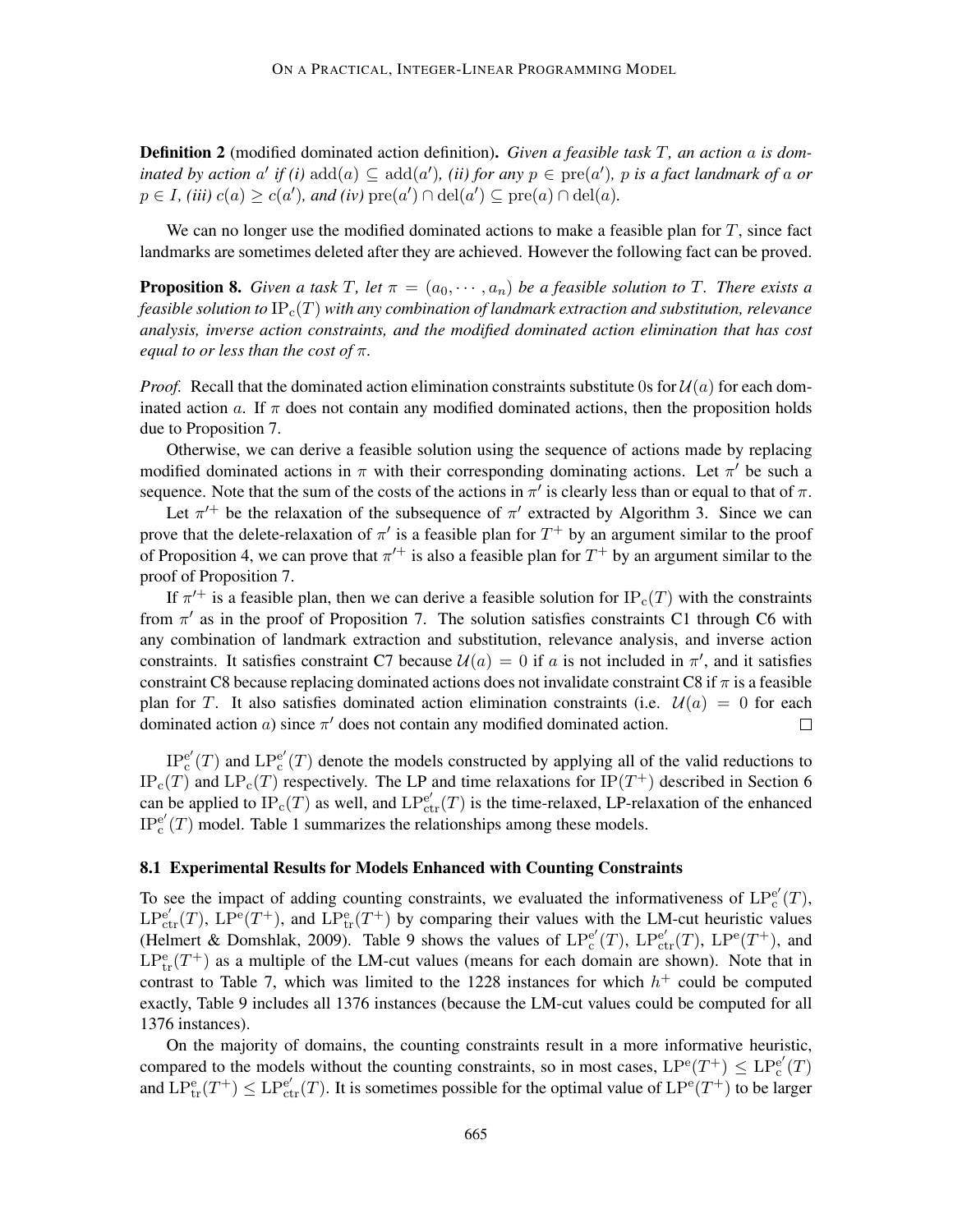than the optimal value of  $LP_c^{e'}$  $e'_{c}(T)$  and for  $LP_{\text{tr}}^{e}(T^{+})$  to have a larger optimal value than  $LP_{\text{ctr}}^{e'}(T)$ because as explained in Section 8, some of the additional constraints that are part of  $IP^{\text{e}}(T^+)$  are incompatible with  $IP_c(T)$  and are excluded from  $IP_c^{e'}$  $_{c}^{e'}(T)$ , resulting in different LP polytopes for their LP-relaxations.

Next, to see the impact of adding counting constraints on forward-search planning using these delete-relaxation LP models, we compare  $A^* / L P_c^{e'}$  $\int_{c}^{e'}(T)$  with  $A^* / L P^{e}(T^+)$ , and  $A^* / L P^{e'}_{ctr}(T)$  with  $A^* / L P_{tr}^e(T^+)$ . Coverage on the same instances as our previous experiment are shown in Table 10. There is a tradeoff between the improved search efficiency due to the additional informativeness in the heuristic provided by the counting constraints, and the additional time required to solve the LPs (because the additional constraints make the LP more difficult to solve). Table 10 shows that the overall effects of enhancing our delete-relaxation model are mixed.  $A^* / LP_c^{e'}$  $_{c}^{e'}(T)$  attains a coverage of 672 instances, which is lower than the coverage for  $A^* / L P^e(T^+)$ , while  $A^* / L P^e_{ctr}(T)$  solves 716 problems compared to the 705 problems solved by  $A^* / L P_{tr}^e(T^+)$ . There are some domains where adding the counting constraints significantly improved coverage, including parcprinter, pathwaysnoneg, rovers, woodworking. On the other hand, coverage dropped significantly in elevators, freecell, openstacks as a result of adding the counting constraints. The time relaxation seems to be advantageous overall, resulting in an increase from 672 instances for  $A^* / L P^e(T^+)$  to 716 problems for  $\text{A}^* / \text{LP}_{\text{tr}}^{\text{e}}(T^+).$ 

Table 9 also shows the value for the LMC-SEQ LP value (Pommerening et al., 2014). This combination of the landmark constraints and net change constraints in their operator-counting framework is analogous to the combination of our delete-free model with counting constraints, so it is interesting to compare their optimal LP values.  $LP_c^{e'}$  $e'_{c}(T)$  and  $LP_{ctr}^{e'}(T)$  have a higher average value than LMC-SEQ on 16 and 15 domains, respectively, while LMC-SEQ has a higher value than both  $\mathrm{LP_c^{e'}}$  $e'_{c}(T)$  and  $LP_{ctr}^{e'}(T)$  on 17 domains. Thus, as with our previous comparison of LM-cut with  $\mathrm{LP}^{\mathrm{e}}(T^+)$  and  $\mathrm{LP}^{\mathrm{e}}_{\mathrm{tr}}(T^+)$  in Section 6.2, our delete-relaxation approach seems to be complementary to the LMC-SEQ combination in the operator-counting framework. On the other hand, comparing the results of forward search based optimal planning using these LP models, we see that FD/LMC-SEQ has significantly higher coverage than  $A^* / LP<sub>c</sub><sup>e'</sup>$  $f_c^{e'}(T)$  and  $A^*/LP_{ctr}^{e'}(T)$ , as well as  $A^*/LP_c^{e'}$  $_{\rm c}^{\rm e'}(T)$ and  $\mathbf{A}^* / \mathbf{LP}_{\text{ctr}}^{e'}(T)$ .

## 9. Automatic LP Model Selection

From the definitions of the models, we know that for any STRIPS planning task  $T$  with action costs, the relationships among the IP models are as follows:  $IP_{tr}(T^+) \leq IP_{tr}^e(T^+) \leq IP(T^+) =$  $IP^{\rm e}(T^+) = h^+ \leq IP_{\rm c}(T) = IP_{\rm c}^{\rm e'}$  $c^{e'}(T)$ . As for the LP relaxations, we know that  $LP(T^+) \leq$  $\text{LP}^{\text{e}}(T^+), \text{LP}^{\text{e}}_{\text{tr}}(T^+) \leq \text{LP}^{\text{e}}(T^+), \text{LP}^{\text{e}'}_{\text{ctr}}(T) \leq \text{LP}^{\text{e}'}_{\text{c}}$  $E_c^{e'}(T)$ , and  $LP_{ctr}^{e'}(T) \leq LP_c^{e'}$  $_{c}^{e'}(T)$ . Note that  $\mathrm{LP_c^{e'}}$  $e'_{c}(T)$  does not always dominate  $LP^{e}(T^{+})$ , because the dominated action elimination and immediate action application eliminate different sets of variables in these two LP models. Figure 1 illustrates the dominance relationships among the bounds.

While the time-relaxed  $LP_{\text{tr}}^{\text{e}}(T^+)$  and  $LP_{\text{ctr}}^{\text{e}'}(T)$  are dominated by the non-time-relaxed models  $\text{LP}^{\text{e}}(T^+)$  and  $\text{LP}^{\text{e}'}_{\text{c}}$  $e^e(T)$ , respectively, the time-relaxed LPs are significantly cheaper to compute than their non-relaxed counterparts.

Similarly, although  $\overline{IP}_{c}^{e'}$  $e'_{c}(T)$  dominates  $IP^{e}(T^{+})$ , it is possible for  $LP^{e}(T^{+})$  to be larger than  $\mathrm{LP_c^{e'}}$  $e^{\epsilon}(T)$ . Furthermore, if two LPs have the same optimal value, the one that can be solved faster is clearly preferable because the LPs must be solved at each node in the  $A^*$  search. Thus, we have a set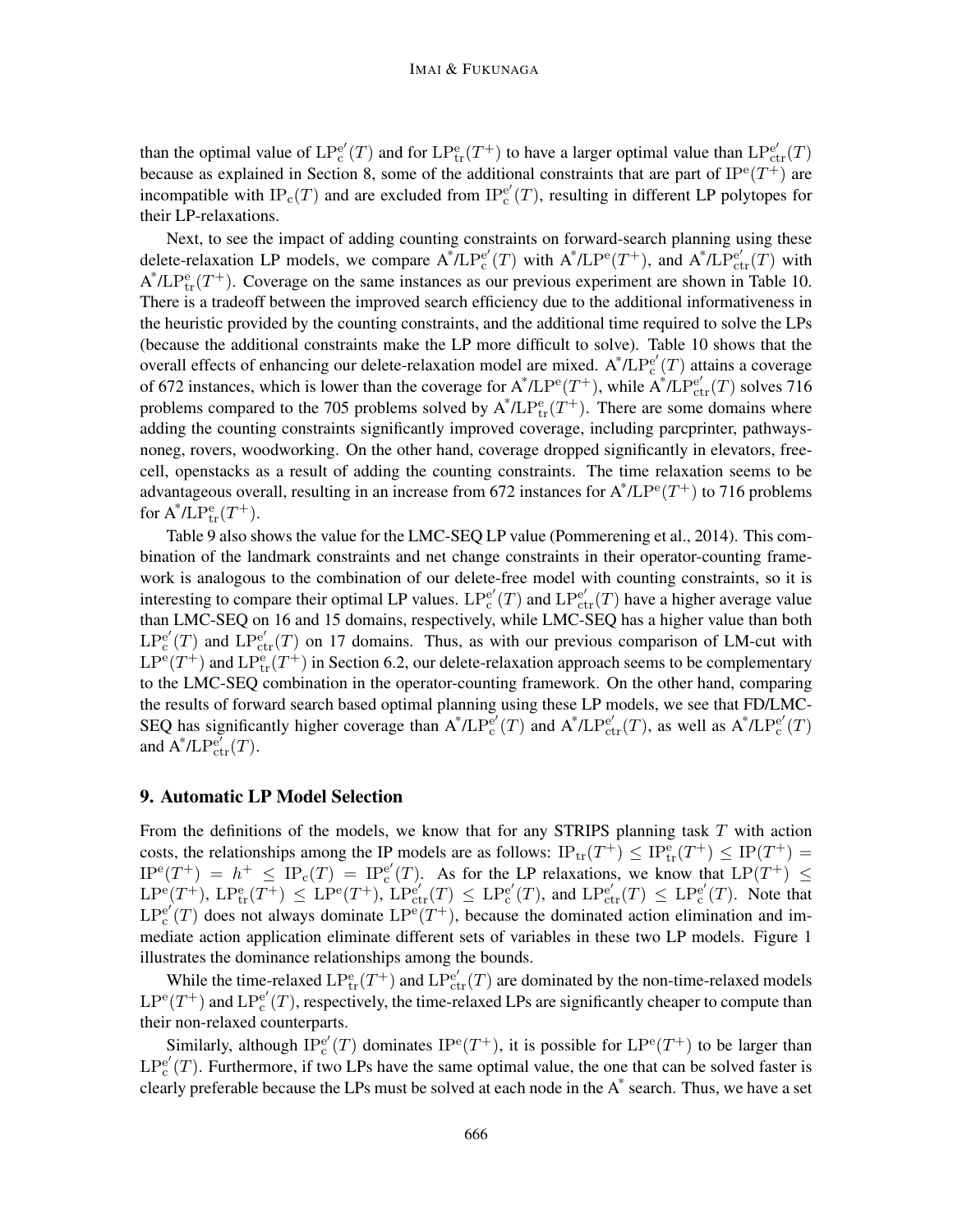|                      | LMC-SEQ           | $LP^e(T^+)$       | $LP_{tr}^{e}(T^{+})$ | $LP_c^{e'}$<br>(T) | $\text{LP}_{\text{ctr}}^{e'}(T)$ |
|----------------------|-------------------|-------------------|----------------------|--------------------|----------------------------------|
| airport              | 1.00              | .85               | .85                  | .98                | .98                              |
| barman-opt11         | 2.23              | .51               | .51                  | 3.59               | 3.59                             |
| blocks               | 1.07              | 1.00              | 1.00                 | 1.07               | 1.07                             |
| depot                | 1.10              | 1.43              | 1.42                 | 1.54               | 1.54                             |
| driverlog            | 1.04              | 1.01              | .99                  | 1.12               | 1.12                             |
| elevators-opt08      | 1.02              | .84               | .82                  | .71                | .71                              |
| elevators-opt11      | 1.01              | .80               | .77                  | .67                | .67                              |
| floortile-opt11      | 1.05              | 1.01              | 1.01                 | 1.08               | 1.08                             |
| freecell             | 2.64              | 3.14              | 3.07                 | 3.08               | 3.07                             |
| grid                 | 1.09              | 1.20              | 1.19                 | 1.55               | 1.55                             |
| gripper              | 1.00              | $\overline{1.00}$ | 1.00                 | 1.00               | 1.00                             |
| logistics98          | 1.00              | .91               | .90                  | 1.01               | 1.01                             |
| logistics00          | 1.00              | .99               | .99                  | 1.00               | 1.00                             |
| miconic              | 1.00              | 1.00              | 1.00                 | 1.00               | 1.00                             |
| no-mprime            | 1.00              | .89               | .78                  | .82                | .82                              |
| no-mystery           | 1.01              | .98               | .90                  | .84                | .81                              |
| nomystery-opt11      | 1.03              | 1.07              | 1.07                 | 1.10               | $1.10\,$                         |
| openstacks           | 1.36              | 1.61              | 1.43                 | 1.61               | 1.43                             |
| openstacks-opt08     | 1.00              | 1.00              | 1.00                 | 1.00               | 1.00                             |
| openstacks-opt11     | 1.00              | 1.00              | 1.00                 | 1.00               | 1.00                             |
| parcprinter-08       | 1.08              | 1.00              | 1.00                 | 1.08               | 1.08                             |
| parcprinter-opt11    | 1.05              | 1.00              | 1.00                 | 1.05               | 1.05                             |
| parking-opt11        | 1.00              | 1.04              | .99                  | 1.06               | 1.00                             |
| pathways-noneg       | 1.53              | 1.13              | 1.13                 | 1.72               | 1.72                             |
| pegsol-08            | 1.34              | 1.09              | 1.05                 | 1.25               | 1.23                             |
| $pegsol-opt11$       | 1.33              | 1.10              | 1.10                 | 1.22               | 1.22                             |
| pipesworld-notankage | 1.45              | 1.18              | 1.16                 | 1.73               | 1.70                             |
| pipesworld-tankage   | 1.32              | 1.27              | 1.26                 | 1.35               | 1.20                             |
| psr-small            | 2.60              | 1.00              | 1.00                 | 2.61               | 2.61                             |
| rovers               | 1.23              | .72               | .72                  | .81                | .81                              |
| satellite            | $\overline{1.00}$ | .83               | .75                  | .85                | .75                              |
| scanalyzer-08        | 1.00              | .98               | .94                  | .97                | .93                              |
| scanalyzer-opt11     | 1.01              | .98               | .98                  | .97                | .97                              |
| sokoban-opt08        | 1.15              | 1.01              | 1.00                 | 1.13               | 1.13                             |
| sokoban-opt11        | 1.11              | 1.01              | 1.01                 | 1.12               | 1.12                             |
| tpp                  | 1.43              | .89               | .89                  | 1.42               | 1.42                             |
| transport-opt08      | 1.11              | .49               | .49                  | .18                | .18                              |
| transport-opt11      | 1.08              | .49               | .49                  | .18                | .18                              |
| trucks               | 1.00              | 1.08              | 1.08                 | 1.08               | 1.08                             |
| visitall-opt11       | 1.50              | 1.42              | 1.41                 | 1.48               | 1.47                             |
| woodworking-opt08    | 1.04              | 1.12              | 1.12                 | 1.18               | 1.18                             |
| woodworking-opt11    | 1.05              | 1.13              | 1.13                 | 1.19               | 1.19                             |
| zenotravel           | 1.00              | .96               | .94                  | .94                | .93                              |

Table 9: Optimal values of LP models relative to LM-cut value for 1376 IPC instances. Means for each domain are shown. E.g., for barman-opt11, the mean LMC-SEQ value was 2.23 times the LMcut value, the  $LP^{\text{e}}(T^+)$  and  $LP^{\text{e}}_{\text{tr}}(T^+)$  values were 0.51 times the LM-cut value, and the  $LP^{\text{e}}_{\text{c}}$  $_{\rm c}^{\rm e'}(T)$ and  $LP_{ctr}^{e'}(T)$  values were 3.59 times the LM-cut value.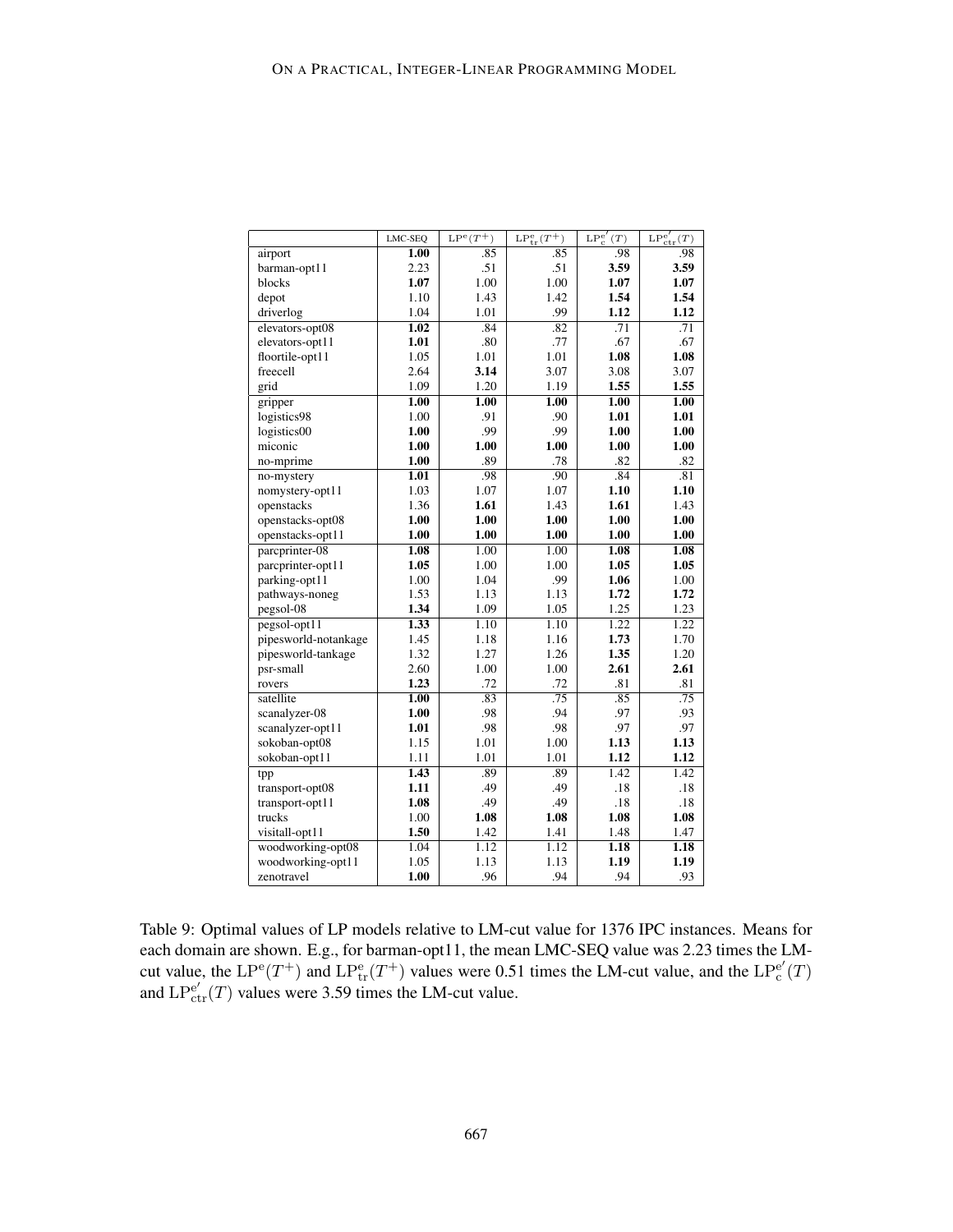

(b) Cumulative number of problems solved (out of 1376) vs number of search nodes evaluated (30 minute time limit).

Figure 8: Comparison of forward search  $(A^*)$  planners, part 2.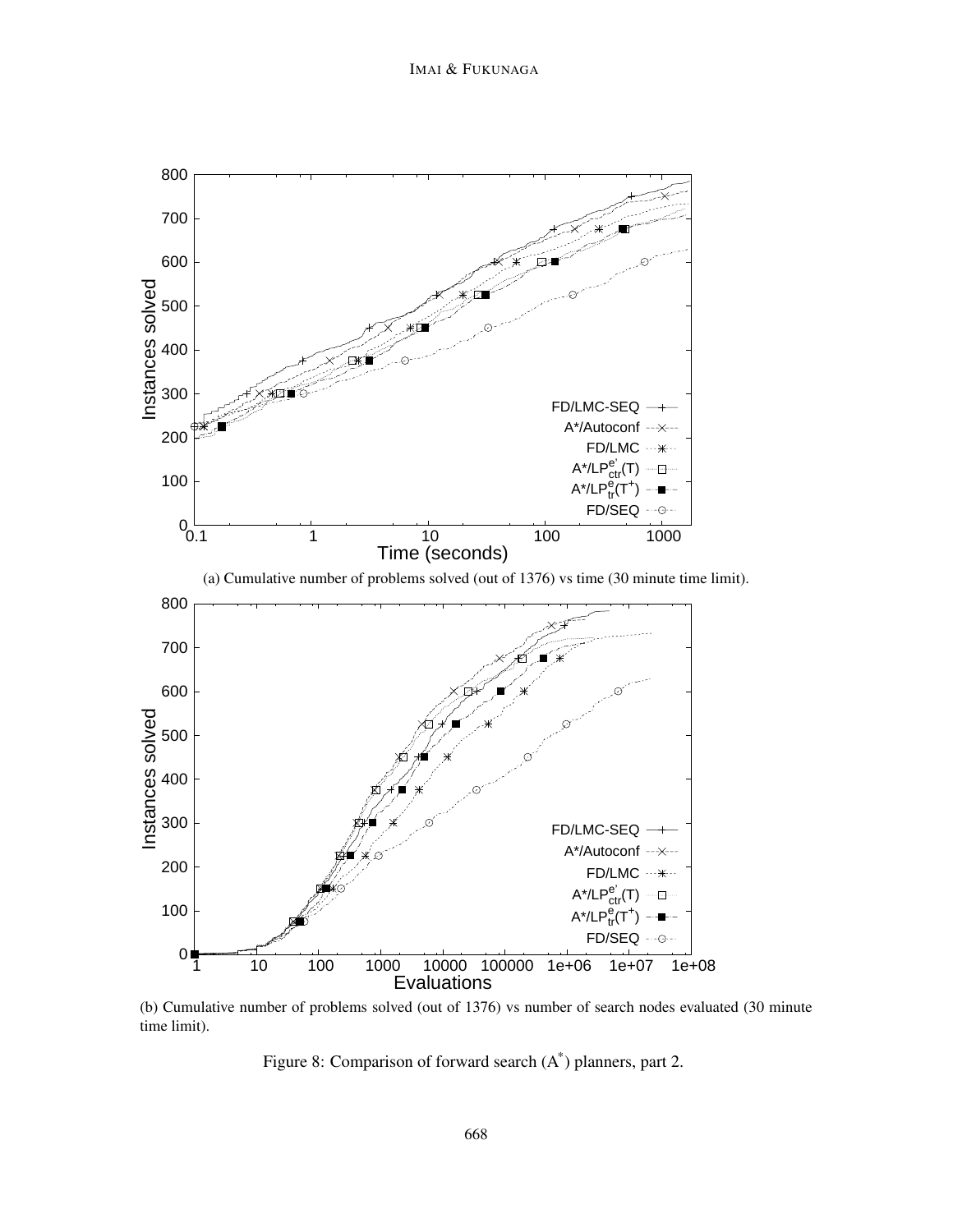of 4 viable LP heuristics, none of which dominate the others when considering both accuracy and time. The "best" choice to optimize this tradeoff between heuristic accuracy and node expansion rate depends on the problem instance. It is difficult to choose the best heuristic *a priori* because in general, we do not know (1) whether it is worthwhile to use the counting constraints or not, and (2) whether the time-relaxation is tight or not for a particular problem instance.

Thus, we implemented a simple mechanism for automatically selecting the LP to be used for each problem which works as follows: First, we compute  $LP^{e}(T^{+})$ ,  $LP_{c}^{e'}$  $_{\rm c}^{\rm e'}(T)$ ,  $\mathrm{LP}_{\rm tr}^{\rm e}(T^+)$ , and  $LP_{ctr}^{e'}(T)$  for the problem instance (i.e., at the root node of the A\* search). We then select one based on the following rule: Choose the heuristic with the highest value, and break ties by choosing the heuristic that is cheapest to compute. Although the "cheapest" heuristic could be identified according to the CPU time required to compute each heuristic, for many problems, the computations are too fast for robust timing measurements, so we simply break ties in order of  $LP_{tr}^{e}(T^{+})$ ,  $LP_{ctr}^{e'}(T)$ ,  $LP_{c}^{e'}(T^{+})$ ,  $LP_{c}^{e'}$  $e^e(T)$ , because this ordering usually accurately reflects the timing order. This mechanism makes the simplistic assumption that ranking and behavior of the LP bounds at the root node will be similar to the ranking of the LP bounds throughout the search graph. A more sophisticated method for heuristic selection may result in better performance (c.f. Domshlak, Karpas, & Markovitch, 2012), and is an avenue for future work.

## 9.1 Experimental Results for Automated Model Selection and Comparison with the State-of-the-Art

We compared  $A^*$  using our LP-based heuristics, including  $A^*$ /autoconf, with state-of-the-art heuristics. Specifically, we compared:

- FD/LM-cut : Fast Downward using the landmark cut heuristic (Helmert & Domshlak, 2009) (the standard seq-opt-lmcut configuration)
- FD/LMC : Fast Downward using an LP-model for the optimal cost partitioning for landmark cut constraints (Pommerening et al., 2014)
- FD/SEQ : Fast Downward using the lower-bound net change constraints (Pommerening et al., 2014), corresponding to the state-equation heuristic by Bonet (2013).
- FD/OPT-SYS1, FD/PHO-SYS1, FD/PHO-SYS2 : Fast Downward using optimal cost partitioning constraints for projections on goal variables (OPT-SYS1), and post-hoc optimization constraints (PHO-SYS1, PHO-SYS2) (Pommerening et al., 2014).
- FD/LMC-SEQ : Fast Downward using both the landmark cut and net change constraints.
- A\*/LP<sup>e</sup>(T<sup>+</sup>): A\* with the LP relaxation of the enhanced delete-free IP model IP<sup>e</sup>(T<sup>+</sup>) (Section 4) as a heuristic.
- $A^*/LP_{tr}^e(T^+)$ :  $A^*$  with the LP relaxation of the time-relaxed, enhanced delete-free IP model  $IP^{\rm e}(T^+)$  as a heuristic.
- $A^* / LP_c^{e'}$  $e'_{c}(T)$ : A<sup>\*</sup> with the LP relaxation of the enhanced delete-free IP model with counting  $\overline{\text{constraints}}$   $\text{IP}^{\text{e'}}_{\text{c}}$  $_{c}^{e'}(T)$  as a heuristic.
- $A^* / L P_{ctr}^{e'}(T)$ :  $A^*$  with the LP relaxation of the time-relaxed, enhanced delete-free IP model with counting constraints  $IP_c^{e'}$  $_{c}^{e'}(T)$  as a heuristic.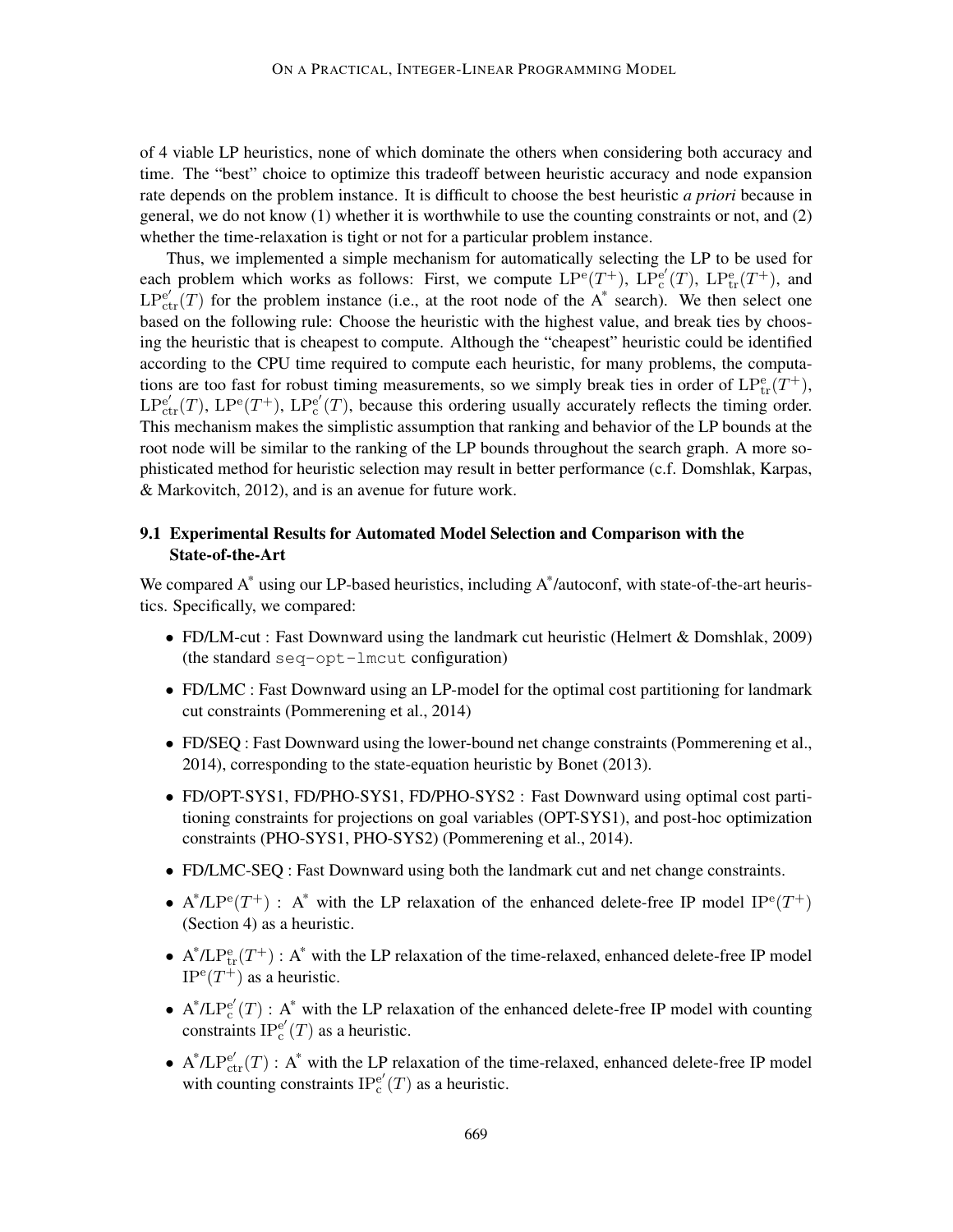## 9.1.1 COVERAGE RESULTS

The coverage results (number of problems solved) are shown in Tables 10. The time spent at the root node by A\* /autoconf for LP model selection is included in the runtimes, and also counts against the 30-minute runtime limit. Figures 8a-8b show the cumulative number of instances solved as a function of the number time and number of node evaluations, respectively (for legibility, only a subset of the algorithms are included in Figures 8a-8b). Table 11 shows a summary of total coverage results for all forward-search configurations that are included in Tables 8 and 10.

Our results indicate that automatic LP model selection significantly boosts the performance of an A\* -based planner compared to relying on a single LP model. A\* /autoconf achieved a coverage of 761 out of 1376 instances, which is significantly better than its 4 individual components. Furthermore, A\*/autoconf attained higher coverage than all other solver configurations in Table 10 except for FD/LMC-SEQ (Pommerening et al., 2014), which solved 781 instances. Note that A \* /autoconf has higher coverage than FD/LMC-SEQ on 11/43 domains (floortile-opt11, freecell, grid, logistics98, nomystery-opt11, pathways-noneg, rovers, satellite, trucks, woodworking-opt08, woodworking-opt11).

## 9.1.2 ACCURACY OF A \* /AUTOCONF MODEL SELECTION

We analyzed the accuracy of the model selection by evaluating the performance of A\*/autoconf on each problem instance vs the performance of each of its four component models. If only coverage is considered, then in 96.4% of the instances, A\* /autoconf made the correct decision with respect to coverage, where the model selection by  $A^*$ /autoconf was deemed to be correct if either  $A^*$ /autoconf solved the problem instance, or none of the 4 components solved the problem instance. On the other hand, when runtimes are considered as well as coverage, then in 83.0% of the instances, A\*/autoconf made the correct decision, where the selection was deemed to be correct if A\*/autoconf selected the model that had the best runtime (including ties), or none of the 4 components solved the problem instance. As a baseline,  $LP_{ctr}^{e'}(T)$ , which had the best coverage among all of the component models, is the "correct" choice according to this criterion 49.9% of the time. Mistakes in the selections made by A\* /autoconf can be seen in Table 10 coverage results – for example, in the woodworking-opt11 domain, A\*/autoconf solved 18 instances compared 20 instances solved by  $LP_{ctr}^{e'}(T)$ . Thus, there is significant room for improvement when runtimes are considered in addition to coverage, and improving the model selection using machine learning techniques is a direction for future work.

### 10. Discussion and Conclusion

This paper proposed a new, integer-linear programming formulation of the delete relaxation  $h^+$ for cost-optimal, domain-independent planning. We started with a basic IP model  $IP(T^+)$ , and showed that an enhanced model  $IP^e(T^+)$ , which incorporates landmark-based variable reduction, relevance analysis, and action elimination, is competitive with previous methods for solving deletefree versions of the standard IPC planning benchmarks tasks (i.e., exact computation of  $h^+$ ).

The results of embedding our IP model as the heuristic function in a A\*-based forward search planner confirmed that the plain  $IP(T^+)$  model is not practical (coverage of 403/1367 instances vs. 540 for Fast Downward using  $h^{max}$ ). However, we showed that the IP<sup>e</sup>(T<sup>+</sup>) model, which uses variable reduction methods to reduce the size of the IP models and exactly computes  $h^+$ , performed much better, with a coverage of 635 instances. According to the summary results in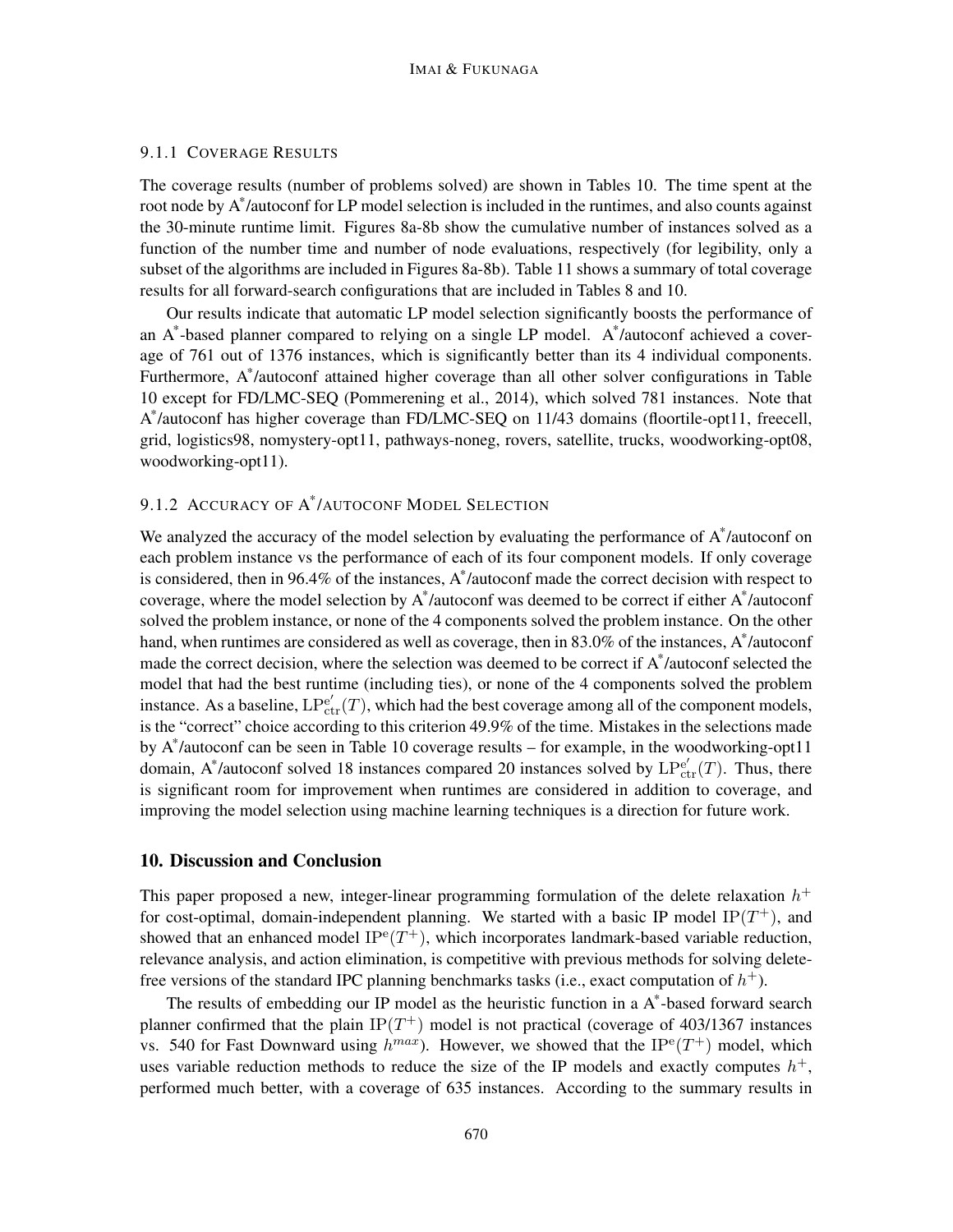| Domain                   | FD/LM-cut               | FD/LMC                  | FD/LMC-SEQ              | FD/OPT-SYS1              | FD/PHO-SYS1              | FD/PHO-SYS2             | FD/SEQ                  | $A^*L P^e(T^+)$ | $\text{A}^* \Lambda \text{P}^{\text{e}}_{\text{tr}} (T^+)$ | $(\mathcal{T})$<br>$A^*L\text{Pe}^{\text{e}'}$ | $\mathring{A}^*L\mathrm{Pe}^e_{\mathrm{ctr}}(T)$ | $\mathring{\mathbf{A}}^*$ /autoconf |
|--------------------------|-------------------------|-------------------------|-------------------------|--------------------------|--------------------------|-------------------------|-------------------------|-----------------|------------------------------------------------------------|------------------------------------------------|--------------------------------------------------|-------------------------------------|
| airport(50)              | $\overline{28}$         | $\overline{28}$         | $\overline{30}$         | $\overline{20}$          | $\overline{22}$          | 28                      | $\overline{22}$         | $\overline{25}$ | $\overline{25}$                                            | $\overline{25}$                                | $\overline{25}$                                  | $\overline{25}$                     |
| barman-opt $11(20)$      | $\overline{\mathbf{4}}$ | $\overline{\mathbf{4}}$ | $\overline{\mathbf{4}}$ | 4                        | $\overline{\mathbf{4}}$  | $\overline{\mathbf{4}}$ | $\overline{\mathbf{4}}$ | $\overline{0}$  | $\mathbf{0}$                                               | $\mathbf{0}$                                   | 3                                                | $\overline{c}$                      |
| blocks(35)               | 28                      | 28                      | 29                      | 26                       | 28                       | 27                      | 28                      | 28              | 28                                                         | 29                                             | 29                                               | 29                                  |
| depot(22)                | 7                       | 7                       | 7                       | $\overline{4}$           | 7                        | 7                       | $\overline{7}$          | 7               | 7                                                          | 7                                              | 7                                                | 7                                   |
| driverlog(20)            | 14                      | 13                      | 13                      | 10                       | 12                       | 13                      | 12                      | 11              | 13                                                         | 12                                             | 13                                               | 13                                  |
| elevators-opt08(30)      | $\overline{22}$         | 20                      | 19                      | 8                        | 11                       | 19                      | 10                      | 13              | 13                                                         | 6                                              | 8                                                | 13                                  |
| elevators-opt $11(20)$   | 18                      | 16                      | 16                      | 6                        | 9                        | 16                      | 8                       | 10              | 10                                                         | $\overline{4}$                                 | 6                                                | 10                                  |
| floortile-opt $11(20)$   | 7                       | 6                       | 6                       | $\overline{2}$           | $\overline{c}$           | $\mathfrak{2}$          | $\overline{4}$          | 6               | 7                                                          | 6                                              | 7                                                | 7                                   |
| freecell(80)             | 15                      | 15                      | 33                      | 8                        | 15                       | 15                      | 39                      | 44              | 43                                                         | 17                                             | 21                                               | 44                                  |
| grid(5)                  | $\overline{c}$          | $\overline{c}$          | $\overline{2}$          | $\mathbf{1}$             | $\mathbf{1}$             | $\overline{2}$          | $\mathbf{1}$            | $\overline{c}$  | $\overline{c}$                                             | $\overline{2}$                                 | 3                                                | 3                                   |
| gripper(20)              | $\overline{7}$          | $\overline{6}$          | $\overline{6}$          | $\overline{6}$           | $\overline{7}$           | $\overline{7}$          | $\overline{7}$          | $\overline{6}$  | $\overline{6}$                                             | $\overline{6}$                                 | $\overline{6}$                                   | $\overline{6}$                      |
| logistics98(35)          | 6                       | 6                       | 6                       | $\overline{2}$           | $\overline{4}$           | 5                       | $\overline{4}$          | 6               | 6                                                          | 7                                              | 7                                                | $\overline{7}$                      |
| logistics00(28)          | 20                      | 20                      | 20                      | 14                       | 16                       | 21                      | 16                      | 20              | 20                                                         | 20                                             | 20                                               | 20                                  |
| miconic(150)             | 141                     | 141                     | 141                     | 45                       | 50                       | 54                      | 52                      | 140             | 141                                                        | 139                                            | 140                                              | 141                                 |
| $no\text{-}mprime(35)$   | 23                      | 23                      | 22                      | 19                       | 21                       | 21                      | 20                      | 18              | 17                                                         | 15                                             | 16                                               | 18                                  |
| $no-mysterv(30)$         | 16                      | 16                      | $\overline{16}$         | $\overline{13}$          | 15                       | $\overline{15}$         | 15                      | $\overline{13}$ | $\overline{12}$                                            | $\overline{11}$                                | $\overline{11}$                                  | $\overline{12}$                     |
| nomystery-opt11(20)      | 14                      | 14                      | 12                      | 8                        | 12                       | 16                      | 10                      | 14              | 14                                                         | 8                                              | 11                                               | 14                                  |
| openstacks(30)           | 7                       | 7                       | 7                       | 7                        | 7                        | 7                       | 7                       | $\overline{7}$  | 7                                                          | 7                                              | 7                                                | $\overline{7}$                      |
| openstacks-opt08(30)     | 19                      | 19                      | 16                      | 11                       | 19                       | 19                      | 17                      | 11              | 11                                                         | 6                                              | 10                                               | 11                                  |
| openstacks-opt $11(20)$  | 14                      | 14                      | 11                      | 6                        | 14                       | 14                      | 12                      | 6               | 6                                                          | $\overline{2}$                                 | 5                                                | 6                                   |
| parcprinter-08(30)       | 19                      | 18                      | 29                      | 11                       | $\overline{15}$          | $\overline{17}$         | $\overline{28}$         | $\overline{20}$ | $\overline{20}$                                            | $\overline{29}$                                | 29                                               | 29                                  |
| parcprinter-opt11(20)    | 14                      | 13                      | 20                      | 7                        | 11                       | 13                      | 20                      | 16              | 16                                                         | 20                                             | 20                                               | 20                                  |
| parking-opt11(20)        | 3                       | $\overline{2}$          | $\overline{2}$          | $\mathbf{1}$             | 5                        | $\mathbf{1}$            | $\overline{4}$          | 1               | 1                                                          | 1                                              | $\mathbf{1}$                                     | $\mathbf{1}$                        |
| pathways-noneg(30)       | 5                       | 5                       | 5                       | $\overline{\mathbf{4}}$  | $\overline{\mathcal{L}}$ | $\overline{4}$          | $\overline{4}$          | 5               | 5                                                          | 14                                             | 14                                               | 14                                  |
| $pegsol-08(30)$          | 27                      | 27                      | 28                      | 22                       | 27                       | 27                      | 28                      | 26              | 26                                                         | 22                                             | 26                                               | 26                                  |
| $pegsol-opt11(20)$       | $\overline{17}$         | $\overline{17}$         | 18                      | 12                       | 17                       | 17                      | 18                      | 16              | 16                                                         | $\overline{12}$                                | 16                                               | 16                                  |
| pipesworld-notankage(50) | 17                      | 17                      | 14                      | 13                       | 14                       | 16                      | 15                      | 12              | 13                                                         | 12                                             | 13                                               | 13                                  |
| pipesworld-tankage(50)   | 8                       | 8                       | 8                       | $\overline{7}$           | 8                        | 8                       | 8                       | 7               | 7                                                          | $\overline{7}$                                 | 7                                                | 7                                   |
| $psr-small(50)$          | 49                      | 49                      | 50                      | 48                       | 49                       | 49                      | 50                      | 48              | 48                                                         | 50                                             | 50                                               | 50                                  |
| rovers $(40)$            | 7                       | 7                       | $\tau$                  | 6                        | 6                        | 6                       | 6                       | 7               | 7                                                          | 11                                             | 11                                               | 11                                  |
| satellite(36)            | $\overline{7}$          | $\overline{7}$          | $\overline{7}$          | 5                        | 6                        | 6                       | $\overline{6}$          | $\overline{10}$ | 10                                                         | 9                                              | 9                                                | 10                                  |
| scanalyzer-08(30)        | 15                      | 14                      | 14                      | 10                       | 12                       | 7                       | 14                      | 8               | 8                                                          | 7                                              | 8                                                | 8                                   |
| scanalyzer-opt11(20)     | 12                      | 11                      | 11                      | 7                        | 9                        | $\overline{4}$          | 11                      | 5               | 5                                                          | $\overline{4}$                                 | 5                                                | 5                                   |
| sokoban-opt08(30)        | 30                      | 28                      | 29                      | 18                       | 24                       | 29                      | 20                      | 23              | 25                                                         | 22                                             | 26                                               | 25                                  |
| sokoban-opt11(20)        | 20                      | 20                      | 20                      | 15                       | 19                       | 20                      | 17                      | 19              | 19                                                         | 19                                             | 19                                               | 19                                  |
| tpp(30)                  | $\overline{6}$          | $\overline{6}$          | $\overline{\bf 8}$      | $\overline{6}$           | $\overline{6}$           | $\overline{6}$          | $\overline{\bf 8}$      | $\overline{6}$  | $\overline{6}$                                             | $\overline{\bf 8}$                             | $\overline{\bf 8}$                               | $\overline{\bf 8}$                  |
| transport-opt $08(30)$   | 11                      | 11                      | 11                      | 9                        | 11                       | 11                      | 11                      | 9               | 10                                                         | 6                                              | 6                                                | 10                                  |
| transport-opt $11(20)$   | 6                       | 6                       | 6                       | $\overline{\mathcal{L}}$ | 6                        | 6                       | 6                       | $\overline{4}$  | 5                                                          | $\mathbf{1}$                                   | $\mathbf{1}$                                     | 5                                   |
| trucks(30)               | 10                      | 10                      | 10                      | 3                        | 6                        | 7                       | 9                       | 15              | 15                                                         | 12                                             | 15                                               | 15                                  |
| visitall-opt11(20)       | 11                      | 10                      | 19                      | 15                       | 16                       | 16                      | 17                      | 16              | 16                                                         | 17                                             | 17                                               | 17                                  |
| woodworking-opt08(30)    | $\overline{17}$         | 16                      | $\overline{21}$         | $\overline{8}$           | $\overline{10}$          | 16                      | $\overline{14}$         | 16              | $\overline{17}$                                            | $\overline{30}$                                | $\overline{30}$                                  | $\overline{28}$                     |
| woodworking-opt11(20)    | 12                      | 11                      | 16                      | 3                        | 5                        | 11                      | 9                       | 10              | 11                                                         | 20                                             | 20                                               | 18                                  |
| zenotravel(20)           | 13                      | 12                      | 12                      | 8                        | 9                        | 11                      | 9                       | 10              | 11                                                         | 10                                             | 10                                               | 11                                  |
| Total coverage (1376)    | 748                     | 730                     | 781                     | 462                      | 571                      | 620                     | 627                     | 696             | 705                                                        | 672                                            | 716                                              | 761                                 |
| # Best domains           | 22                      | 13                      | 18                      | $\overline{c}$           | 10                       | 12                      | 12                      | 5               | 6                                                          | 12                                             | 15                                               | 16                                  |

Table 10: Comparison of forward search (A\* ) planners, part 2: Number of problems solved with 30 minute, 2GB RAM limit using A\* and our IP/LP models as heuristic functions. Includes LP models that incorporate counting constraints  $(LP_c^e)$  $e'_{\rm c}(T)$ ,  $\rm LP_{ctr}^{e'}(T)$ , Section 8), as well as A\*/autoconf (Section 9). Comparison with Fast Downward using operator-counting LP models (Pommerening et al., 2014).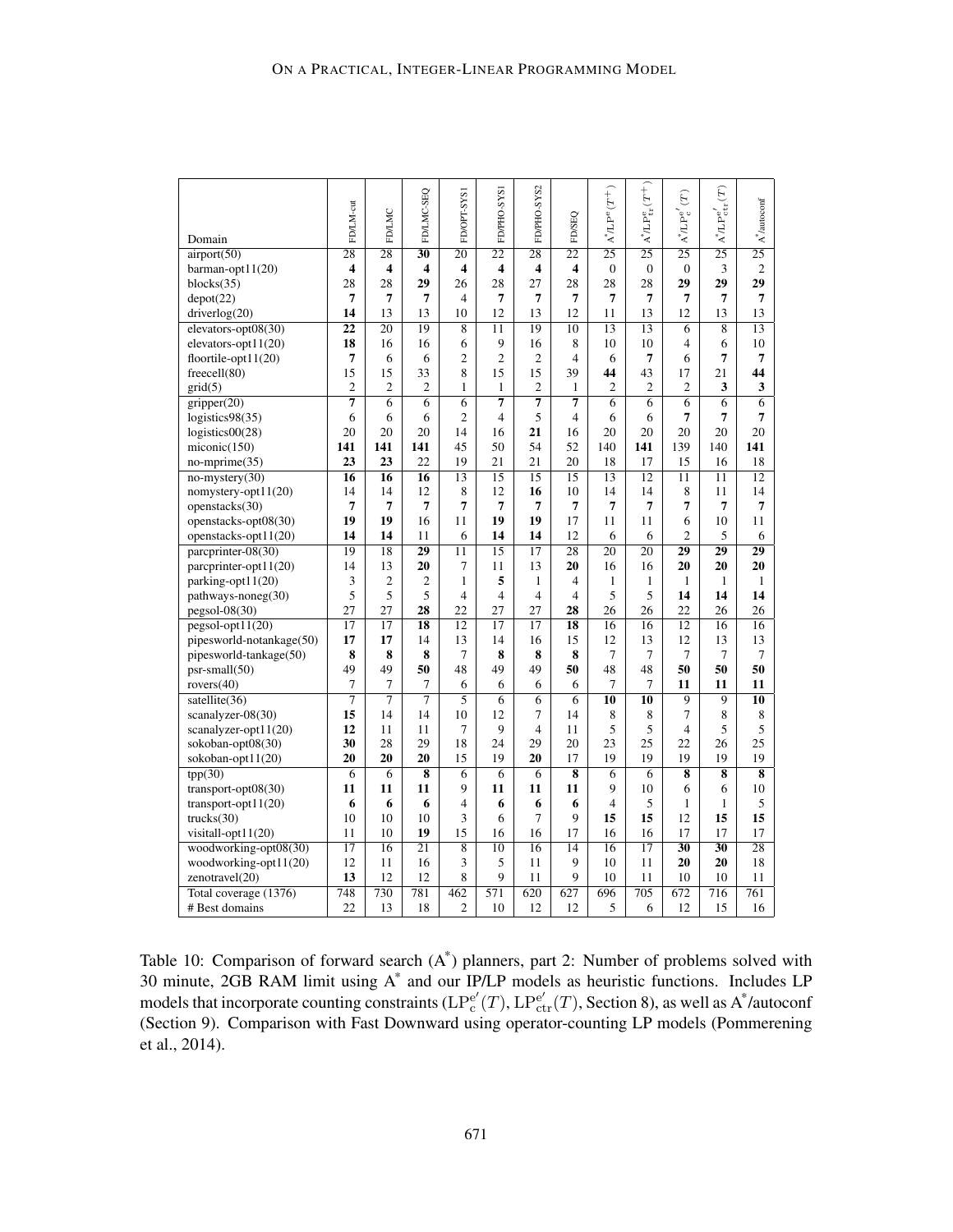| Configuration            | # solved | Description                                                                   |  |  |  |  |  |  |  |
|--------------------------|----------|-------------------------------------------------------------------------------|--|--|--|--|--|--|--|
| FD/LM-cut                | 748      | Fast Downward (FD) using standard Landmark Cut heuristic                      |  |  |  |  |  |  |  |
|                          |          | $(seq-opt-lmcut)$                                                             |  |  |  |  |  |  |  |
| $FD/h^{max}$             | 540      | FD using $h^{\max}$ heuristic                                                 |  |  |  |  |  |  |  |
| <b>FD/SEO</b>            | 627      | FD using SEO LP heuristic (Pommerening et al., 2014)                          |  |  |  |  |  |  |  |
| FD/PHO-SYS1              | 571      | FD using PHO-SYS1 LP heuristic (Pommerening et al., 2014)                     |  |  |  |  |  |  |  |
| FD/PHO-SYS2              | 620      | FD using PHO-SYS2 LP heuristic (Pommerening et al., 2014)                     |  |  |  |  |  |  |  |
| <b>FD/LMC</b>            | 730      | FD using LP model of optimal cost partitioning on landmark con-               |  |  |  |  |  |  |  |
|                          |          | straints (Pommerening et al., 2014)                                           |  |  |  |  |  |  |  |
| FD/OPT-SYS1              | 462      | FD using OPT-SYS1 LP heuristic (Pommerening et al., 2014)                     |  |  |  |  |  |  |  |
| FD/LMC-SEQ               | 781      | FD using LMC+SEQ LP heuristic (Pommerening et al., 2014)                      |  |  |  |  |  |  |  |
| A*/HST/CPLEX             | 398      | hsp planner using $A^*$ and $h^+$ heuristic (Haslum et al., 2012; Haslum,     |  |  |  |  |  |  |  |
|                          |          | 2012)                                                                         |  |  |  |  |  |  |  |
| $A^*/IP(T^+$             | 403      | basic IP formulation for $h^+$                                                |  |  |  |  |  |  |  |
| $A^*/IP^e(T^+)$          | 635      | $IP(T^+)$ with all enhancements in Sections 4.1-4.6                           |  |  |  |  |  |  |  |
| $A^*/LP^e(T^+)$          | 696      | LP relaxation of $IP^e(T^+)$                                                  |  |  |  |  |  |  |  |
| $A^*/LP_{tr}^e(T^+)$     | 705      | LP relaxation of the time-relaxed model IP <sup>e</sup> <sub>tr</sub> $(T^+)$ |  |  |  |  |  |  |  |
| $A^*/LP_c^{e'}(T)$       | 672      | LP relaxation of $IP_c^{e'}(T)$                                               |  |  |  |  |  |  |  |
| $A^*/LP_{ctr}^{e'}(T)$   | 716      | LP relaxation of the time-relaxed model $IP_{ctr}^{e'}(T)$                    |  |  |  |  |  |  |  |
| A <sup>*</sup> /autoconf | 761      | Automated selection of LP at root node (Section 9)                            |  |  |  |  |  |  |  |

Table 11: Summary of coverage (# solved) on 1376 IPC benchmark problems instances with 30 minute time limit and 2GB RAM (see Tables 8-10 for detailed results)

Table 11, the aggregate coverage of  $IP^e(T^+)$  is comparable to the coverage obtained by the LPbased SEQ, OPT-SYS1, PHO-SYS1, and PHO-SYS2 heuristics recently implemented using the operator-counting framework by Pommerening et al. (2014). However, the aggregate coverage on the IPC benchmarks is skewed by the miconic domain, where SEQ, OPT-SYS1, PHO-SYS1, and PHO-SYS2 perform particularly poorly compared to other heuristics. If the miconic domain is not included, then  $IP^e(T^+)$  is not competitive with these LP-based models. Note that on the freecell domain, A\* with the IP<sup>e</sup>(T<sup>+</sup>) heuristic solved 54/80 instances, which is significantly higher than all other methods, so there is at least 1 domain where exact  $h^+$  computation using the IP<sup>e</sup>(T<sup>+</sup>) model performs extremely well compared to other state-of-the-art heuristics.

We then showed that the gap between the optimal value of the LP relaxations of our IP models and  $h^+$  tended to be quite small (the gap was often zero), suggesting that the LP relaxations, which can be computed much faster than the IP models, could be used as a heuristic for  $A^*$ -based planning. A time-relaxation that eliminates all time-related constraints was also proposed as another way to reduce the model in order to be solvable faster. A comparison of our LP-relaxed delete relaxation models with the LM-cut (Helmert  $&$  Domshlak, 2009) heuristic values showed that these approaches are complementary with respect to how closely they approximate  $h^+$ . Thus, the LP-relaxation of our delete-free models provides a novel, practical alternative to approximating  $h^+$ . We showed that A<sup>\*</sup> search using  $LP^e(T^+)$  (LP-relaxation of delete-free task) and  $LP^e_{tr}(T^+)$  (time relaxed, LP-relaxation of delete-free task) significantly improves upon the IP models, solving 696 and 705 instances, respectively, making them usable as practical heuristics.

A major advantage of LP-based heuristics is the relative ease with which additional constraints can be added in order to obtain improved heuristics. We showed that the counting constraints, corresponding to the net change constraints proposed in previous work (van den Briel et al., 2007; Pommerening et al., 2014), could be added to our LP model. The resulting heuristic,  $LP_{ctr}^{e'}(T)$ had mixed results, improving performance on some domains, but degrading performance on other domains, i.e.,  $LP_{tr}^{e}(T^{+})$  and  $LP_{ctr}^{e'}(T)$  are complementary heuristics.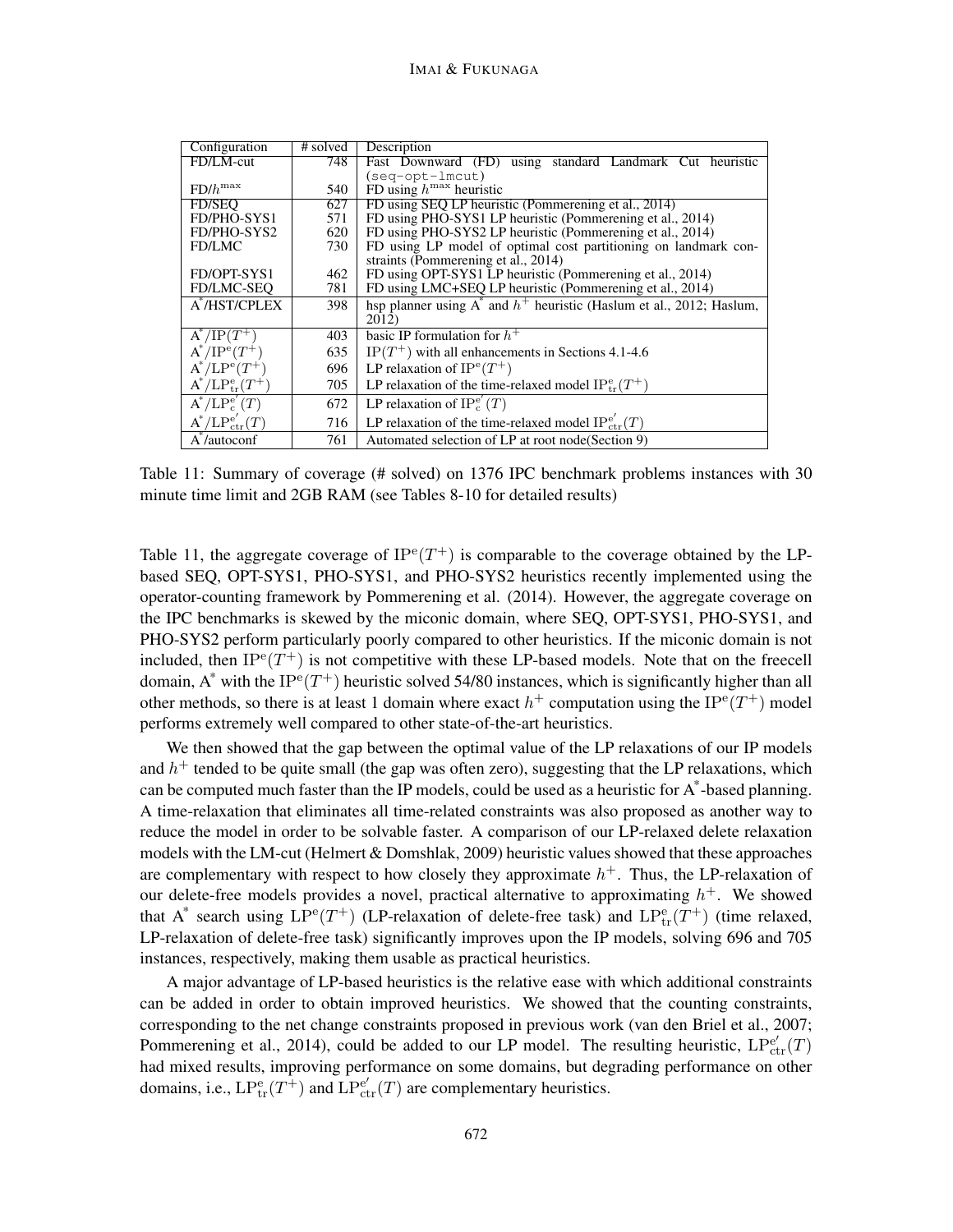Since there is no dominance relationship among  $A^*/\text{LP}^{\text{e}}(T^+)$ ,  $A^*/\text{LP}^{\text{e}}_{\text{tr}}(T^+)$ ,  $A^*/\text{LP}^{\text{e}}_{\text{c}}$  $_{\rm c}^{\rm e'}(T)$  and  $A^*/LP_{ctr}^{e'}(T)$ , we proposed A\*/autoconf, a simple method which automatically selects among these 4 heuristics by computing all 4 heuristic values at the root node and using the most accurate heuristic (breaking ties according to speed). We showed that overall,  $A^*$ /autoconf significantly improves upon its 4 components, and is competitive with the landmark-cut heuristic, solving 761/1367 instances and achieving state-of-the-art performance on several domains.

While A\* /autoconf has lower total coverage compared to Fast Downward using the LMC-SEQ LP-based heuristic (Pommerening et al., 2014), the  $LP(T^+)$ -based approach outperforms LMC-SEQ on several domains including freecell, pathways-noneg, rovers, satellite, trucks, and woodworking. Although A\* /autoconf includes LP models with counting constraints that consider some delete effects, note that  $A^* / L P_{tr}^e(T^+)$ , which uses a "pure" delete-free LP, performs quite well, obtaining higher coverage than all of the operator-count based heuristics of Pommerening et al. (2014) in the floortile, freecell, nomystery-opt11, satellite, and trucks domains, so the counting constraints are *not* required in order for A\* using the delete-relaxation based LPs to achieve state-of-the-art performance on some domains.

A comparison of the optimal values of our counting-constraint enhanced delete-relaxation LP models  $LP<sub>c</sub><sup>1</sup>$  $e'_{c}(T)$  and  $LP_{ctr}^{e'}(T)$  with the optimal LP values of the LMC-SEQ model showed that they are complementary, with each class of models outperforming the other on roughly the same number of domains (Section 8.1). Thus, integrating these two approaches in a single LP model is a promising direction for future work. In a recent survey of LP-based heuristics for planning, Röger and Pommerening (2015) noted that our delete-relaxation model can be incorporated into the operator counting framework of Pommerening et al. (2014) by adding operator-counting variables for each operator in the delete-relaxed problem – this is a promising direction for future work. Note that while both Pommerening et al. (2014) and our approach use landmarks, they are used for very different purposes. The landmark constraints used by Pommerening et al. (2014) are used directly as operator counting constraints. In contrast, our approach uses landmarks order to decrease the size of the IP/LP models for the delete-free task and is used for the purpose of speeding up the computation of the IP/LP models, i.e., landmark based reduction does not change the optimal value of  $IP(T^+).$ 

We showed that adding counting constraints that consider some delete effects (i.e.,  $LP_c^{e'}$  $_{\rm c}^{\rm e'}(T)$  and  $LP<sub>ctr</sub><sup>e</sup>(T)$ ) can improve performance on some domains, but in some domains, coverage dropped significantly. This is because the additional constraints make the LP more difficult to solve, so the increased search efficiency due to the tighter bound is not enough to overcome the increased cost of solving the LP at each search node. A\* /autoconf attempts to address this by selecting the models with counting constraints only when they return a higher value than the model without counting constraints at the root node, and otherwise uses a model that does not include the counting constraints (i.e.,  $LP^e(T^+)$  or  $LP^e_{tr}(T^+)$ ). On the other hand, strengthening the delete-relaxation by considering some of the delete effects has been an active area of research, and recently, two frameworks that allow flexible interpolation between the delete relaxation and the original model have been proposed. Keyder, Hoffmann, and Haslum (2014) propose an approach which adds new fluents that represent conjunctions of fluents in the original planning task. Red-black planning (Domshlak, Hoffmann,  $\&$ Katz, 2015) is a framework which separates state variables into two groups – red variables which are relaxed, and black variables that are not relaxed. Combining these flexible relaxation frameworks with our IP approach and developing a more principled approach to deciding when to use counting constraints is an avenue for future work.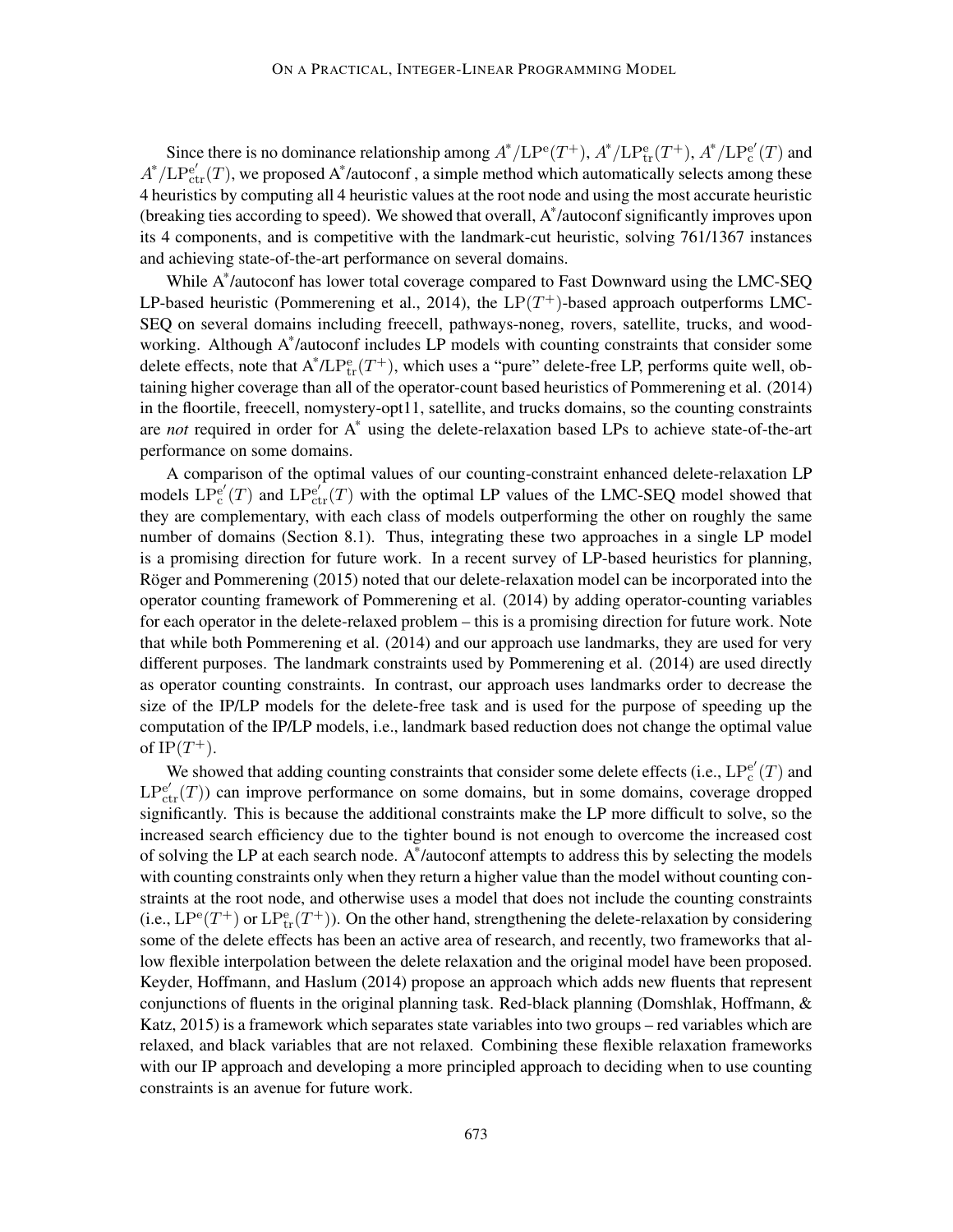Our current implementation uses the CPLEX solver naively, relying entirely on default control parameters. Systematically tuning and improving the implementation of our IP/LP models in order to make better use of incremental IP/LP solving capabilities is a promising direction for future work.

Although we have shown that our LP models often compute  $h^+$  exactly, there are some domains where there are significant gaps between  $h^+$  and the optimal cost of the LP models. Improved modeling techniques may allow tighter LP bounds. For example, Constraint C6 uses straightforward a big-M encoding, and it may be possible to obtain tighter bounds using other methods.

Furthermore, although solving and IP at each node in a forward-search based planner has previously been considered impractical, we have shown that our  $IP^e(T^+)$  model, which computes  $h^+$ exactly, is almost useful as a practical heuristic, and improving the techniques used to solve the IP for the  $IP^e(T^+)$  may result in a balance of accuracy and speed necessary for a practical general purpose heuristic. For example, significant performance improvements might be obtainable by improving the use of the IP solver. For example, in contrast to LP solvers, where parallel speedups are often difficult to obtain, IP solvers can often be sped up significantly by parallelization, and current IP solvers already provide parallel search algorithms (which we did not use in this paper because we limited our experiments to single threads). As the number of cores per processor continues to increase, it is possible that in some cases, IP-based heuristics may become more useful than LP-based heuristics.

## Acknowledgments

Thanks to Patrik Haslum for assistance with his code for computing  $h^+$  and his  $hsp-f$  planner. Thanks to Florian Pommerening for assistance with the code for the LP heuristic-based Fast Downward (Pommerening et al., 2014). Thanks to the anonymous reviewers for numerous helpful suggestions which significantly improved the paper. This research was supported by a JSPS Grant-in-Aid for JSPS Fellows and a JSPS KAKENHI grant.

## References

- Bäckström, C., & Nebel, B. (1995). Complexity Results for SAS<sup>+</sup> Planning. Computational Intel*ligence*, *11*(4), 625–655.
- Betz, C., & Helmert, M. (2009). Planning with  $h^+$  in theory and practice. In *KI* 2009, pp. 9–16. Springer.
- Blum, A., & Furst, M. (1997). Fast Planning Through Planning Graph Analysis. *Artificial Intelligence*, *90*(1-2), 281–300.
- Bonet, B. (2013). An admissible heuristic for SAS+ planning obtained from the state equation. In *Proceedings of the International Joint Conference on Artificial Intelligence (IJCAI)*, pp. 2268–2274.
- Bonet, B., & Castillo, J. (2011). A complete algorithm for generating landmarks. In *Proceedings of the International Conference on Automated Planning and Scheduling (ICAPS)*.
- Bonet, B., & Geffner, H. (2001). Planning as heuristic search. *Artificial Intelligence*, *129*(1-2), 5–33.
- Bonet, B., & Helmert, M. (2010). Strengthening landmark heuristics via hitting sets. In *Proceedings of the European Conference on Artificial Intelligence (ECAI)*, pp. 329–334.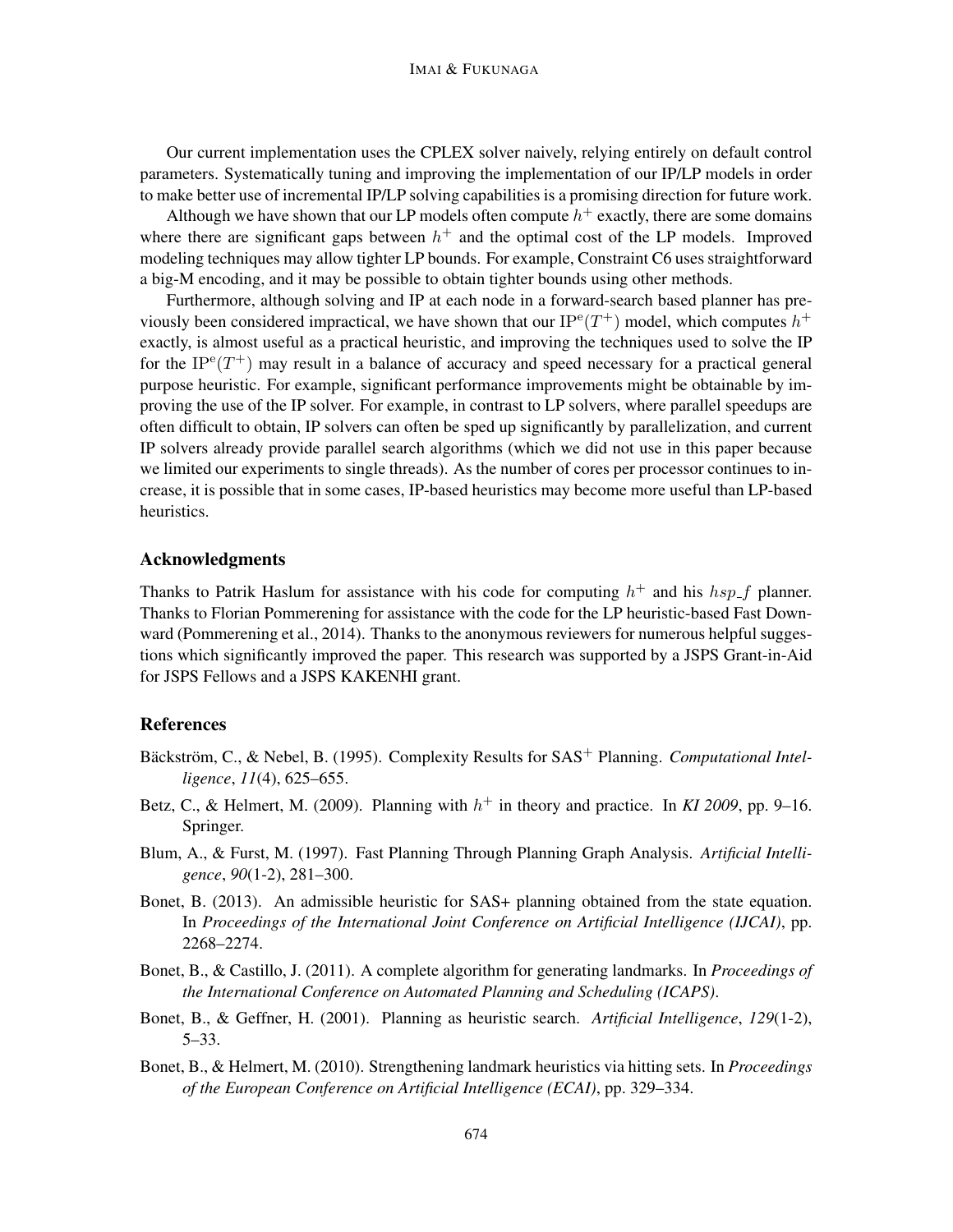- Bonet, B., & van den Briel, M. (2014). Flow-based heuristics for optimal planning: Landmarks and merges. In *Proceedings of the International Conference on Automated Planning and Scheduling (ICAPS)*.
- Bylander, T. (1994). The Computational Complexity of Propositional STRIPS Planning. *Artificial Intelligence*, *69*(1–2), 165–204.
- Bylander, T. (1997). A linear programming heuristic for optimal planning. In *Proceedings of the National Conference on Artificial Intelligence (AAAI)*, pp. 694–699.
- Cooper, M. C., de Roquemaurel, M., & Regnier, P. (2011). Transformation of optimal planning problems. *Journal of Experimental & Theoretical Artificial Intelligence*, *23*(2), 181–199.
- Dimopoulos, Y. (2001). Improved integer programming models and heuristic search for ai planning. In *Proceedings of 6th European Conference on Planning (ECP)*, pp. 50–57.
- Domshlak, C., Karpas, E., & Markovitch, S. (2012). Online speedup learning for optimal planning. *Journal of Artificial Intelligence Research*, *44*, 709–755.
- Domshlak, C., Hoffmann, J., & Katz, M. (2015). Red-black planning: A new systematic approach to partial delete relaxation. *Artificial Intelligence*, *221*, 73–114.
- Gefen, A., & Brafman, R. (2011). The minimal seed set problem. In *Proceedings of the International Conference on Automated Planning and Scheduling (ICAPS)*, pp. 319–322.
- Gefen, A., & Brafman, R. (2012). Pruning methods for optimal delete-free planning. In *Proceedings of the International Conference on Automated Planning and Scheduling (ICAPS)*, pp. 56–64.
- Haslum, P. (2012). Incremental lower bounds for additive cost planning problems. In *Proceedings of the International Conference on Automated Planning and Scheduling (ICAPS)*, pp. 74–82.
- Haslum, P. (2014a) Personal communication.
- Haslum, P. (2014b). Hsp\* code and documentatoin http://users.cecs.anu.edu.au/ patrik/un-hsps.html..
- Haslum, P., Slaney, J., & Thiébaux, S. (2012). Minimal landmarks for optimal delete-free planning. In *Proceedings of the International Conference on Automated Planning and Scheduling (ICAPS)*, pp. 353–357.
- Helmert, M., & Domshlak, C. (2009). Landmarks, critical paths and abstractions: What's the difference anyway?. In *Proceedings of the International Conference on Automated Planning and Scheduling (ICAPS)*, pp. 162–169.
- Hoffmann, J., & Nebel, B. (2001). The FF Planning System: Fast Plan Generation Through Heuristic Search. *Journal of Artificial Intelligence Research*, *14*, 253–302.
- Hoffmann, J., Porteous, J., & Sebastia, L. (2004). Ordered landmarks in planning. *Journal of Artificial Intelligence Research*, *22*, 215–278.
- Imai, T., & Fukunaga, A. (2014). A practical, integer-linear programming model for the deleterelaxation in cost-optimal planning. In *Proceedings of the European Conference on Artificial Intelligence (ECAI)*.
- Karpas, E., & Domshlak, C. (2009). Cost-optimal planning with landmarks. In *Proceedings of the International Joint Conference on Artificial Intelligence (IJCAI)*, pp. 1728–1733.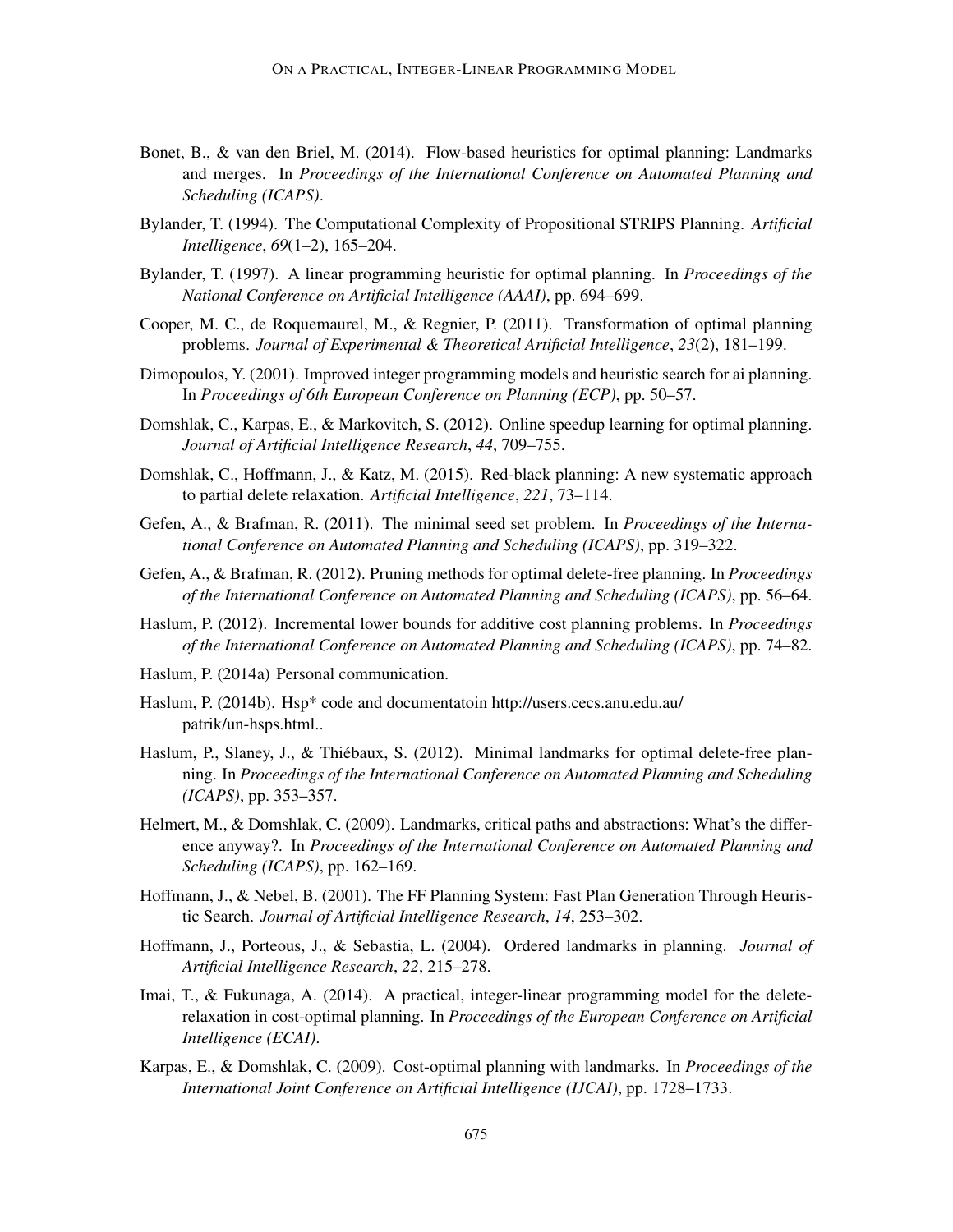- Katz, M., & Domshlak, C. (2010). Optimal admissible composition of abstraction heuristics. *Artificial Intelligence*, *174*(12-13), 767–798.
- Kautz, H., & Selman, B. (1992). Planning as Satisfiability. In *Proceedings of the European Conference on Artificial Intelligence (ECAI)*, pp. 359–363.
- Kautz, H. A., & Selman, B. (1996). Pushing the envelope: Planning, propositional logic and stochastic search. In *Proceedings of the National Conference on Artificial Intelligence (AAAI)*, pp. 1194–1201.
- Kautz, H. A., & Selman, B. (1999). Unifying sat-based and graph-based planning. In *Proceedings of the International Joint Conference on Artificial Intelligence (IJCAI)*, pp. 318–325.
- Keyder, E., Richter, S., & Helmert, M. (2010). Sound and complete landmarks for and/or graphs. In *Proceedings of the European Conference on Artificial Intelligence (ECAI)*, pp. 335–340.
- Keyder, E., & Geffner, H. (2008). Heuristics for planning with action costs revisited. In *Proceedings of the European Conference on Artificial Intelligence (ECAI)*, pp. 588–592.
- Keyder, E. R., Hoffmann, J., & Haslum, P. (2014). Improving delete relaxation heuristics through explicitly represented conjunctions. *Journal of Artificial Intelligence Research*, *50*, 487–533.
- Mirkis, V., & Domshlak, C. (2007). Cost-sharing approximations for h+. In *Proceedings of the International Conference on Automated Planning and Scheduling (ICAPS)*, pp. 240–247.
- Pommerening, F., & Helmert, M. (2012). Optimal planning for delete-free tasks with incremental LM-cut. In *Proceedings of the International Conference on Automated Planning and Scheduling (ICAPS)*, pp. 363–367.
- Pommerening, F., Röger, G., Helmert, M., & Bonet, B. (2014). LP-based heuristics for costoptimal planning. In *Proceedings of the International Conference on Automated Planning and Scheduling (ICAPS)*.
- Pommerening, F., Röger, G., & Helmert, M. (2013). Getting the most out of pattern databases for classical planning. In *Proceedings of the International Joint Conference on Artificial Intelligence (IJCAI)*.
- Rintanen, J. (2012). Planning as satisfiability: Heuristics. *Artificial Intelligence*, *193*, 45–86.
- Rintanen, J., Heljanko, K., & Niemela, I. (2006). Planning as satisfiability: parallel plans and algo- ¨ rithms for plan search. *Artificial Intelligence*, *170*(12-13), 1031–1080.
- Robinson, N. (2012). *Advancing Planning-as-Satisfiability*. Ph.D. thesis, Griffith University.
- Robinson, N., McIlraith, S. A., & Toman, D. (2014). Cost-based query optimization via AI planning. In *Proceedings of the Twenty-Eighth AAAI Conference on Artificial Intelligence, July 27 -31, 2014, Quebec City, Qu ´ ebec, Canada. ´* , pp. 2344–2351.
- Röger, G., & Pommerening, F. (2015). Linear programming for heuristics in optimal planning. In *AAAI2015 Workshop on Planning, Search, and Optimization*.
- van den Briel, M. (2015) Personal communication.
- van den Briel, M., Benton, J., Kambhampati, S., & Vossen, T. (2007). An LP-based heuristic for optimal planning. In *Proceedings of International Conference on Principles and Practice of Constraint Programming (CP)*.